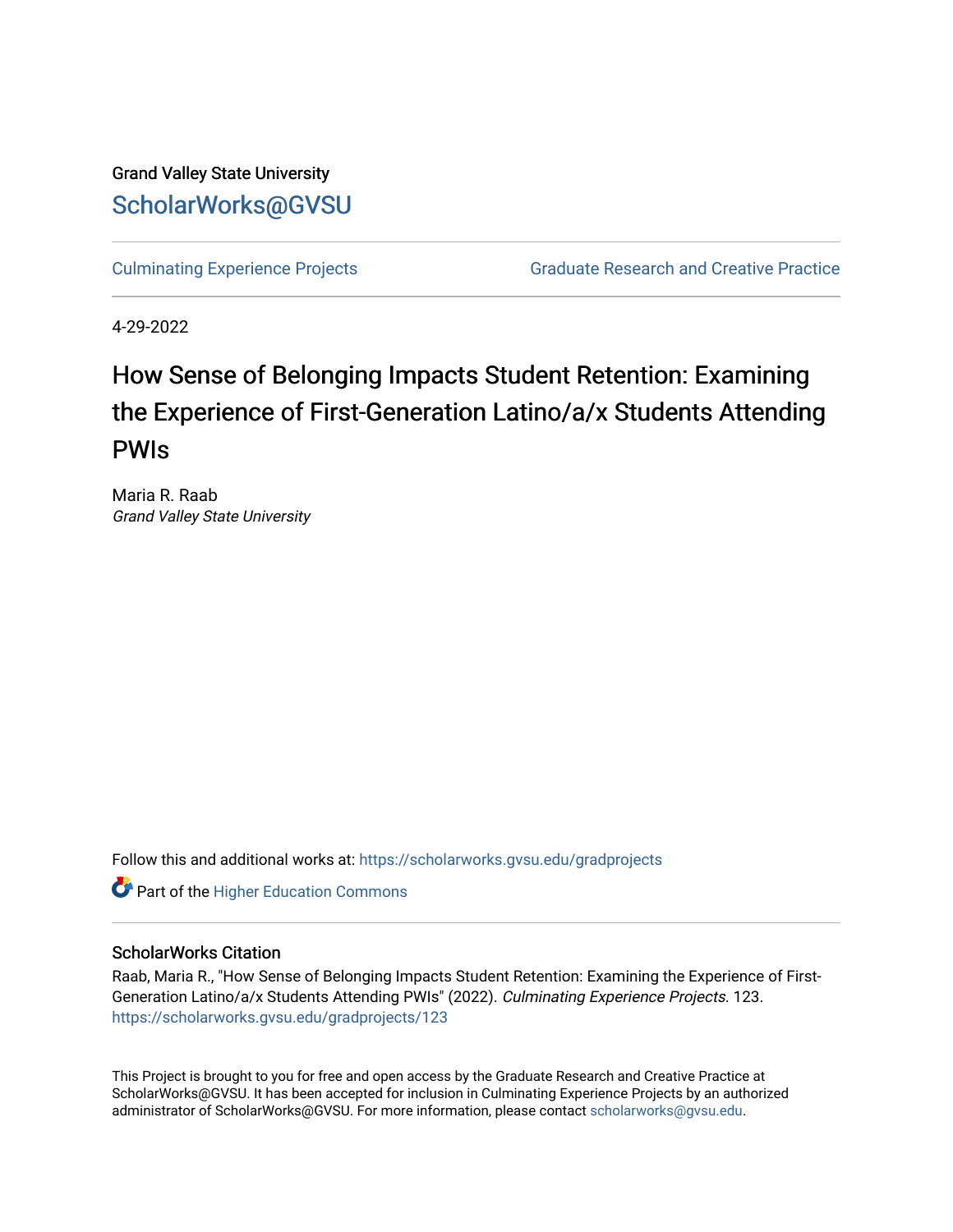How Sense of Belonging Impacts Student Retention: Examining the Experience of First-Generation Latino/a/x Students Attending PWIs by Maria Raab April 2022

> Master's Project Submitted to the College of Education At Grand Valley State University In partial fulfillment of the Degree of Master of Education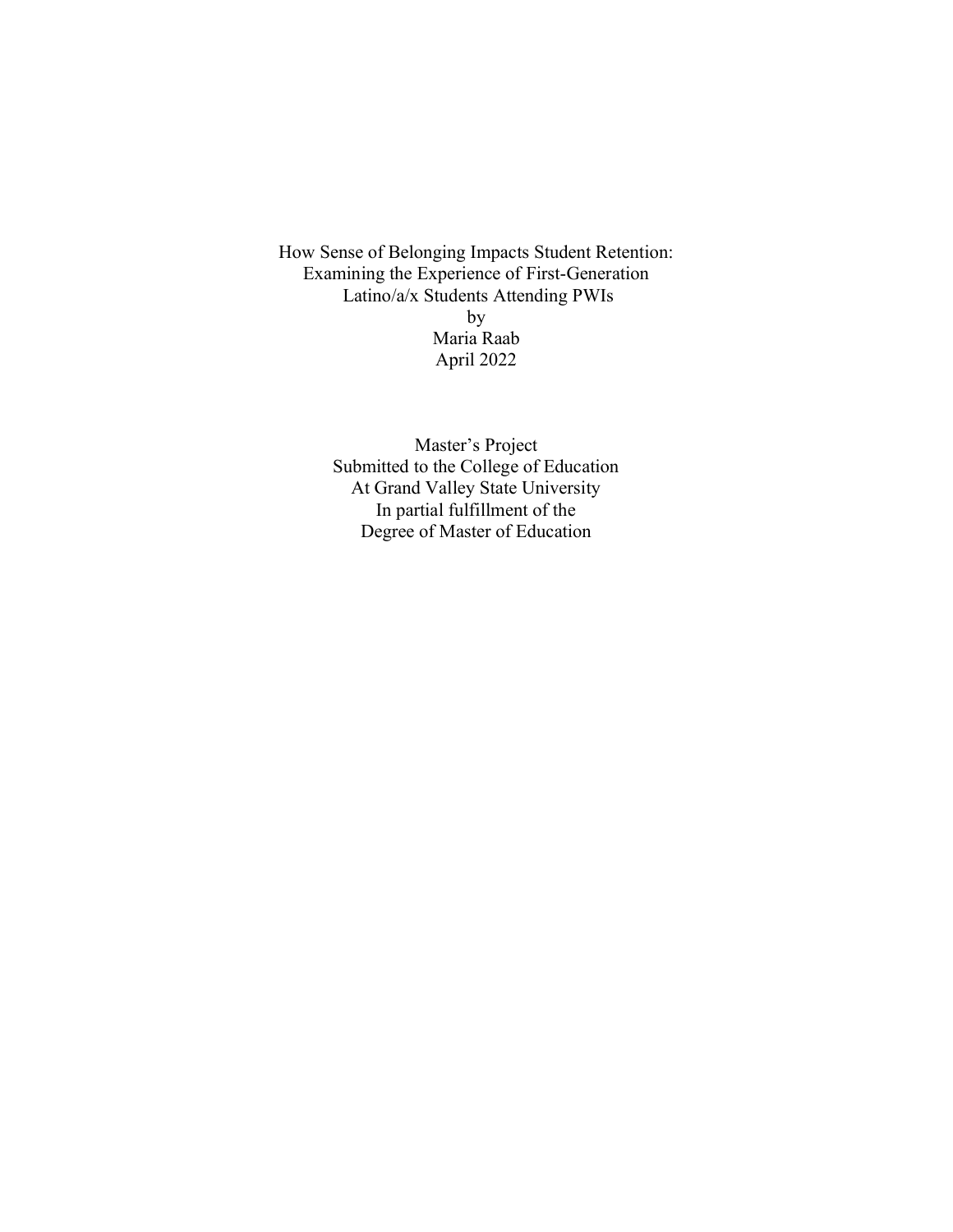

The signature of the individual below indicates that the individual has read and approved the project of Maria Raab in partial fulfillment of the requirements for the degree of M.Ed. in Higher Education, College Student Affairs Leadership.

 $\mathcal{L}=\mathcal{L}=\mathcal{L}=\mathcal{L}=\mathcal{L}=\mathcal{L}=\mathcal{L}=\mathcal{L}=\mathcal{L}=\mathcal{L}=\mathcal{L}=\mathcal{L}=\mathcal{L}=\mathcal{L}=\mathcal{L}=\mathcal{L}=\mathcal{L}=\mathcal{L}=\mathcal{L}=\mathcal{L}=\mathcal{L}=\mathcal{L}=\mathcal{L}=\mathcal{L}=\mathcal{L}=\mathcal{L}=\mathcal{L}=\mathcal{L}=\mathcal{L}=\mathcal{L}=\mathcal{L}=\mathcal{L}=\mathcal{L}=\mathcal{L}=\mathcal{L}=\mathcal{L}=\mathcal{$ 

Reginald Blockett, Project Advisor April 29, 2022

Accepted and approved on behalf of the Accepted and approved on behalf of the M.Ed. in Higher Education Program Ed. Leadership and Counseling Dept.

Kaynger

Looze Karyn E. Rabourn, Graduate Program Director Catherine Meyer-Looze, Unit Head<br>April 29, 2022 April 29, 2022 April 29, 2022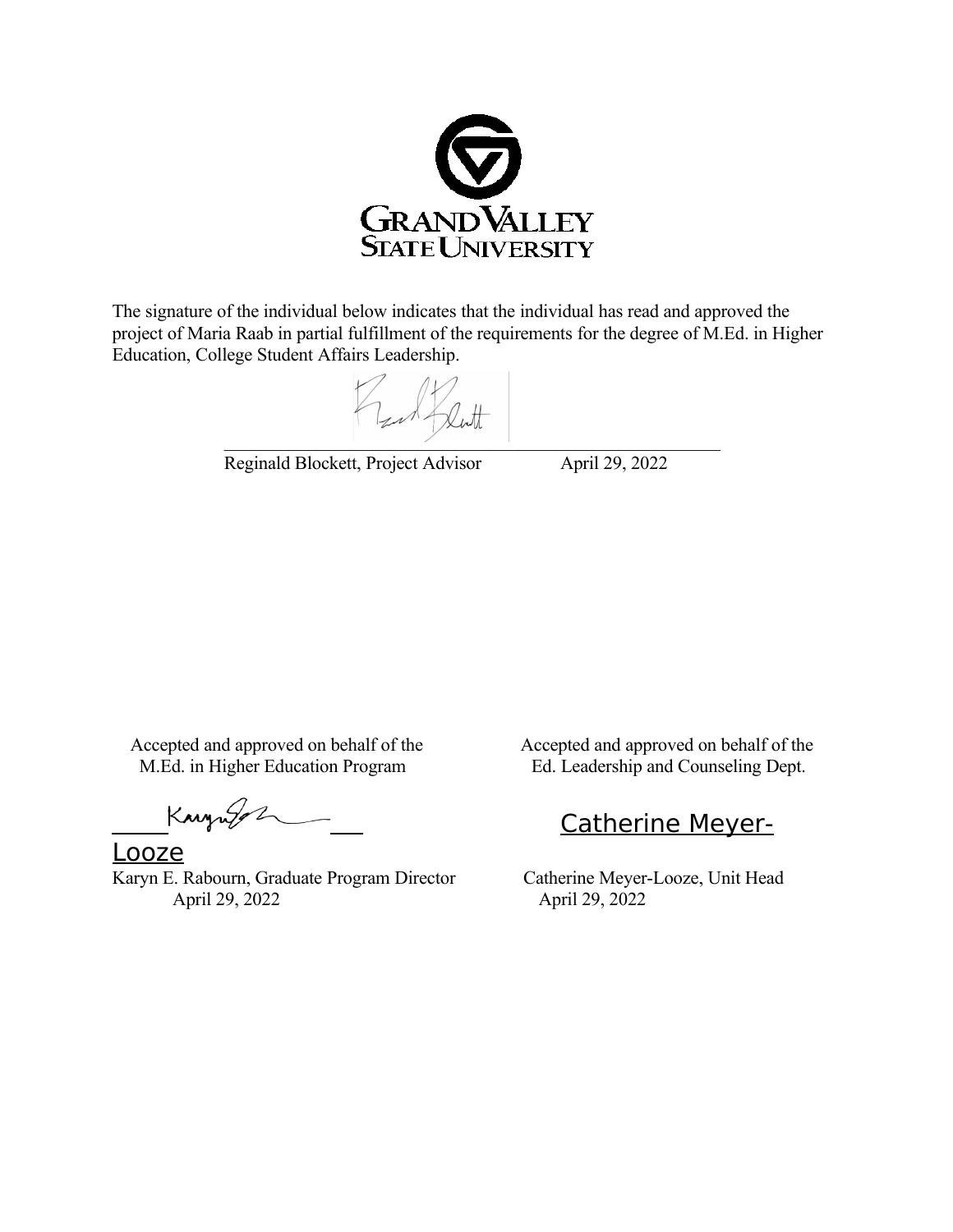### **Acknowledgments**

In writing this final project, I have gained support from my fellow colleagues in the 2020 CSAL cohort. My thanks go to them, as well as to many others at Grand Valley State University who have served as mentors and have provided support to me. I would last like to thank my family and close friends for their support and who have encouraged me to persist in achieving my academic goals. Without their assistance, I would not have been able to achieve this degree.

Maria Raab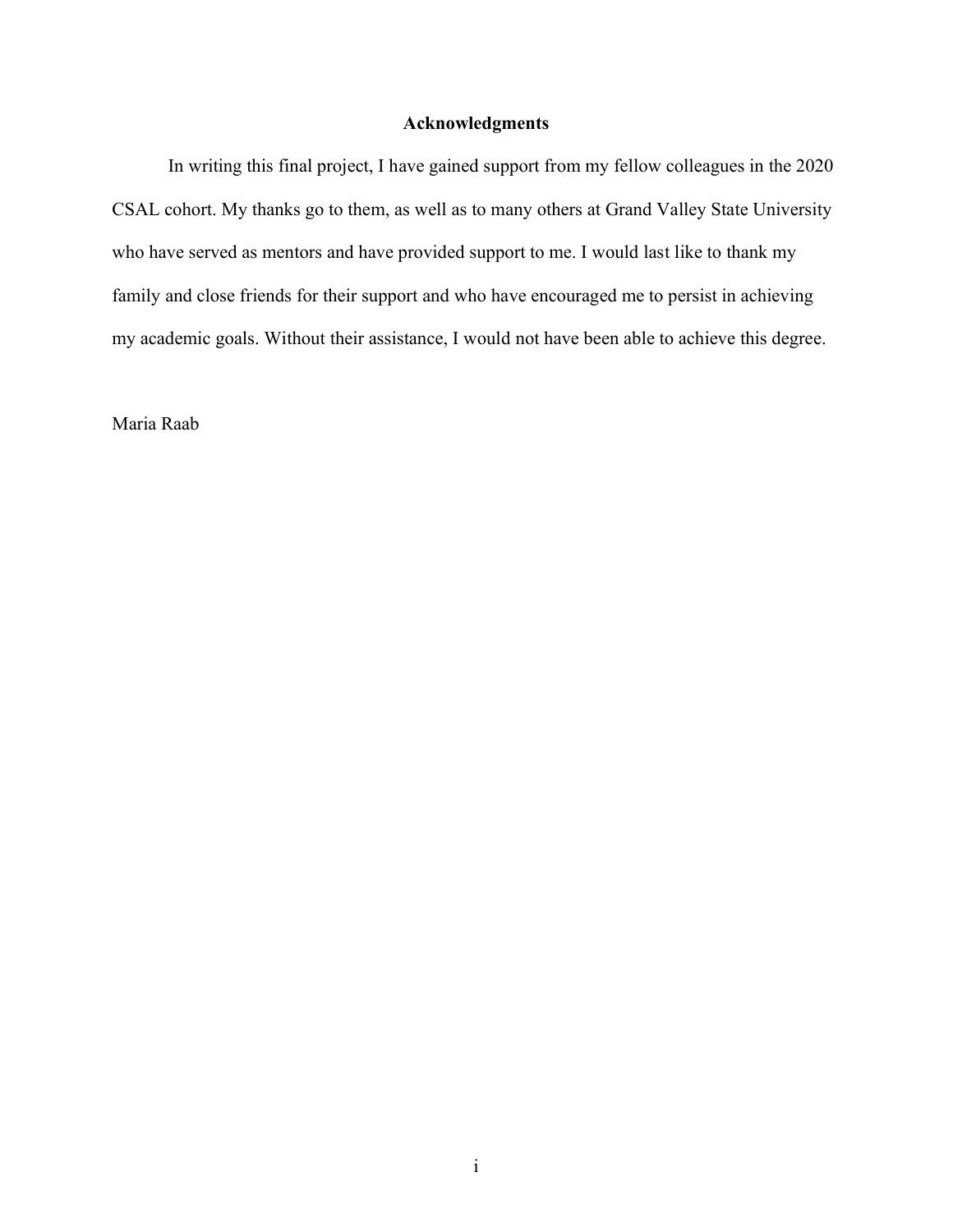#### Abstract

Latinx students' admission rates have increased in most recent years however, Latinx students still have the lowest degree attainment compared to other ethnic/racial groups (Rodriguez et al., 2021). Research reveals sense of belonging has an impact on retention for firstgeneration Latino/a/x students attending Predominantly White Institutions (PWIs). Latinx students gain sense of belonging through the support of their peers, faculty, and the institution's commitment to providing safe campus spaces. The primary purpose of this project is to understand the challenges first-generation Latinx students face and where institutions can provide resources like peer mentor programs to close the degree attainment gap. By having a better understanding of Latinx experiences on campus and where they gain a sense of belonging, institutions can better identify strategies to assist them better. The suggested peer mentor program can help foster a better experience for Latinx students and provide support to achieve their intended degrees.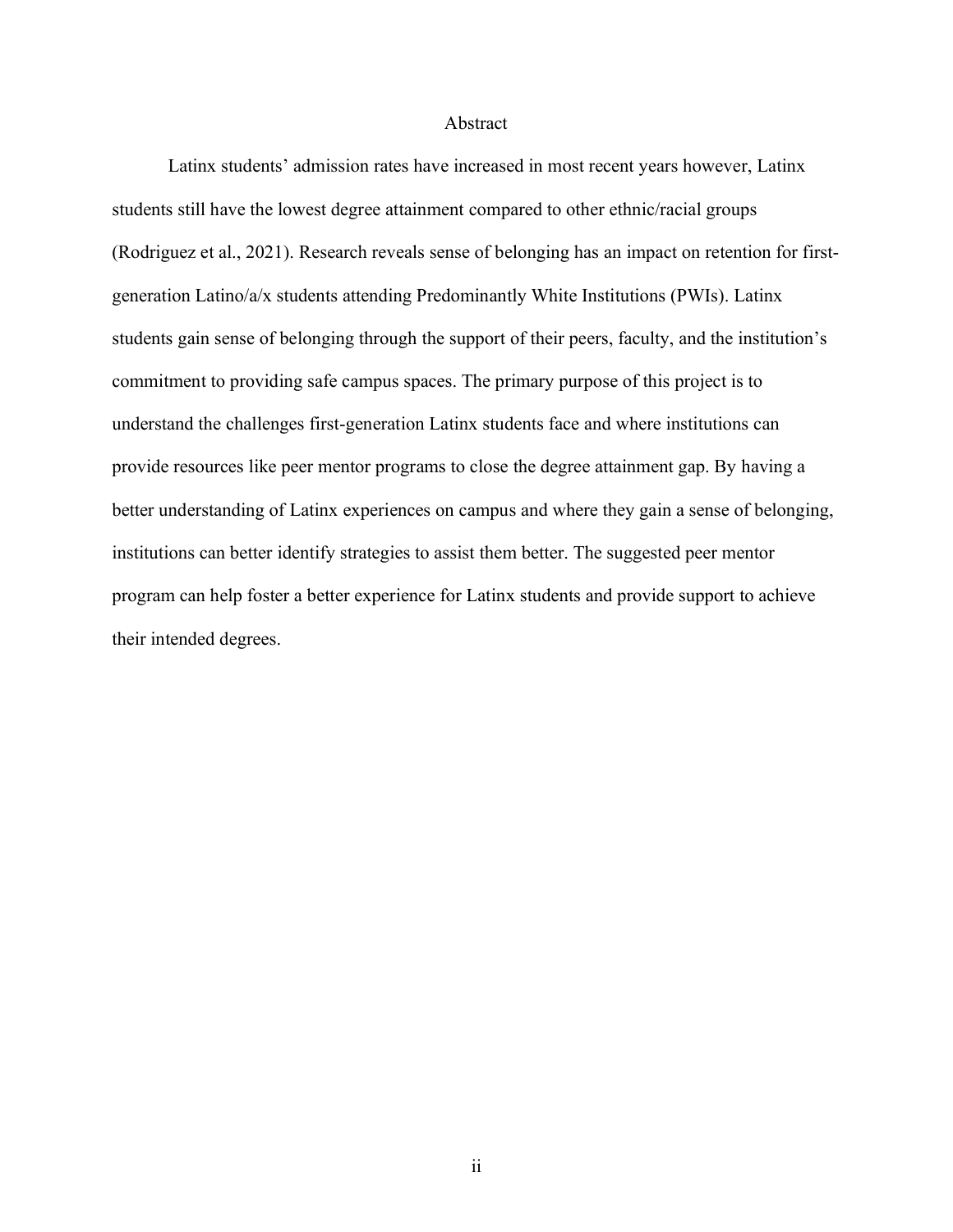### **Table of Contents**

Identity Development …………….………………..…………………….……………... 20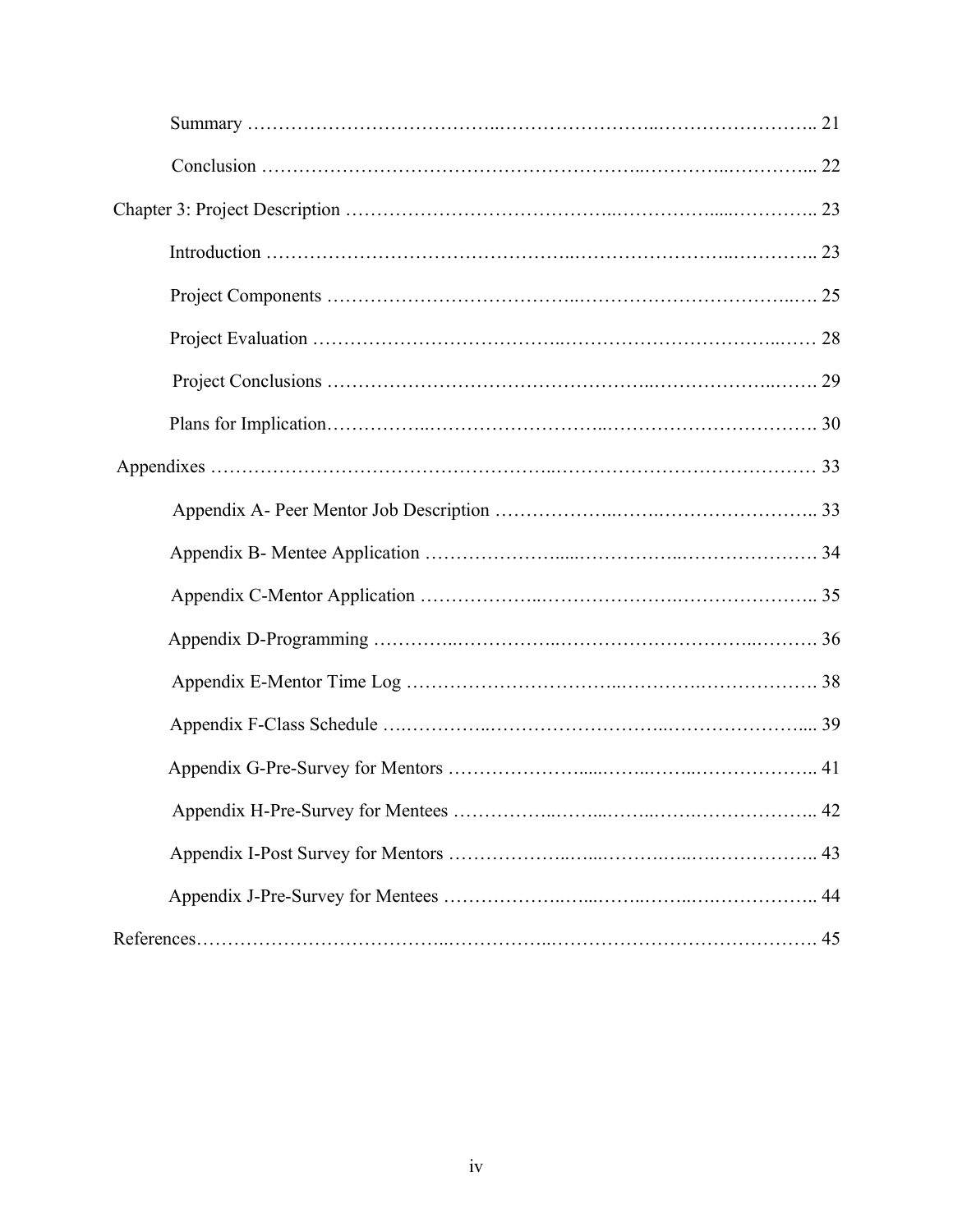#### **Chapter One: Introduction**

#### **Problem Statement**

As the Latinx population continues to grow, there should be more Latinx individuals' graduating from higher education institutions, however, the reality is that the Latinx population still have the lowest numbers of degree attainment. Only 11 % of Latinx students attain a bachelor's degree in comparison to their white counterparts of which 23.7 % attain a bachelor's degree (Rodriguez, 2021). It brings into question what are some factors and barriers that are present for Latinx students and how they impact both retention and their sense of belonging in higher education

As this student population increases, it is necessary to investigate the possible cultural and social factors that contribute to lower retention and how Latinx students' sense of belonging correlates with retention and persistence. The research used will give a better context for the Latinx students' experience as well as what are necessary changes to increase Latinx students' sense of belonging at Predominantly White Institutions (PWIs). The support from other Latinx students positively contributes to Latinx students' retention and persistence as it increases their sense of belonging to the university. It assists in them feel that they are wanted/accepted and are important to the college community (Green &Wright, 2017). Not only does peer support impact their sense of belonging at the university, it also positively impacts their academic achievement and tendencies to persist (Green & Wright, 2017; Luciano-Wong & Crowe, 2019; Peña, 2013).

By looking at sense of belonging as a contributing factor for retention and persistence of first-generation Latinx students attending a PWI, recommendations will be made on how a peer mentor program can be designed and structured to offer students another space on campus to serve as a support system for them.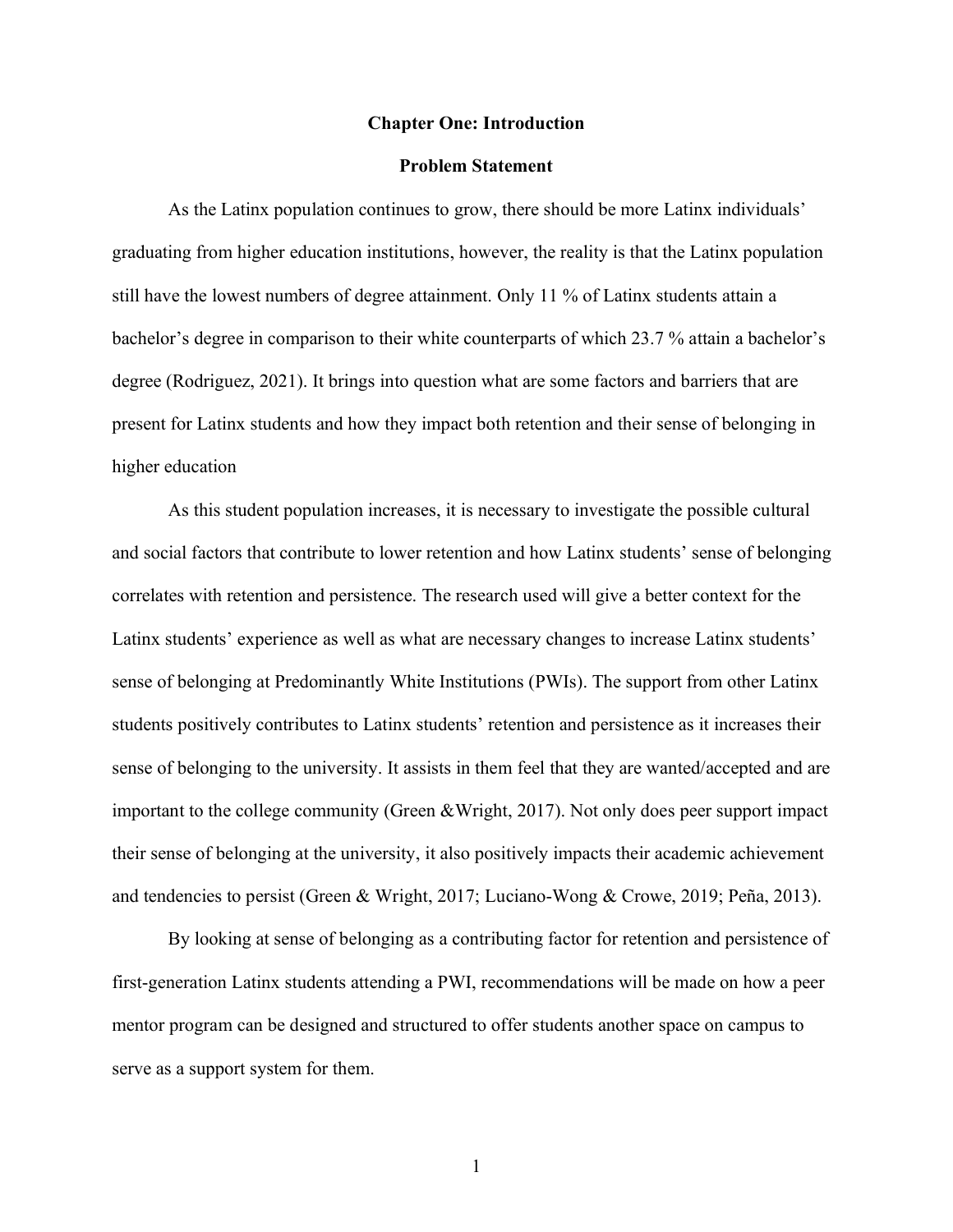#### **Importance and Rationale of the Project**

Individuals who identify as Latinx are the second largest racial group in the U.S. and make up about 18% of its population (Rodriguez, 2021). As this demographic continues to grow, there should be more Latinx individuals in higher education. However, the reality is that Latinx still have the lowest numbers of educational achievement.

According to Simmons and Smith (2020), between 2000 and 2014 enrollment of Latinx students increased by 119%, from 1.4 million to 3.0 million. However, Latinx students completed their bachelor's degree at a of 53.6% rate compared to their white counterparts of 63.3%. It brings into question what institutions are doing once students enroll at the institution and if they are considering both cultural and social factors that impact a student's sense of belonging to campus. By better understanding the Latinx student experience, it can help recognize what unique characteristics the student population has. Institutions can establish necessary changes at various levels to increase Latinx students' degree attainment.

First-generation Latinx students have two components to their identity that influences their experiences at Predominantly White Institutions. The first being, a first-generation student. First-generation students can often have lower engagement than non-first-generation students. Transitioning to college can be an overwhelming and intimating process (Green & Wright, 2017). Students may need additional support from different avenues then their family since their family may not be aware of important services/recourses to be successful in college. For example, how to fill out FASFA or where to go to get an internship.

Latinx first-generation students are more likely to come from low-income backgrounds, have lower GPAs, and have limited access to rigorous coursework (Vega, 2016). When coming to college, students would strongly benefit from connecting with academic and career resources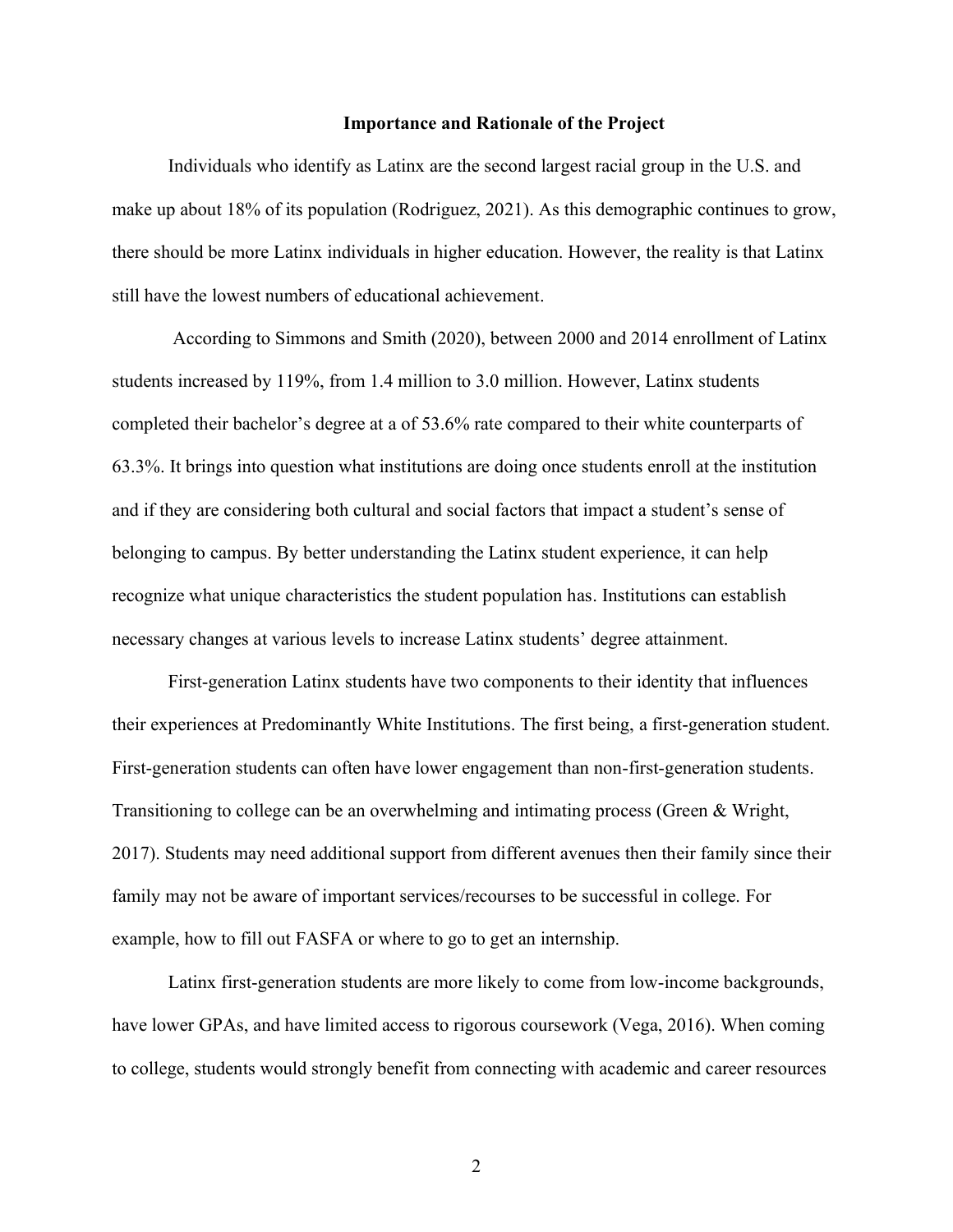but often they may not have sufficient knowledge on how to navigate the college culture and process. First-generation students may also not have the developed study skills, tools to balancing family obligations, and work while going to school (Vega, 2016). By having a required Career Planning & Academic Success class as part of the Latinx Peer Mentor Program, this can address how they navigate the college process and ensuring they are given those recourses from day one (Appendix F).

Having positive relationships with faculty, and other institutional agents have been found to increase Latinx students' probability to succeed said institution and increase their sense of belonging (Tovar, 2015). When students can address the challenges that are impacting them with understanding staff, students will be able to receive guidance and have the needed support to adjust. For higher education professionals, it is extremely important to acknowledge the powerful role that they do have to assist students to grow in social and navigation capital (Tovar, 2015).

Depending on the student's area of study, students can often feel a disconnect and lack of support in the faculty that are instructing them. Faculty may have internal biases that doubt the student's ability to succeed. Students may face assumptions that they are not qualified in their intended major and don't have the academic ability to succeed (Sanchez-Connally, 2018). Negative academic perceptions that are common among White faculty impact a student's selfefficacy (Green & Wright, 2020). The absence of support from faculty as well mentorship, can harm students by not being connected with outside classroom resources for example meeting other faculty to serve as mentors, graduate students, or other professional opportunities (Besimon et al., 2019). By addressing the experiences of Latinx students both in the classroom and by connecting with their program or peer advisor, their experiences can be validated.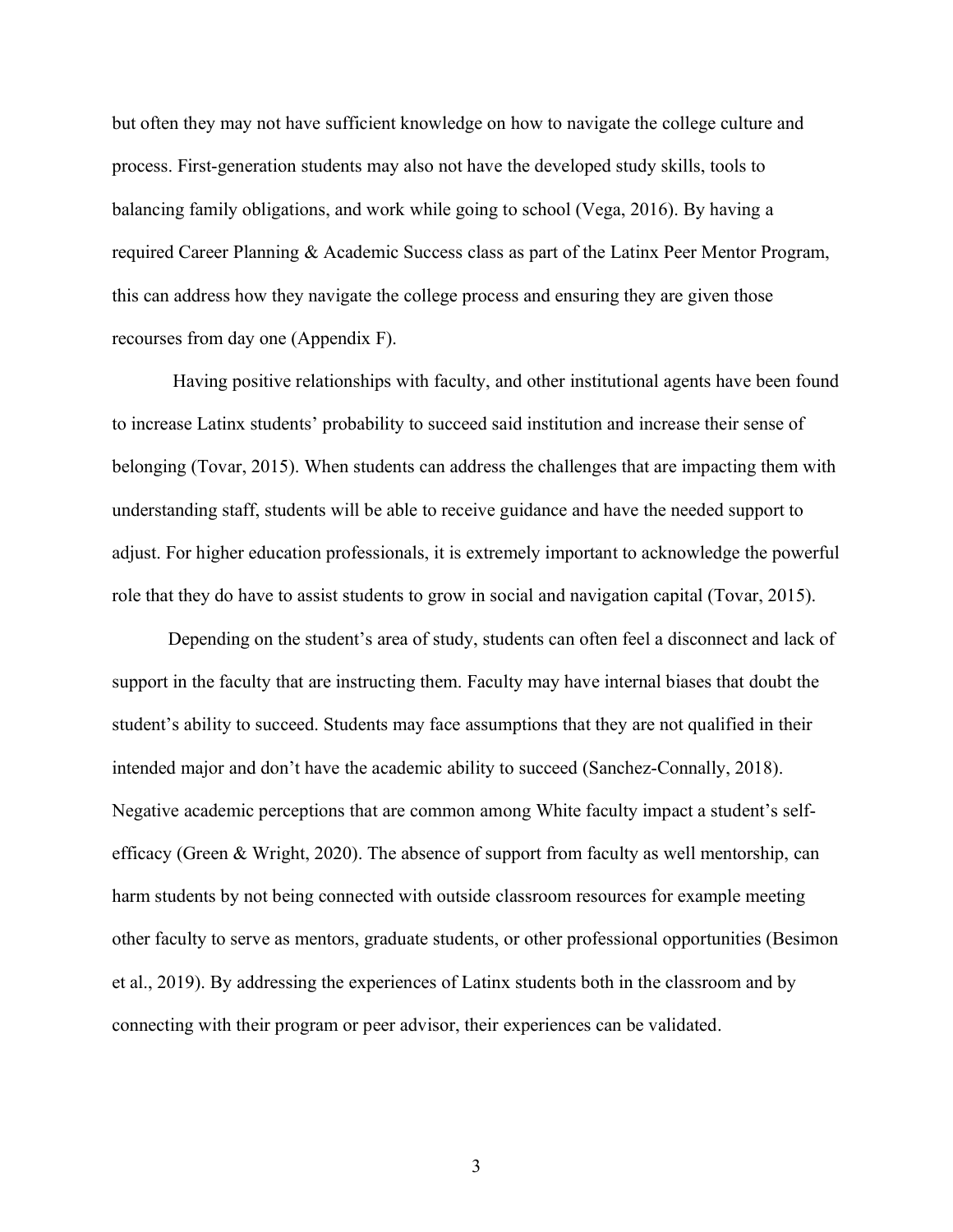In contrast to the interactions with White faculty, Latinx students can often find more supportive mentorships with faculty who share their same racial/ethnicity background. Latinx faculty representation is significantly low at 4% compared to their white counterparts at 79% (Rios-Ellis et al., 2015). By providing additional context on the importance of having diversity in the hiring practices at PWI's, it is more possible to recognize a student's sense of belonging. Institutions can also examine how more policies and programs can be built to support Latinx students by providing a space on campus. By using a Peer Mentor program with institutional agents that identify as Latinx, it can help students to start building those relationships early on in their college career. Students will also engage more in their identity development and form a social network to aid in their academic and personal achievements.

When examining racial/ethnic identity and its role on sense of belonging, additional insight can be given regarding Predominantly White Institutions and their recognition of how identity influences a student's navigation of campus space. Cultural centers began emerging on campuses after the civil rights movement to push institutions to provide spaces on campus for historically minoritized students (Von Robertson, Bravo & Chaney, 2016). Not all institutions have cultural centers. Institutions who have limited services that specifically target Latinx students can utilize the intended Latinx Peer Mentor Program. The program can give evidence on how students can utilize safe spaces, explore their ethnic/racial identity, and receive additional support for academic, personal, and career development (Castillo-Montoya & Verduzco Reyes, 2020).

#### **Background of the Project**

Latinx college students are more likely to identify as a first-generation college student and have lower social capital compared to other students (Clayton et al., 2019; Latino et al.,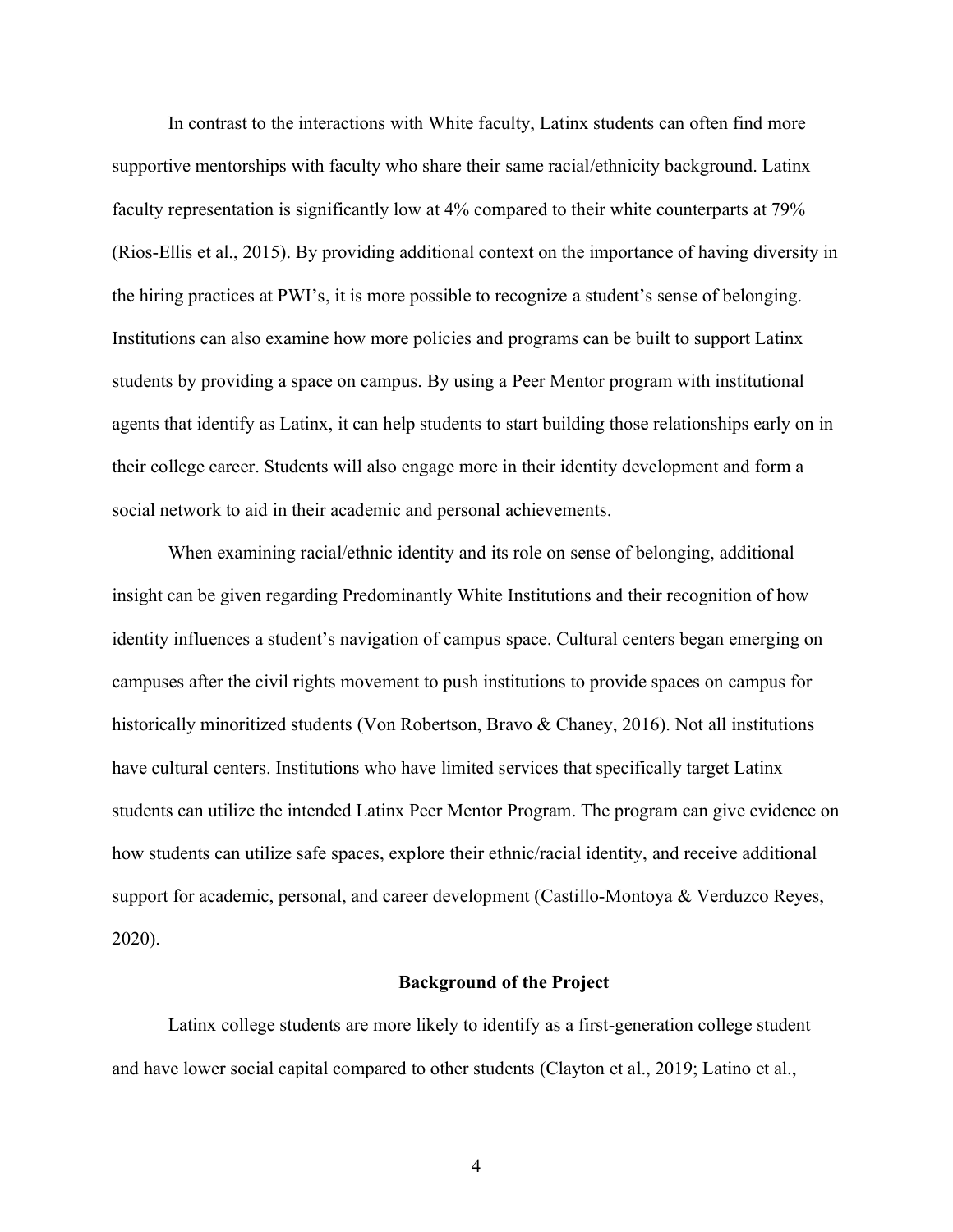2020). They are also more likely to be less academically prepared and lack of knowledge of higher education resources (Rios-Ellis et al., 2015). According to Latino et al. (2020), Latinx students have the highest percentages of being a first-generation student compared to all other racial/ethnic groups at 47.8%. By recognizing over a third of Latinx students enrolled at higher education intuitions are first-generation students, it should impact at how these institutions are working to support their students on campus and considering their identity. There remains a college degree attainment gap and according to Latino et al. (2020), "Latinx first generation students are less likely to attain their bachelors' degree within 8 years of high school graduation" (p. 443). The goal of the project is to provide resources for students, so they are given the support to achieve their degree. It is also to provide a sense of community by connecting them with other Latinx peers and faculty. By utilizing various forms of social capital, students can not only gain the tools to succeed in college, but they are also able to have space for identity development.

#### **Statement of Purpose**

The purpose of this project is to identify the institutional barriers that Latinx firstgeneration students face as they stive to attain their bachelor's degree. It will also examine how both identifying at Latinx and first-generation impact how students find sense of belonging at Predominantly White Institutions. By considering the experiences of Latinx first-generation students, institutions can identify the important components when creating programs. This program will address the importance of peer support and institution support, and how both are able to provide resources for students to feel more connected to campus and increase their sense of belonging. The second focuses will be on their Latinx identity. By connecting them other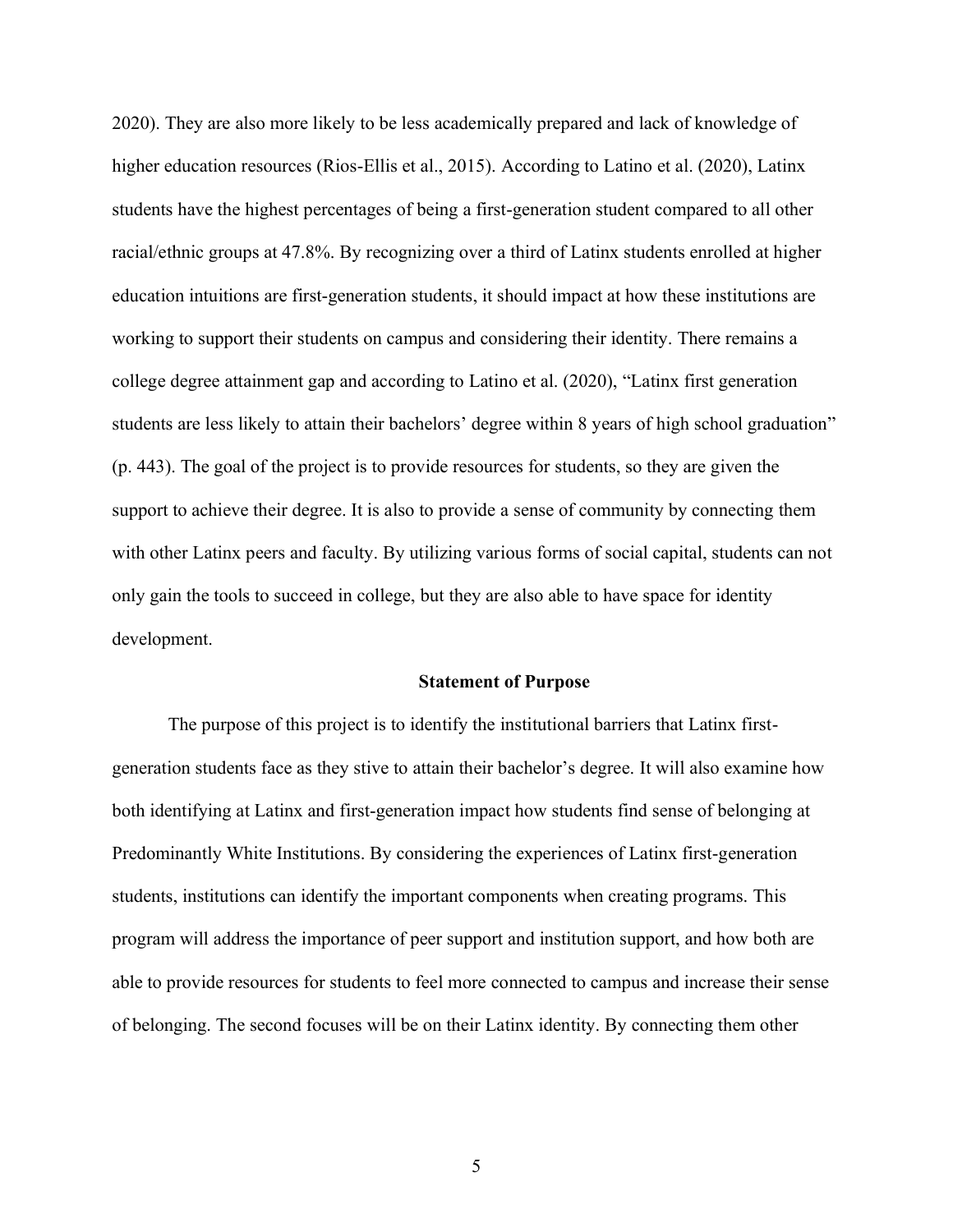Latinx peers who may be facing the same challenges, students will also be able to connect with mentors and learn from their experiences.

The project will provide information and tools for higher education professionals at PWIs in developing a program to target first-generation Latinx students. To assist these students, the program will be housed under the institution's office of multicultural affairs. The Latinx Peer Mentor Program will have its own small team to meet with students participating in the program. The program will highly rely on the collaboration with other functional areas to provide events, programming, and assistance in the required two credit-course students will be enrolled in.

#### **Objectives of the Project**

The objective of the project is to help close the degree attainment gap between Latinx students and other racial/ethnic groups. The program will offer various forms of services for students participating in Latinx Peer Mentor Program to assist in navigating the college process. It will include students enrolling in a required two-credit course, connecting them with a peer mentor also identifying as Latinx, programming, and the support of their program advisors. The peer mentors will help in connecting mentees with important resources for their major. Additionally, assist them in developing study skills, time management, and linking them with faculty and outside recourses. Students can build community with other mentees as well as they will be enrolled in the same course and will attend the specific programs for participants.

#### **Definition of Terms**

*Latino/a/x:* The term Latino has been utilized as pan-ethnic label for the community, however, the term *Latinx* has been commonly seen to be more inclusive and to not be gender specific (Castillo-Montoya & Reyes, 2020). For the purpose of the project, I will utilize the term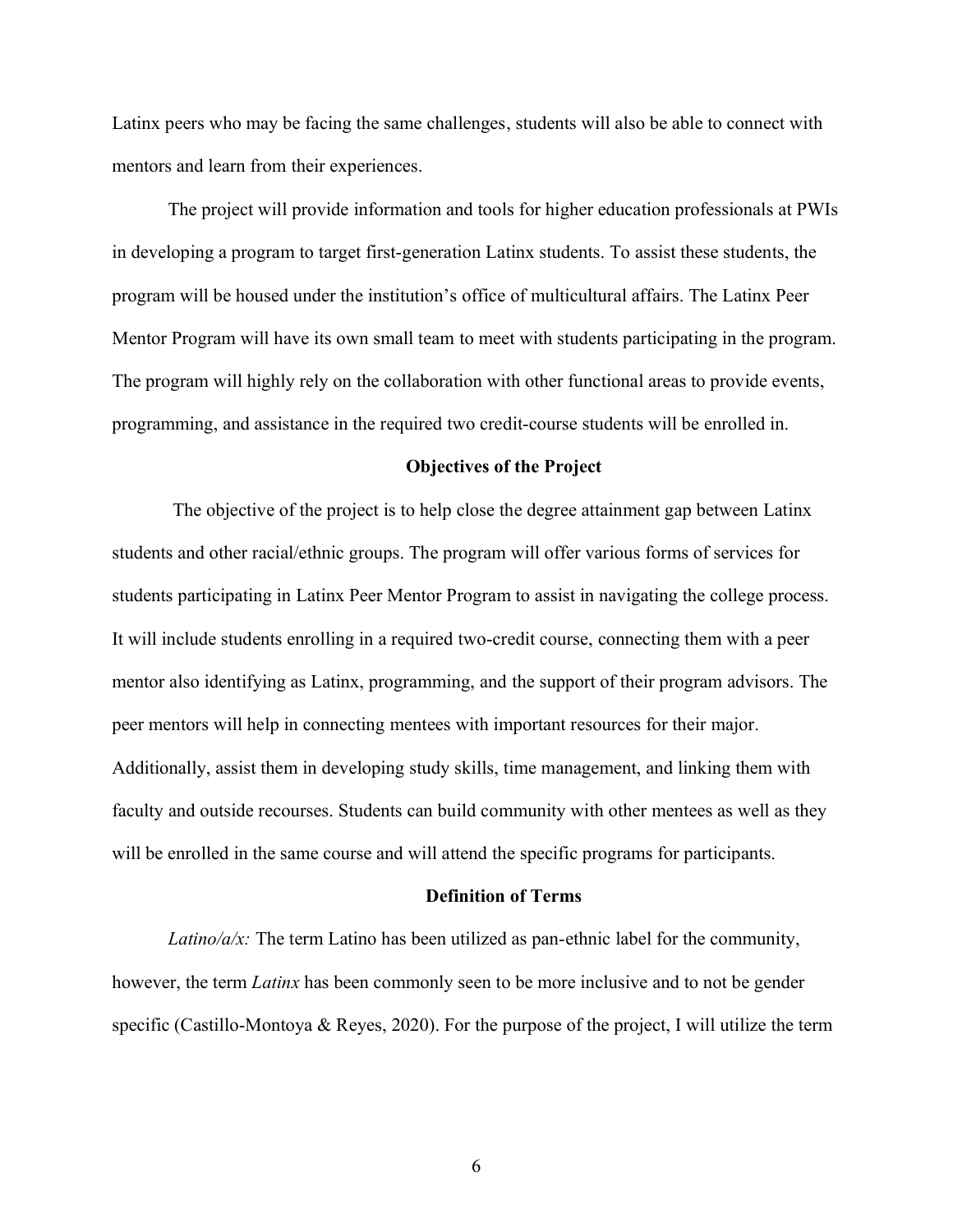Latinx. I want to recognize that there is not a consensus within the community for a pan-ethnic label and others may be more comfortable with the following terms: Latino, Latina, Latine.

*First-Generation*: First generation students are "students who are the first in their family to obtain a bachelor's degree" (Vega, 2016, p. 2016). First-generation students are at a disadvantage compared to non-first students. Their parents may have limited knowledge of the college degree process and may not know of resources that are provided on campus. They may also not know how to assist their students in the transition from high school to college.

*Sense of Belonging:* Belonging can be defined as the belief that one is part of a particular setting or group of people (Dueñas, & Gloria, 2020). In the study conducted by Luedke (2019) the author utilized Hurtado and Carter (1997) conceptual model of sense of belonging where it defined as the feeling that one matters to others as well as having a place within a group. For this project, sense of belonging will address how Latinx students find belonging to the institution (setting) and with peers, faculty, and institutional agents. All these components can assist in validating that they do have a space at the institution.

#### **Scope of the Project**

This project will address the barriers and challenges Latinx first-generation students as they stive to find sense of belonging on campus at a predominantly white institution. By having a program established that is committed to closing the degree attainment gap, students will be able to have a space on campus that considers their identity. Student support programs can increase student's persistence (Tovar, 2015). By an institution implementing a program, it can directly recognize the challenges students face. It will address the importance of racial/ethnic identity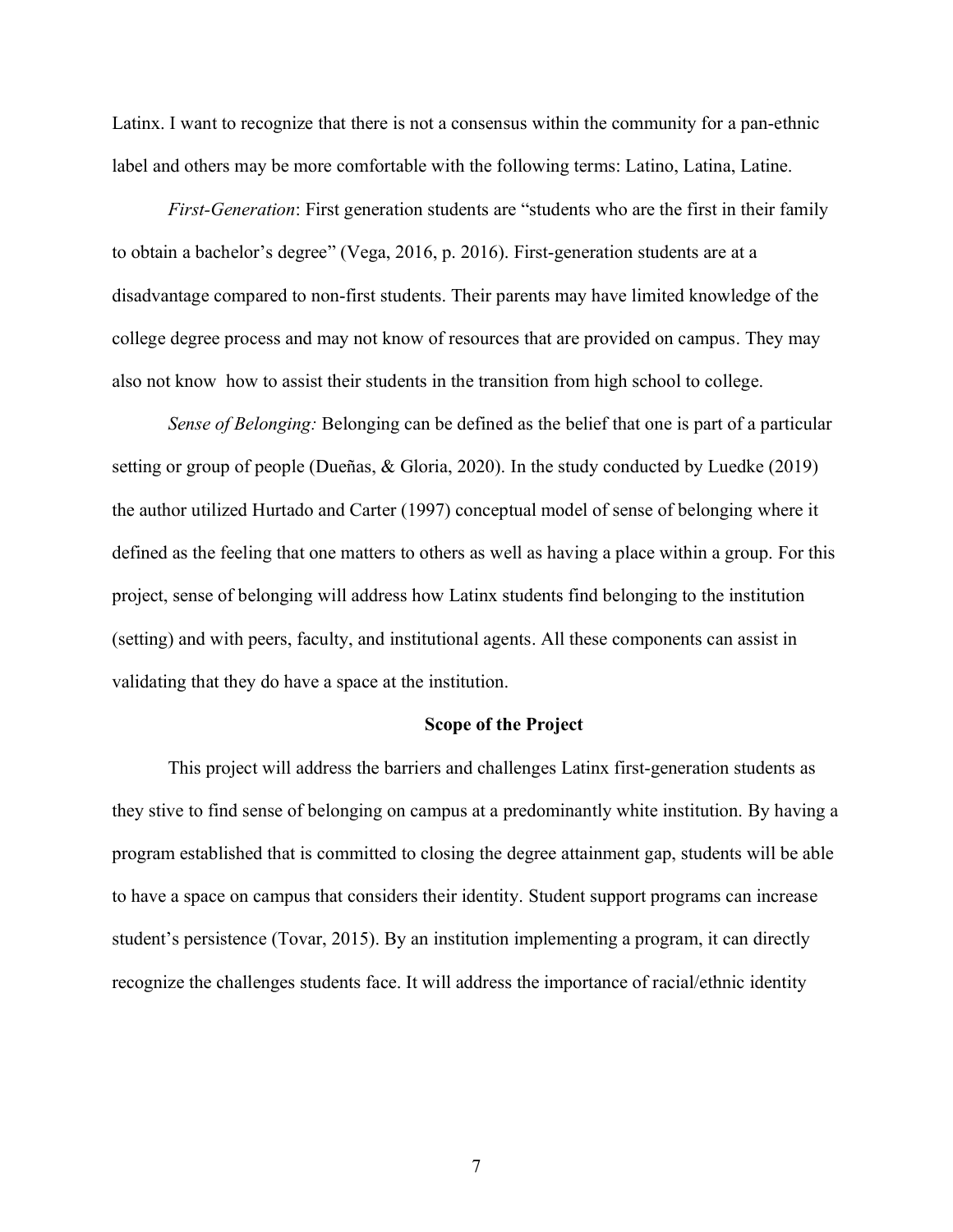through programming and conversations facilitated in the classroom. It will also address the role social capital has on increasing their sense of belonging.

The program will not address the college choice process for students enrolling in the specific institution. The program will challenge how institutions have overlooked the needs of Latinx first-generation in the past. This project can be utilized by any four-year university that is a predominantly white institution. Institutions can use it as a framework to implement a pilot program and use the findings after the first year as evidence of how these types of programs can positively impact sense of belonging and therefore, retention.

#### **Chapter 2: Literature Review**

#### **Introduction**

This chapter will highlight three theoretical frameworks and research that will be used to address how sense of belonging for Latinx students impact their retention and persistence at predominantly white institutions (PWI's). The community culture wealth model by Yosso (2005) addresses how different forms of capital are utilized as resources to assist students to empower themselves to achieve their educational goals. For Latinx students in higher education, the more prevalent forms of capital are social, navigational, cultural, and aspirational. Tinto's theory of student departure (1993) emphasizes students' dependency of successful integration within a college environment as well as their ability to receive support as main contributing factors to student success. The last model used is Ferdman and Gallegos's (2007) model of Latina and Latino ethnoracial orientations that examine how Latinx students develop their racial identity through both historical and cultural impacts. These three theoretical frameworks will be used to offer a different lens to understand how sense of belonging is impacted by various factors. The literature explored in this chapter will guide the development of this project and address where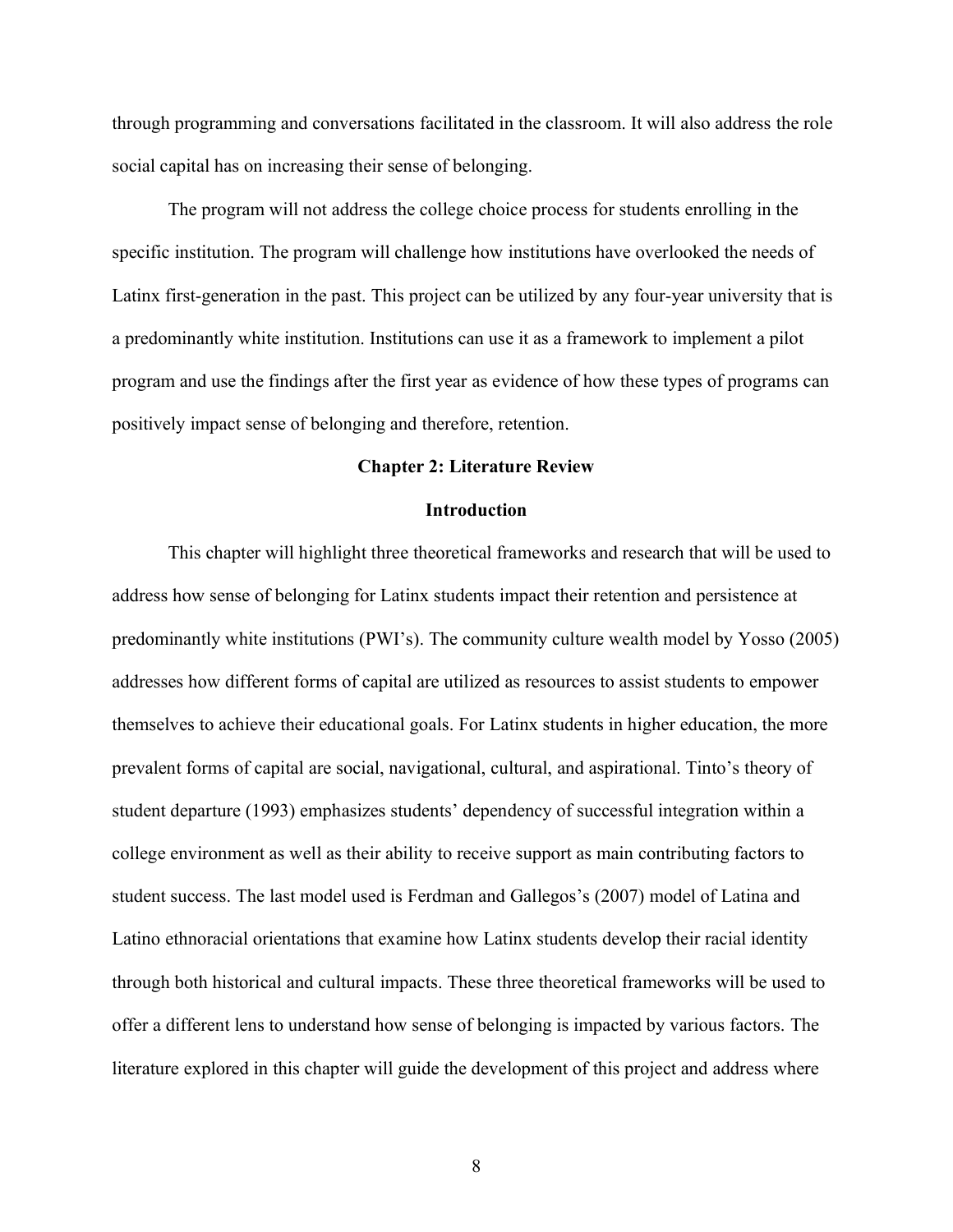there are gaps in practice to support Latinx students at PWIs. The project will rely on the literature as supporting evidence to structure a Latinx peer mentor program to address where PWIs need institutional changes to support Latinx student. The implications will address what various authors recommend for institutional change and how to address them in a Latinx peer mentor program.

#### **Theoretical Framework and Rationale**

As previously mentioned, the use of both Tinto's theory of student departure (1993), Ferdman and Gallegos's (2012) model of Latina and Latino ethnoracial orientations, and Yosso's (2005) community culture wealth model will be utilized in this project to create the objectives and evaluation of this project. By using these lenses, it will contribute to what authors have found regarding sense of belonging and retention/persistence for Latinx students and what actions to take to address this specific student population needs.

#### **Community Culture Wealth Model**

The first framework used to develop this project is Yosso's (2005) community culture wealth model. In this framework, Yosso (2005) addresses the shift from favoring White, middleclass culture as the norm and how community culture wealth is achieved by various displays of knowledge. These different forms of capital are utilized by communities of color to resist forms of oppression. The six forms of capital that Yosso uses are aspirational capital, linguistic capital, familial capital, social capital, navigational capital, and resistant capital.

Aspirational capital is defined as "the ability to maintain hopes and dreams for the future, even in the face of real and perceived barriers" (Yosso, 2005, pg. 77). In the context of firstgeneration Latinx students attending predominantly white institutions, students face various barriers from discrimination in the classrooms, judgment on their abilities to succeed by peers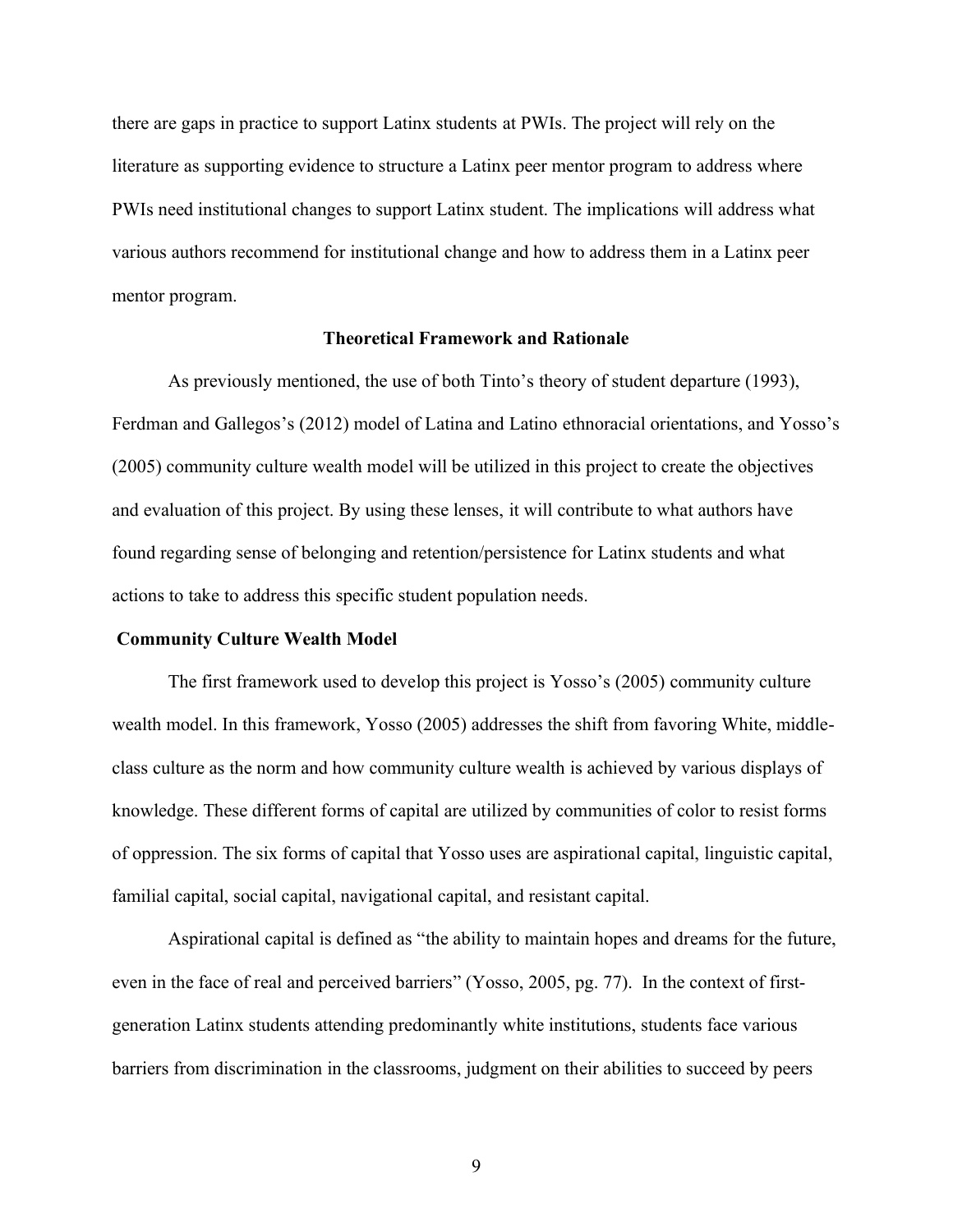and faculty, and being forced to assimilate (Billingsley & Hurd, 2019; Sanchez-Connall, 2018; Von Robertson, Bravo, & Chaney, 2016). In a campus environment where support is lacking by the institution, peers, or faculty, it can be difficult for this student population to maintain hope. This student population often persist due to their sense of responsibility to be the first individual in their family to graduate and to move up in social economic status and social mobility (Vega, 2016; Romo et al., 2020; Clayton et al., 2019).

Linguistic capital refers to the intellectual and social skills that are gained through the ability to communicate in more than one language. Linguistic capital is often looked at as a barrier for Latinx students and individuals often are told to not speak their native tongue. (Burgos-Cienfuegos et al., 2015; Olcoń et al., 2018). Latinx students face additional barriers that impact their experience in a higher education setting due to assumptions about them and the misconception that being a non-native English speaker as less capable.

The third form of capital is familial capital and how family increases a sense of community and connectedness with others. Various authors address the importance of building a sense of *familia* which is important for Latinx students to build a community and to gain support (Luedke, 2019; Rios-Ellis et al., 2015; Rodriguez & Martinez-Podolsky, 2021). Social capital is gained through using networks of people and community resources. For first-generation Latinx students, capital has found to increase GPA and retention (Tovar, 2015). Different forms of social capital are gained through connecting with their peers, faculty, and institutional agents as they can serve as mentors and assist with addressing gaps that institutions do not address (Luedke, 2019).

The fifth form of capital is navigational capital which is the development of skills to be able to maneuver through social institutions (Yosso, 2005). As mentioned before, students of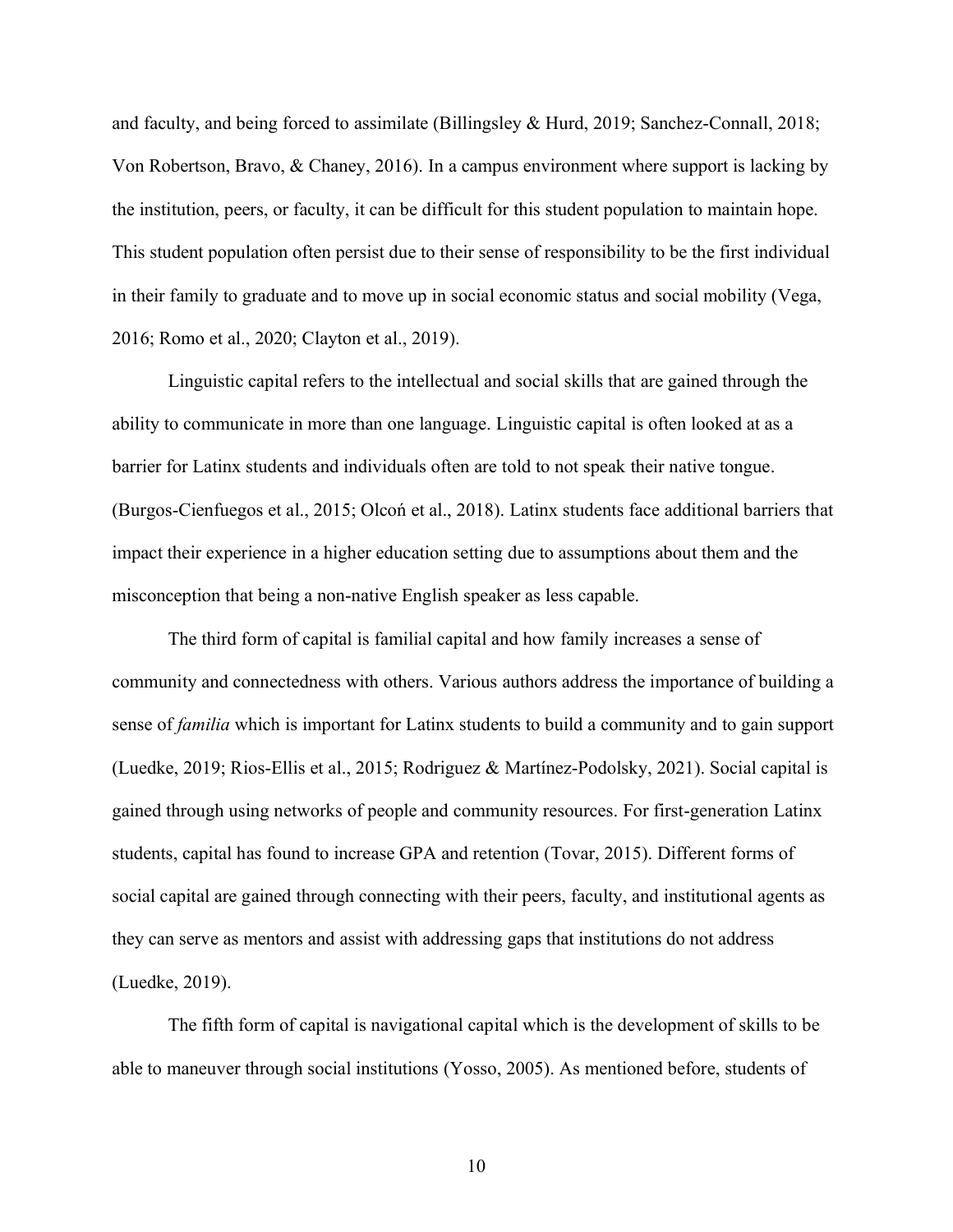color often must address microaggressions and discrimination in different environments. Peers and faculty that experience the same barriers can connect with students on a different level and to aid students by providing additional recourses, connections with their networks, and recognizing that these issues do persist and require change (Riso-Ellis et al., 2015). The last form is resistant capital which focus on resistance to oppression and subordination that communities of color faced. Students can often feel that degree attainment may not be achievable if faculty and institutional agents do not believe or doubt their capability to succeed (Bensimon et al., 2019). Bensimon et al, (2019) and Luedke (2019) both have a call of action that faculty, both who identify as Latinx or not, to take on roles to change policies. They can also provide academic skill building, and overall support that will be inclusive of Latinx students where previous policies may be limiting degree attainment.

#### **Tinto's Theory of Student Departure (1975,1993)**

Tinto's theory of student departure focuses on how student success is dependent on a students' successful integration in a college environment (Billingsley & Hurd, 2019). This model also is used to explain how individuals from different academic and social systems are impacted by different factors and characteristics to lead them to leave an institution before degree completion (Clayton, Medina, & Wiseman, 2019). Tinto (1975,1995) argues that a student's decision to leave an institution is impacted by either academic or social factors (Burke, 2019).

The first factor is determining the institutional commitment to student retention and that an institution must establish goals to retain all students. Latinx students have lower percentages of degree attainment compared to their peers from other racial/ethnic backgrounds (Clayton, Medina & Wiseman, 2019; Rios et al., 2015). It brings into question where gaps in institutional goals and commitment are to retain this student population; as well as what are some current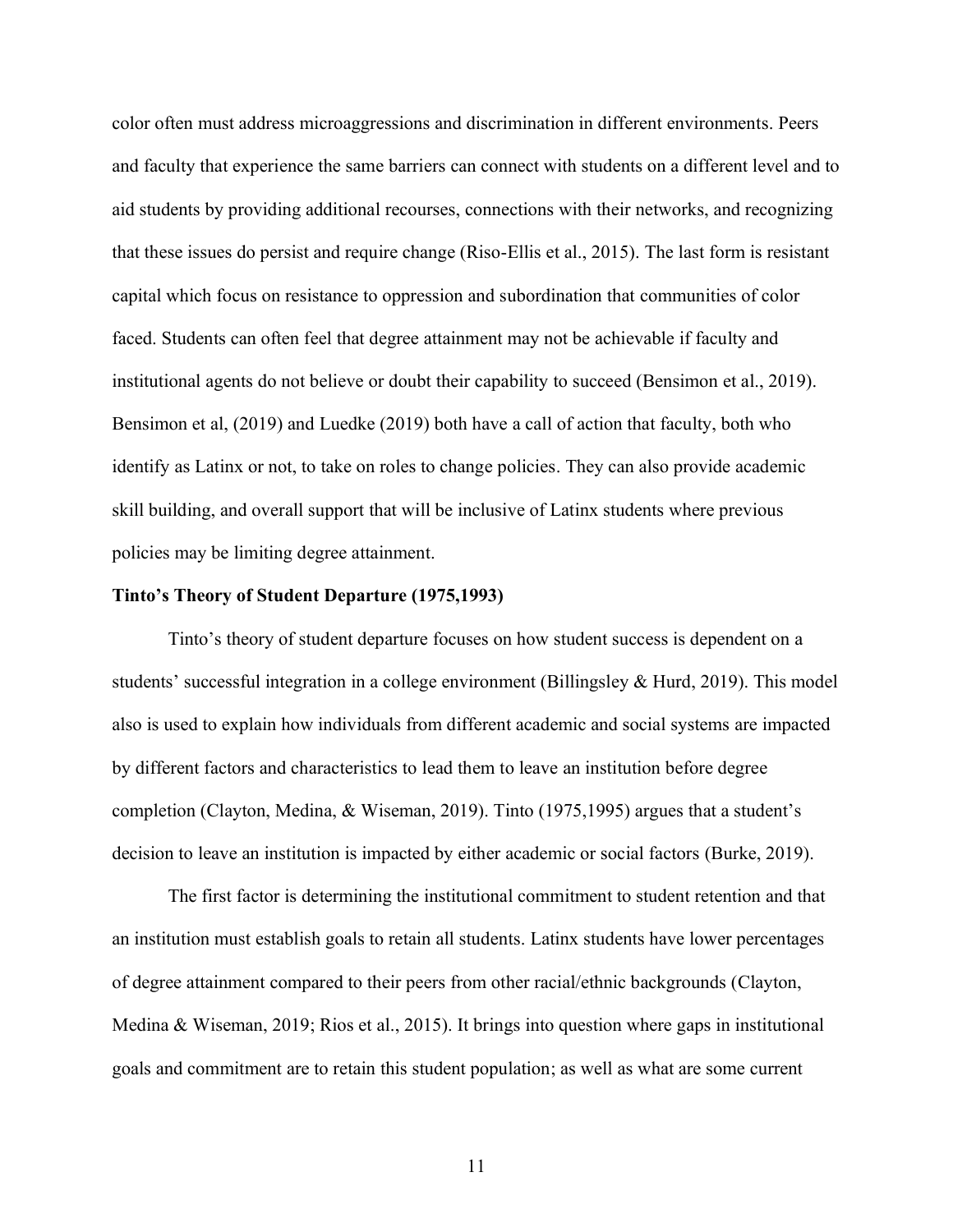practices/polices that may be negatively contributing to lack of degree attainment. Next is looking at the academic system and the impact of grade performance and intellectual development.

The social system focuses on the impact peer and faculty interactions have on social integration. In the research focusing on peer mentor program, evidence is found that social networks play a role in integration by providing academic resources from study skills, tutoring, and assisting to connect with faculty and other institutional agents (Sánchez-Connally, 2018). Building connections increase their sense of mattering, belonging, and connectiveness to campus culture. By looking at both academic and social integration on how they are connected to institutional and goal commitment, it offers an additional lens to understand what impacts retention (Burke, 2019).

#### **Ferdman and Gallego's Model of Latina and Latino Ethnoracial Orientation**

Ferdman and Gallego's (2012) model of Latina and Latino ethnoracial orientation examines how Latinos and Latinas grow to think about themselves in a racial system that impacts how Latinos view their racial, cultural, and ethnic differences (Patton et al., 2016). This model addresses three considerations when examining how Latino/a/x individuals experience race and come to develop their racial identity. The first is colorism, which those with darker skin tones are viewed as inferior. The second is how the individual views other racial/ethnic mixed Latinx heritages and lastly, imposed and/or self-imposed racial categorizations (Patton et al., 2016). By using these three considerations, Ferdman and Gallegos were able to investigate how cultural and societal influences impact racial identity development, and how Latinx students view themselves in a campus space as well as in another context.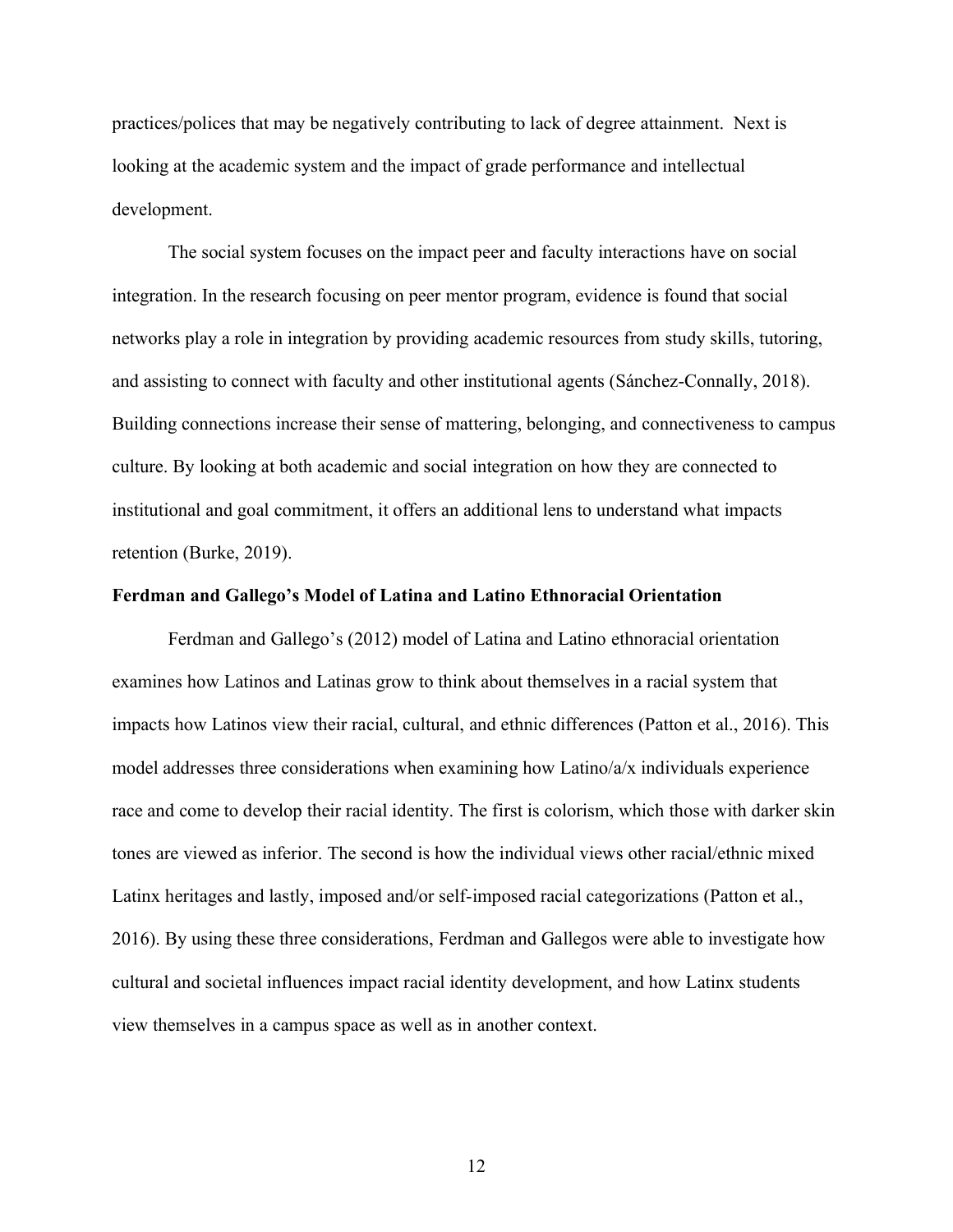Ferdman and Gallegos use six different orientations that are used as lenses on how Latinos view their own identity, Latinos as a community, how Whites are viewed, and how race impact's identity (Patton et al., 2016). The first orientation is *White identified* where individuals adopt a white racial identity and view other racial groups as inferior. The second is *Undifferentiated/Denial* where individuals believe that race, culture, and ethnicity do not matter, often developed from limited or no exposure to their culture. The third orientation is *Latino as Other* and how individuals do not identify at Latino due to the lack of connection to their background or heritage within the Latino community. This however does not mean that they see themselves as white but rather do not identify with a particular racial group. The next orientation is subgroup-identified where Latinos identify with a specific subgroup and may views other subgroups as inferior. The fifth stage is Latino-identified where individuals identify part of a pan-Latino identity. By having a pan-Latino identity, it makes all Latinos connected to create support. The final orientation is Latino-integrated where individuals have a greater understanding of racial constructs within a society and that their Latino identity is one part of their identity.

By examining this model, it gives another lens on how Latinx students may perceive different race-related programming as an essential or helpful student service. In creating a program, it is important to recognize that not all individuals have explored their racial/ethnic identity and that spaces may allow them to further engage in their own development

#### **Research and Evaluation**

#### **Latinx First Generation Students**

It is important for higher education professors to ask themselves, *why are Latinx students leaving an institution and why do they lower percentage of degree attainment*? According to Ross et al. (2012) as cited by Clayton et al. (2019), the National Center for Education Statistics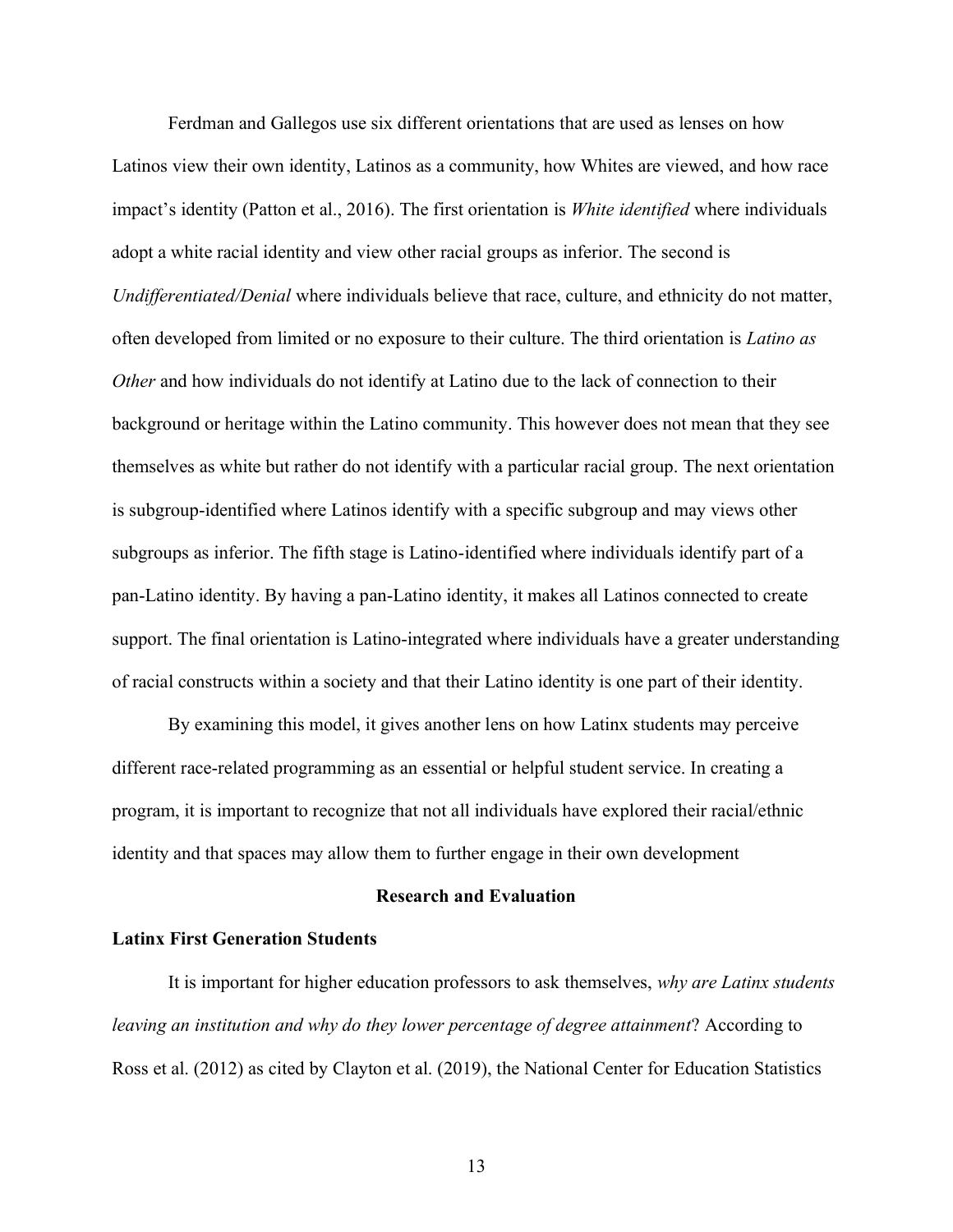found that Latinxs students have lower percentages of bachelor's degree compared to non-Latino students. Latinx students' presence in higher education has increased in the past 20 years by 119% but there exists a gap in completed bachelor's degree (Simmons & Smith, 2020). It brings questions on why institutional are not able to retain this student population and if they may not be considering where students gain their sense of belonging on a campus environment. The correlation to sense of belong and retention/persistence was identified by various authors especially for first generation students (Luciano-Wong, & Crowe, 2019; Romo et al., 2020). Dueñas and Gloria (2020) found that a higher sense of belonging increased a student's sense of mattering and can assist with them as they navigate their college experience.

#### **Peer Support**

Having peers as a source of social capital and emotional support has contributed to firstgeneration Latinx student's sense of belonging and therefore, positively influenced their drive to persist at an institution. Saunders and Serna (2004) found that by developing a social network, it positively contributed to a higher GPA. Although this literature review doesn't focus specifically on how GPA impacts retention, it is important to recognize that it does have its own role. Luedke (2019) and Sanchez-Connally (2018) both found that by building emotional support with their peers, it contributed to academic support as students can gain assistance on course content and advice on career options. Peer support contributes to a student's self-efficacy. By gaining a better sense that degree attainment is achievable and other peers recognizing that there are barriers, it can give students a better viewpoint on campus culture.

Brazil-Cruz and Martinez (2016) addressed how building relationships impacted a student's well-being and identified it as an integral part to adjustment and transition to college life. Being a first-generation student often means not having family in the know about how the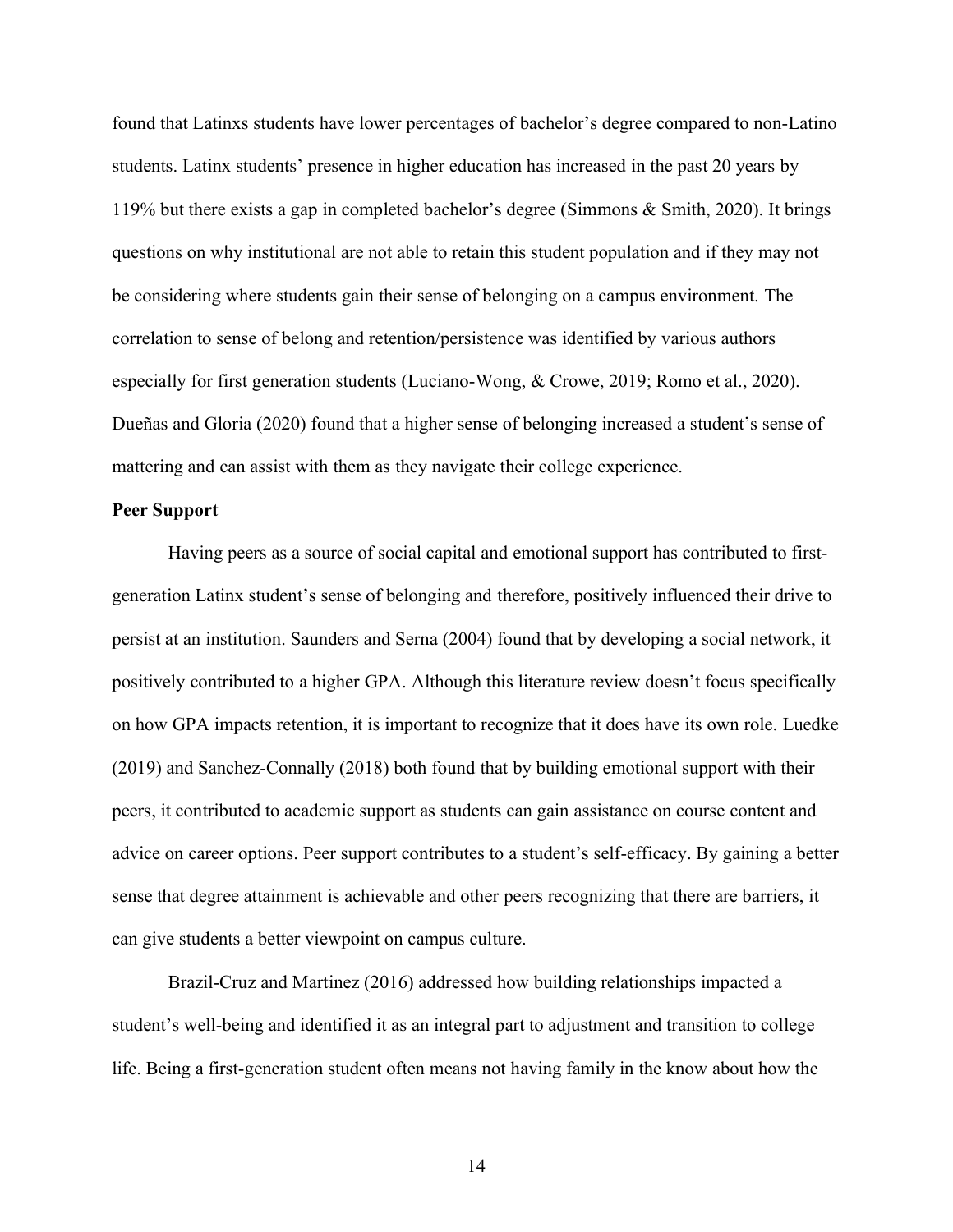college process works or where to seek advice on a campus setting (Rodriguez et al., 2021). By utilizing peers, students can exchange knowledge and address questions that students may have about the institution and how they can find community on a campus. First generation students may feel a disconnect to their professors or not know how to communicate with them, by using peers for direction, they can start building a larger social network (Sanchez & Connally, 2018).

#### **Peer Mentor Programs**

Peer mentor programs have different goals and objectives to address the needs of a specific student population. According to Rios-Ellis et al. (2015), mentors can give support for both academic related topics as well as personal development. By looking how mentors can assist personally, it provides room to continue to grow a relationship to address the academic needs first generation students have. Rios-Ellis et al. (2015), Simmons and Smith (2020), and Clayton et al. (2019) utilize upper classmen as mentors. By using older students, these mentors can be more reflective on what their experience was like as first-generation students and can identify where there are knowledge gaps. Clayton et al. (2019) was the only one that addresses a specific major mentoring program, but like Rios- Ellis et. al (2015) and Simmons and Smith (2020), mentees were able to build strong relationships with their mentors to go beyond major specific content. According to Simmons and Smith (2020), they found that having peer trained in coaching techniques like success strategies, it strengthened a student's sense of belong and intent to persist.

In addition to having a mentor, Clayton (2019) and Mejia and Gushue (2017) address the role of identity and having a shared racial/ethnic background as their mentor can also contribute to how students build trusting relationships. Students can feel safer to address race-related struggles. For example, situations that occurred in the classroom or were a feeling that they may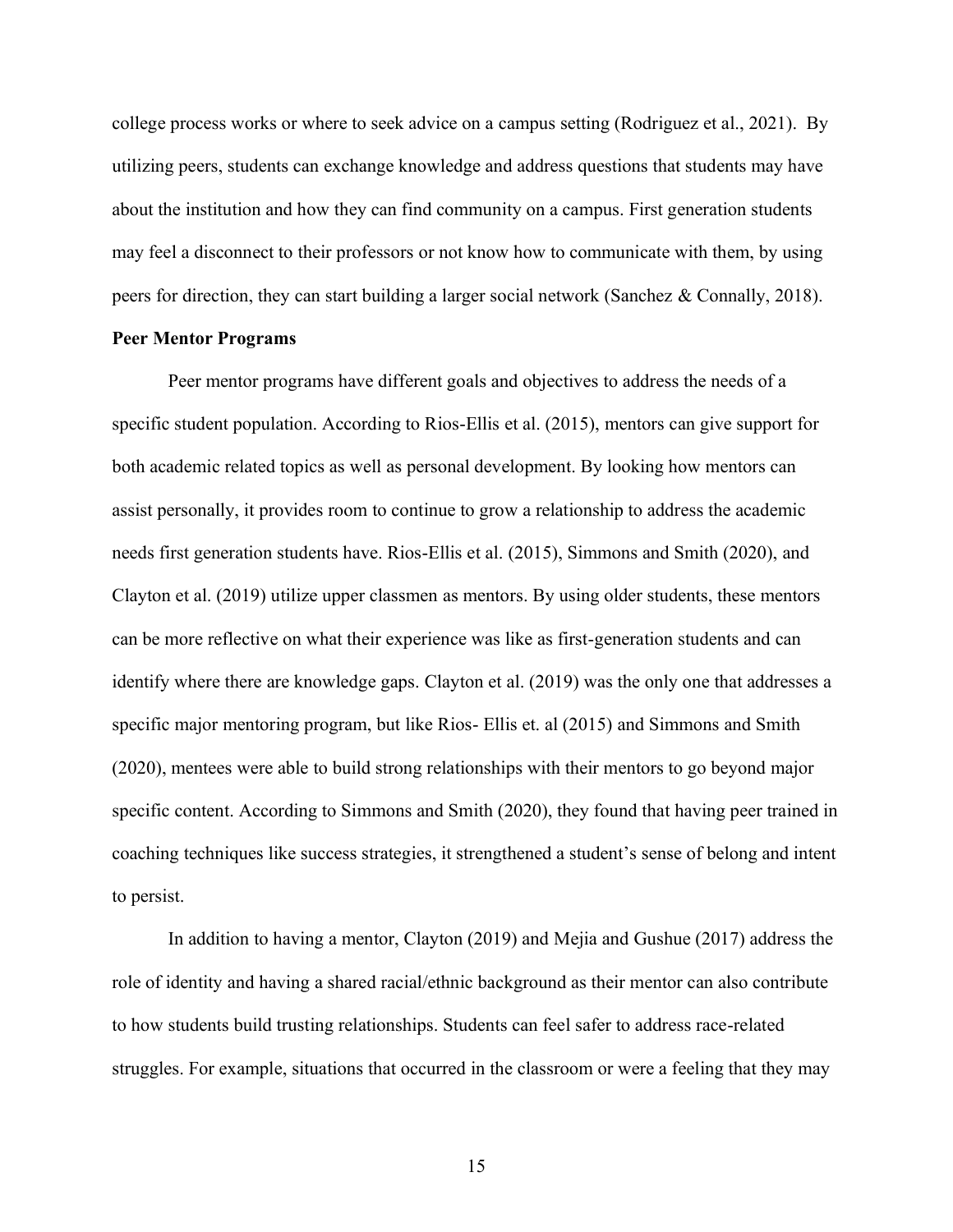not fit in a certain career path due to seeing very few role models in a field. These findings contribute to the importance of having a mentor for a first-generation student as there are many areas to navigate during their college career. Developing a program specifically for Latinx student can build a community on a PWI and address similar experiences students have faced and acknowledge that there are needed spaces to uplift students, build self-efficacy, and build support for students to attain their intended degree.

#### **Faculty Support**

Green and Wright (2017) found that first-generations students who have the support from faculty contributes to a student's sense of belonging by knowing that faculty believe in them to succeed academically and attain their degree. The more important component with a student's satisfaction with faculty interactions was that it was a positive and meaningful interaction (Luciano-Wong & Crowe, 2019; Romo & Gutierrez-Serano, 2020). When faculty take the extra time to check-in on a student and build relationships with them, the relationship can change beyond a student to faculty relationship into a mentor/mentee relationship.

In the study conducted by Besimon et al. (2019), the authors found that faculty can help build a student's self-efficacy and can create a sense of belonging to a specific field where historically Latinx students may be overlooked. When students can have mentors in faculty, it can assist students to be more connected to those on campus as well as other network resources. First-generation Latinx students may find it difficult to navigate a specific higher education community when they do not have the social networks to make introductions with other faculty on campus, graduate students, or outside resources (Besimon et al., 2019).

Capers (2019) addressed how Latinx faculty representation impacted college rates and found that although it can have both a positive and significant benefit on students. Besimon et al.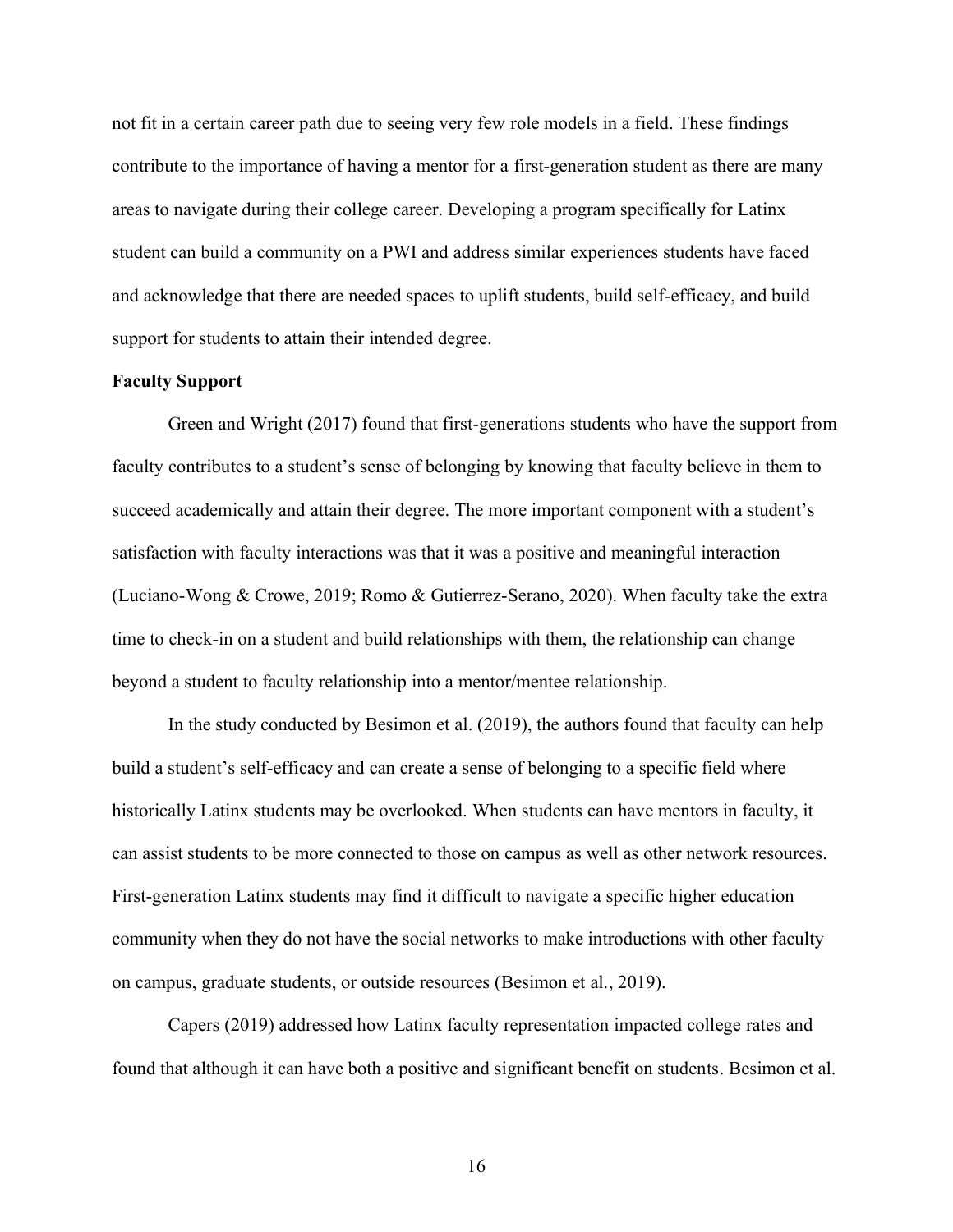(2019) also addressed the role of faculty who shared the same race/ethnicity as students. In this study, they acknowledge that faculty of the same cultural background can open door for Latinx students by being able to share similar barriers as individuals of color. Besimon et al. (2019) was clear however that all faculty members should take the opportunity to facilitate the success of minoritized students. Although faculty who share the same cultural background may have more context on this specific student population, the authors make it clear that it should not be the sole responsibility of Latinx faculty to reduce the biases and stereotypes of Latinx students.

#### **Campus Spaces- Student Organizations**

According to Castillo-Montoya and Reyes (2020), cultural spaces have developed in higher education institutions after the civil rights movements. Since then, culture centers can serve as a safe place for underrepresented students and can be a place to deepen their understanding of their ethnic identities as well as receive academic and personal support to connect them more to an institution (Von Roberston et al., 2016). Programming that Latinx cultural spaces provide can help form a safe environment for students and impact them to strive to do their best and allow them to thrive at a predominantly white institution (Green & Wright, 2017). In addition to having a cultural space on campus, having a Latinx student organization also assists first-generation Latinx students to navigate through college. In the study conducted by Dueñas & Gloria (2020), the authors examined how student who were involved with an organization reported to having a higher sense of belonging and mattering in comparison to those who did not. By examining the benefits of a culture-based space, higher education professionals can identify what draws students to those resources.

According to the study conducted by Luedke (2019), Latinx student organizations were found to nurture a student professionally as well as academically. By using this source of social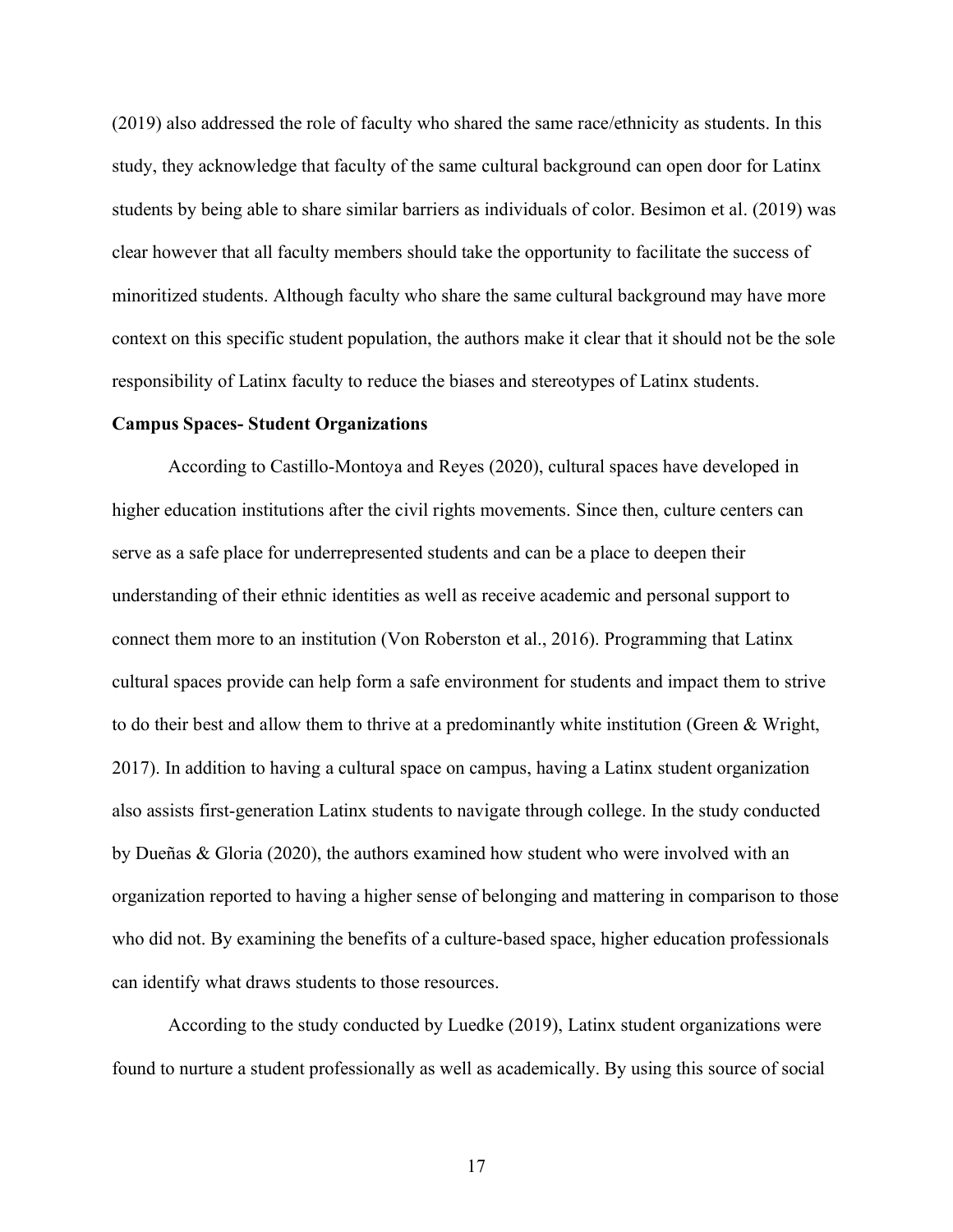capital, students can gain guidance and be provided career development through learning about internships or learning how to network. Like the findings by Green and Wright (2017), Reyes (2017) found that Latinx student organizations were a place where students could have a "home away from home, and a family" (p. 460). Students utilized this space to feel that they did matter at an institution and belonged there.

Although many authors focused on Latinx based spaces on campus, Dueñas & Gloria (2020) emphasized that if students were involved with some type of student organization, students had a higher rate of sense of belonging compared to those who were not involved. By being involved, students felt less isolated. Billingsley and Hurd (2019) more specifically addressed that there was a correlation between extracurricular involvement and depressive symptoms. Similar to the findings from Dueñas and Gloria (2020), Billingsley and Hurd (2019) found that involvement could be from various type of student organizations no matter if it was a sport affiliated organization or culturally based. At a predominantly white institution, Latinx students may face feelings of "alienation and culture shock upon arriving on campus" (Reyes, 2017, p. 458). By experiencing discriminatory treatment, this can influence a students' mental health. Billingsley and Hurd (2019) examined this relationship and found that being involved in extracurricular activities encouraged their academic success and was a source of support.

#### **Institutional Support**

Institutional support for first-generation Latinx students can stem from policies, creating initiatives through institution-based programs, and by breaking down barriers that have historically kept students at a disadvantage. According to Romo et al. (2020), student support services increase optimism for degree attainment and impact a student's sense of belonging. First generation students often do not have the same access to information, resources, connections,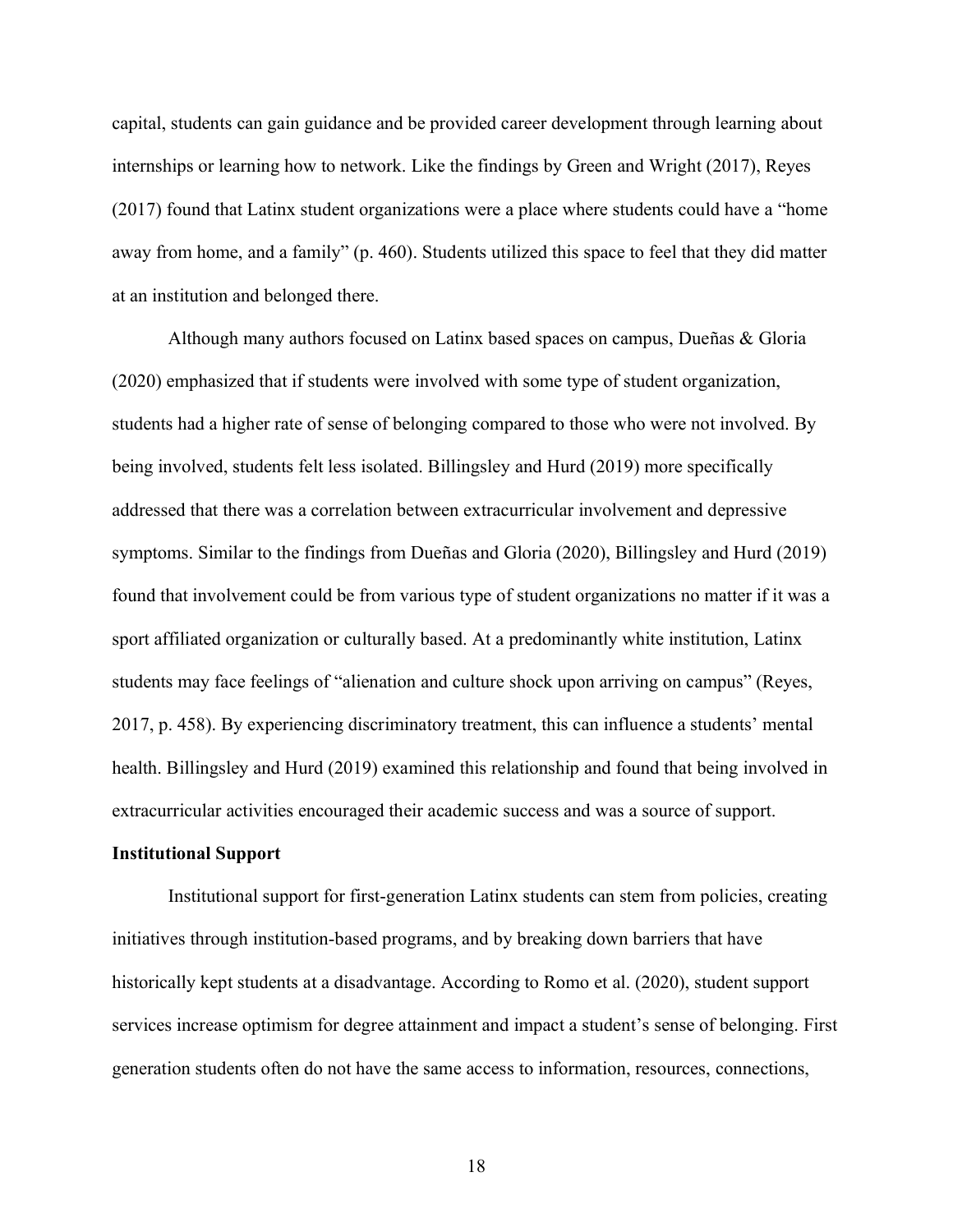and experiences as non-first-generation student (Dueñas & Gloria, 2020). By acknowledging these barriers institutions can close those gaps by developing student support programs.

In the study conducted by Tovar (2015), student support programs and positive interactions with institutional agents lead to students having higher GPA's, finding additional support, and increasing their persistence. Like the findings by Tovar (2015), Brazil-Cruz and Martinez (2016) found that when a college or university address barriers that impact academic engagement, students have better rates of student success and transition to college. One recommendation that two articles highlighted was that institutions should consider how they can improve their structural representations by increasing diversity in higher education by increasing the hiring of Latinx staff in various administrator roles. Capers (2019) however, had a different finding in their study. Although Latinx faculty/staff representation may have some effect retention, it goes beyond that. Institutions should use various forms of culturally related curriculum and resources to increase graduation rates for Latinx students (Capers, 2019).

#### **Facing Racism/Discrimination**

Latinx students can face racialized experiences including microaggressions and feelings of othering on a campus setting (Von Robertson et al. 2016). How a student examines if they "fit it" is a determining factor for their transition to a college setting and if they perceive that the campus culture is welcoming and safe (Clayton et al. 2019). Sanchez-Connally (2018) identified that racialized experiences can stem from how peers or faculty may doubt their abilities due to their race/ethnicity. Von Robertson et al. (2016) also addressed this for example students being told to not speak Spanish and students being perceived as incompetent due to English being their second language. Green and White (2017) contribute to these findings and found that students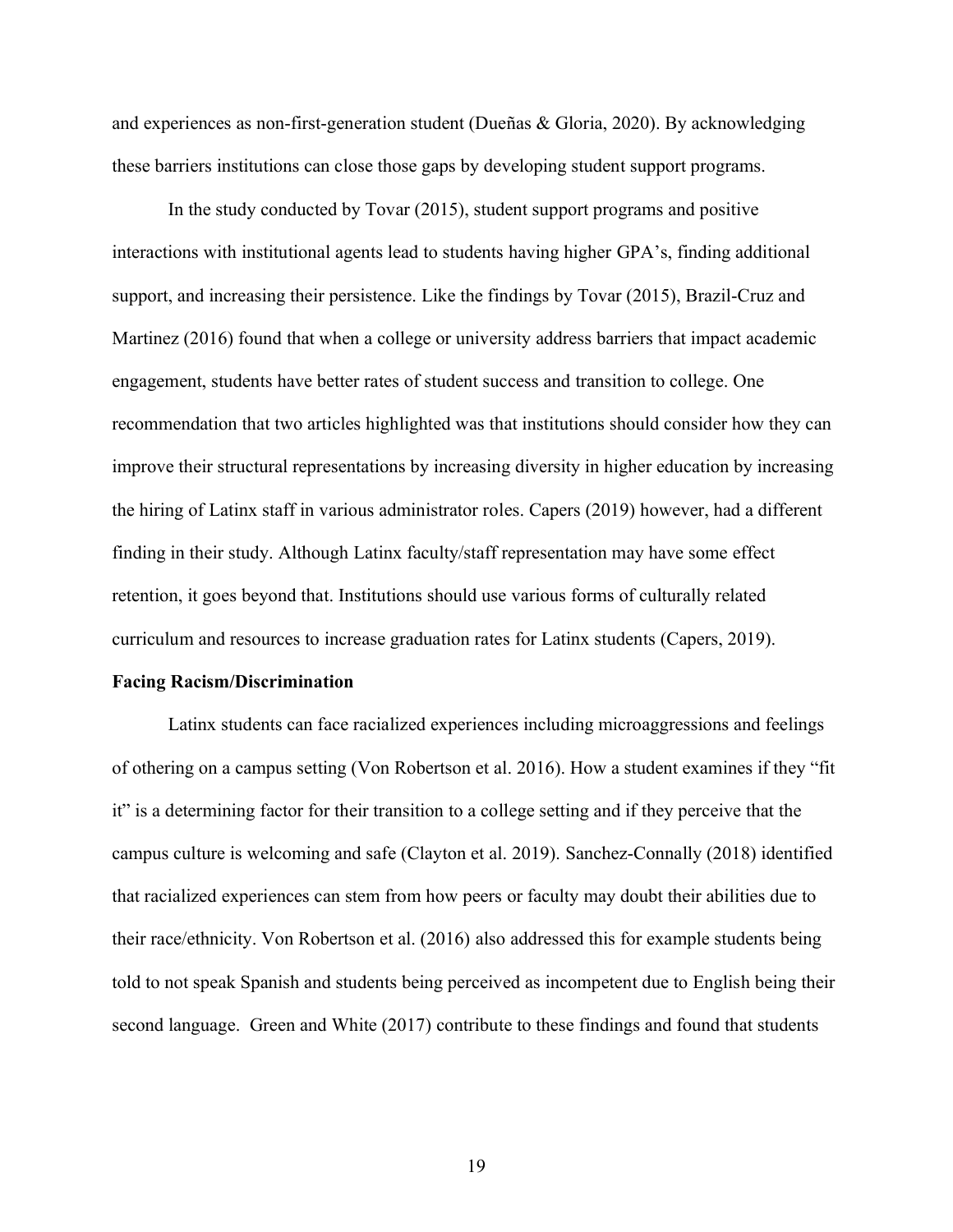who felt that their campus environment was a safe place, it positively impacted them academically.

Green and Wright (2017), Billingsley and Hurd (2019) found a correlation to discrimination and lower GPAs. They however examined this relationship by adding in how student's psychological well-being was impacted as well. It is important to acknowledge that racialized experiences not only impact students academically but psychologically as well. According to the findings by Billingsley and Hurd (2019), students who experienced racism and discrimination also had higher rates of depressive symptoms. For first generation students, the transition period is challenging to find their place and when students are facing additional barriers due to their racial/ethnic identity, students perceive the message that they do not belong. According to Sanchez-Connally (2018), students who are encountering situations where the campus environment is not welcoming experience higher rates of isolation and lack of sense of belonging.

#### **Identity Development**

Latinx students may approach their racial/ethnic identity in various way. For example, in the study conducted by Clayton et al., (2019), the authors found that Latinx students embraced two cultural values: community and family. For them, to have a sense of belonging, it was important for them to find spaces to develop relationships, support, and remain connected to their cultural identity. Clayton et al., (2019) also found how certain university environments can assist in embracing their cultural identity in new ways. Castillo-Montoya and Reyes (2020), addressed the concept of *Latinidad* and how the Latino identity is socially constructed by political and socio-historical influences. Similar to Clayton et al., (2019), students learned from how other Latino's viewed their identity and how their own lived experiences shaped their identity. When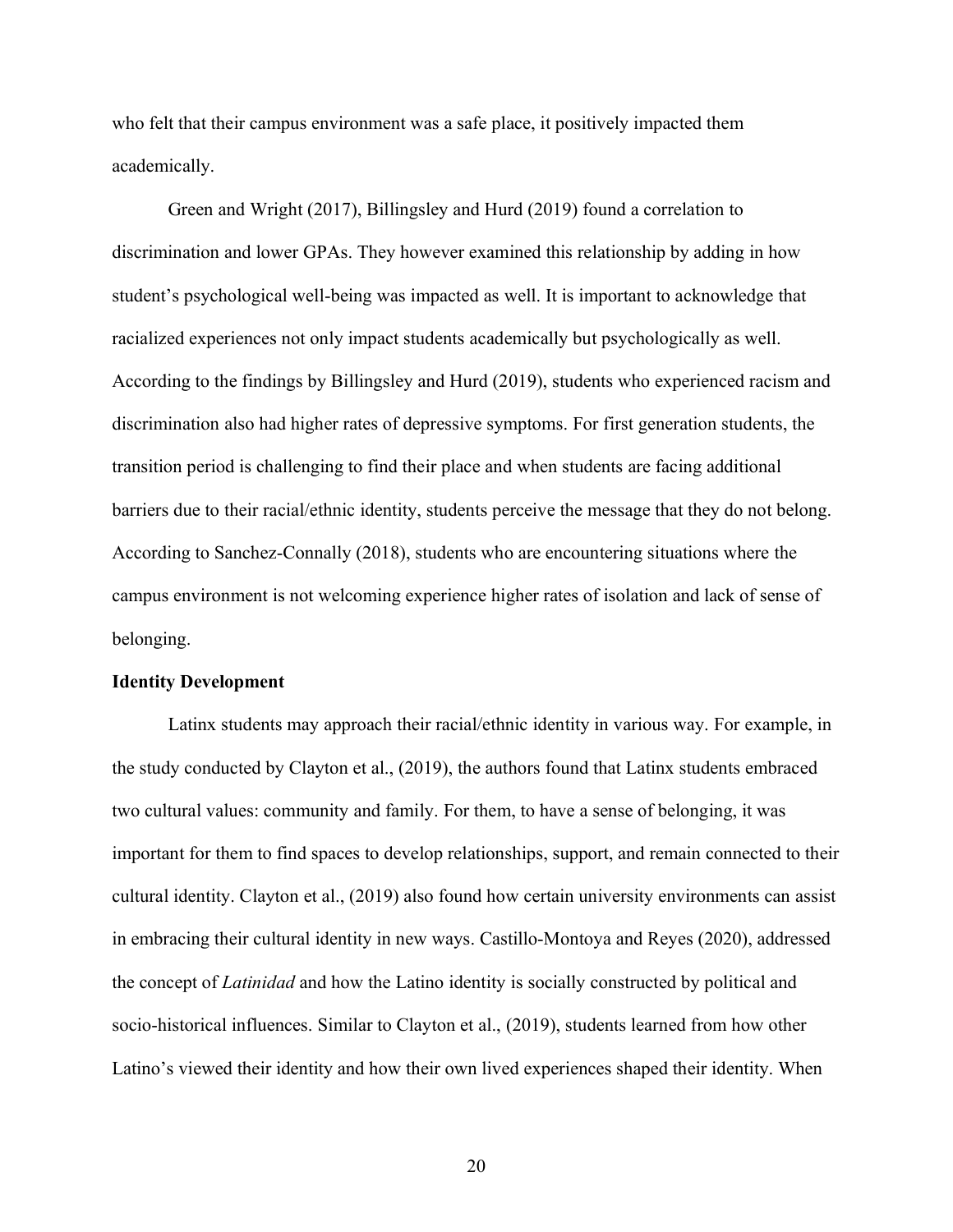students are given the space to explore their identity and learn from other perspectives, students grow in cultural competence and critical consciousness (Castillo-Montoya & Reyes, 2020). An example of this is found in the study conducted by Von Robertson et al. (2016) where students acknowledged racial lumping. Students recognized that racial lumping was a form of microaggression and how it lessened the significance of one's ethnic identity.

#### **Summary**

This literature review utilized Yosso's (2005) community culture wealth model, Ferdman and Gallego's (2012) model of Latina and Latino ethnoracial orientation, and Tinto's (1975;1993) theory of student departure to examine how first-generation Latinx student's sense of belonging impact their retention at a predominantly white institution (PWI). Yosso (2015) established six forms of capital that communities of color use to resist forms of oppression. They include the following: aspirational capital, linguistic capital, familial capital, social capital, navigational capital, and resistant capital. In the context of Latinx students, the authors found that social capital was built through relationships with their peers, being involved with student organizations, peer mentor programs, and positive relationships with faculty. By building these relationships, it positively impacted a student's well-being, adjustment, and transition to college life (Brazil-Cruz and Martinez, 2016). Students also were able to gain aspirational capital and navigational capital through networking with their peers to gain emotional support, exchange knowledge, and connect with others who share their same racial/ethnic identity.

Ferdman and Gallego's (2012) model provided context on how Latinx students grow to understand their own identity as well as what cultural and societal influences them as they navigate campus spaces. By examining the literature, it was evident that how students found a sense of belonging was impacted by their cultural identity. Clayton et al., (2019) found that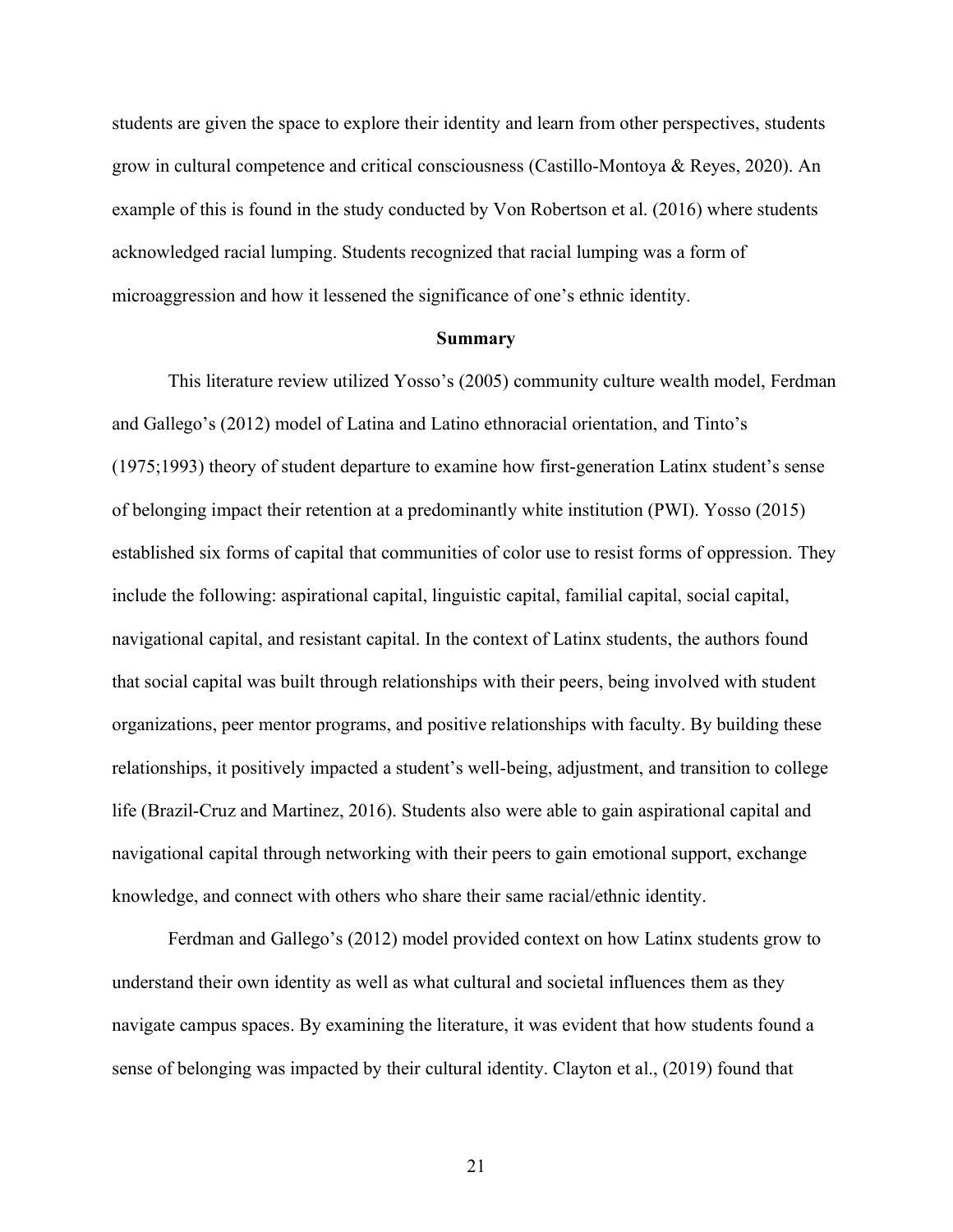students were able to examine how they viewed their identity through own lived experiences and as well as learning from other's learning. Students also experienced racism, discrimination, and microaggressions due to their racial/ethnic identify. The interactions and support from their peers and faculty that could relate to their experiences helped validate their feelings of isolation disconnect. When students were able to utilize campus spaces, students not only were able to deepen their understanding of their identity but also received assistance for academics, career development, and establishing a place where they belonged.

Tinto's (1975;1993) theory of student departure was utilized to examine how student's sense of belong was found by looking at both academic and social systems that influenced student's decision to leave an institution. In the literature, the authors addressed the role of how an institution's commitment effected student retention. In the context of first generation Latinx student, Romo et al. (2020), found that student support services increase optimism for degree attainment and impact a student's sense of belonging. First-generation Latinx students can encounter barriers from not having access to the same information, not knowing where to find resources like tutoring, or not having positive interactions with institutional agents (Tovar, 2015). Students may also perceive that a campus does not want to embrace them through the message faculty or peers send through racialized experiences and microaggressions (Von Robertson et al. (2016).

#### **Conclusion**

By utilizing these three lenses to examine the experiences of Latinx students attending PWIs, it gave additional context on where institutions can build connections to students and provide support. It also identified where institutions can utilize programs as a source of outreach to students and address student concerns within a given area. By reviewing the literature, there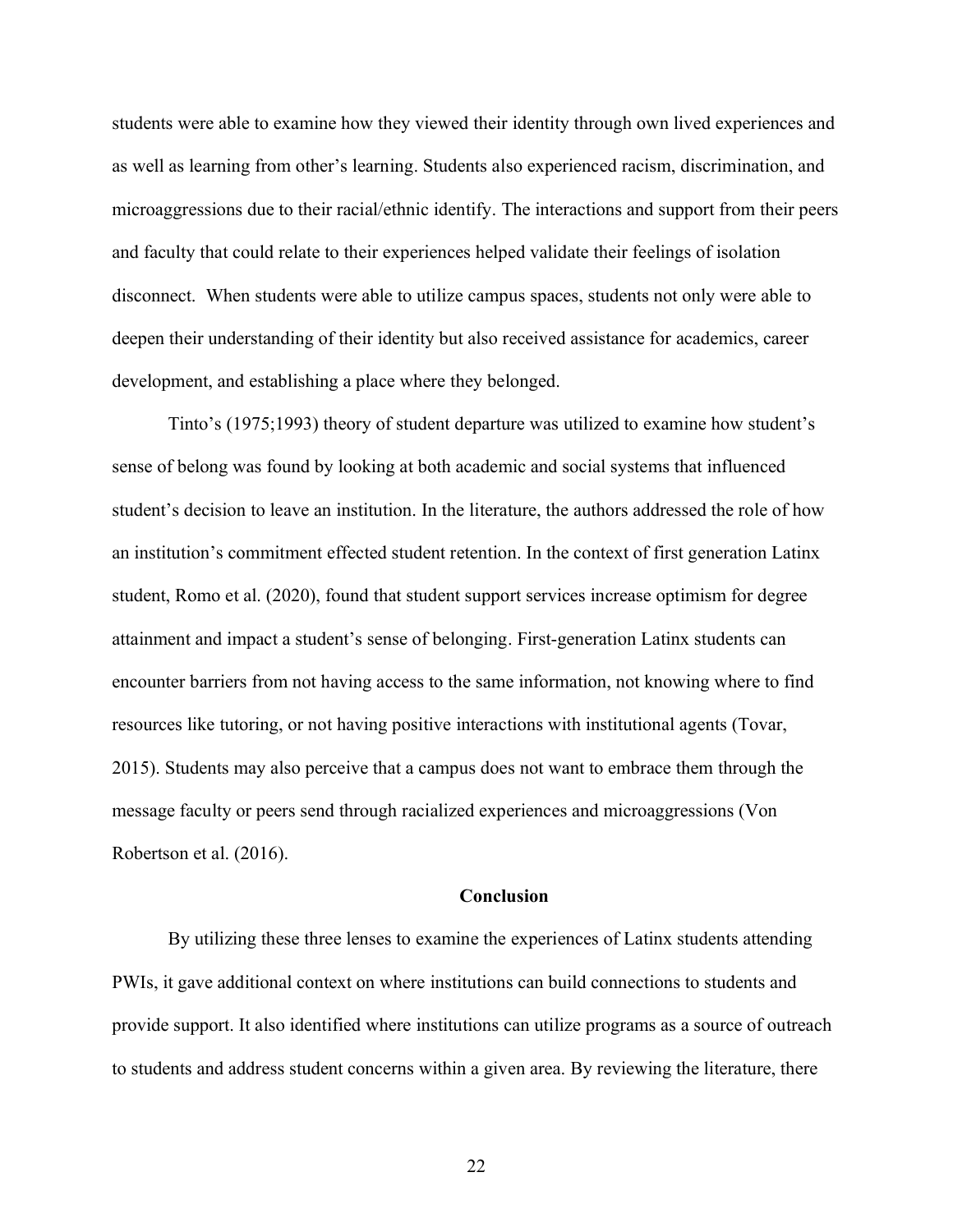are various factors identified that impact how first-generation Latinx students find belonging on a campus setting and acknowledging that all these factors are interconnected. Students' experiences are impacted by not only intuitional agents like faculty, but also the policies and programs that institutions support. Students are also impacted by peers, being involved with student organizations, and how they may navigate what their own identity means.

#### **Chapter 3: Project Description**

#### **Introduction**

According to Fry (2011) as cited by Rios-Ellis et al. (2015), Latinx students' admission rates have increased in the past few decades. However, Latinx students still have the lowest degree attainment compared to other ethnic/racial groups (Rodriguez et al., 2020). Firstgeneration Latinx students often face barriers for example, lacking knowledge about the college process, feelings of displacement due to their race, and lacking access to social networks (Rodriguez et al., 2020; Sanchez-Connally, 2018; Clayton et al., 2019). Finding a support system through peers, student organizations, and peer mentor programs have been found to benefit students by building social capital and creating a connection to campus to have a better sense of belonging (Rodriguez et al., 2021; Rios- Ellis et al., 2015). Students also found that by having a peer mentor, they could ask questions about study habits and career exploration (Luedke, 2019; Sanchez-Connally, 2018). By utilizing the findings in the literature review, it was evident that peer mentor and peer mentor programs offered students another source of support and place to make connections. Students were even able to explore and deepen their thinking about their racial and ethnic identity and what it meant to them (Clayton et al., (2019).

The primary purpose of this project, based off the evidence found in the literature review, is to address the challenges first-generation Latinx students face that impact how students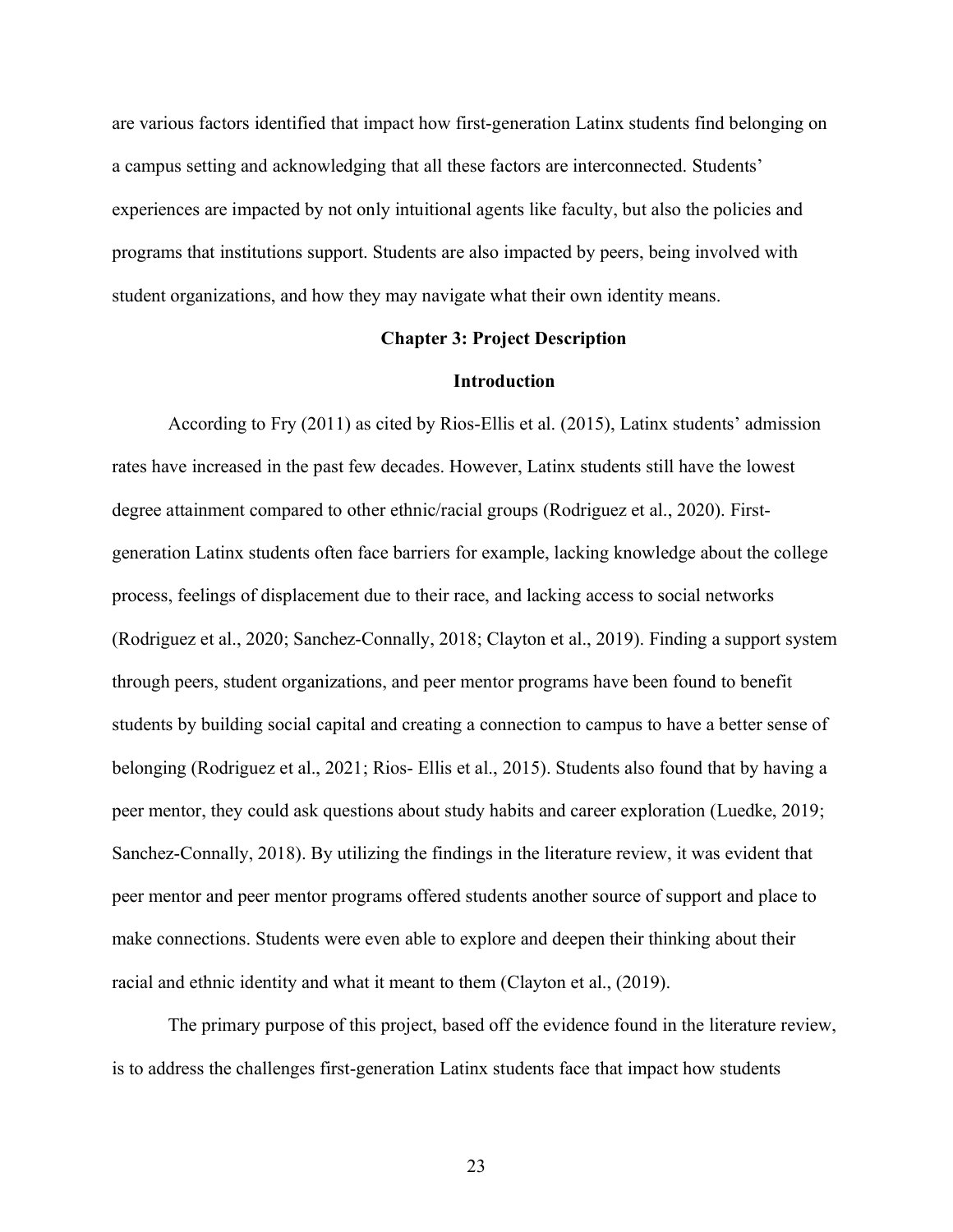develop sense of belonging. The following proposal will address strategies that will foster sense of belonging for Latinx students attending a PWI. The specific project components will include a Latinx Peer Mentor Program for first-generation Latinx students to help build various forms of capital that were mentioned by Yosso's theory of community culture wealth model. The literature found a correlation between different forms of capital and the impact it has on sense of belonging (Brazil-Cruz and Martinez, 2016). Ferdman and Gallego's (2012) model of Latina and Latino ethnoracial orientation offered additional context on how students who share the same racial/ethnic background can contribute to building a trusting relationship with their mentor and are able to relate to one another on a different level (Clayton, 2019; Mejia & Gushue, 2017). Castillo-Montoya and Reyes (2020) found that when students were given the opportunity to explore their identity students grew in their cultural competence and critical consciousness.

In addition to being part of a specific peer mentor program, students found a sense of belonging through the support of their faculty and policies/programs that specifically targeted this demographic to thrive. As previously mentioned, Tinto's theory of student departure (1975,1995) argues that a student's decision to leave an institution is impacted by either academic or social factors (Burke, 2019). By examining the role that faculty and institutional support affects sense of belonging, these findings can also be considered and where a peer mentor program is able to address them. Student support services provide resources for students to utilize during their time at an institution. Whether that is tutoring, academic success centers, or career centers, each specializes in meeting the needs of students. When institutions can specifically address the needs of a demographic, which in this case is first-generation Latinx students, students have better rates of student success and transition to college (Brazil-Cruz & Martinez, 2016). The program acknowledges that first generation students have a more difficult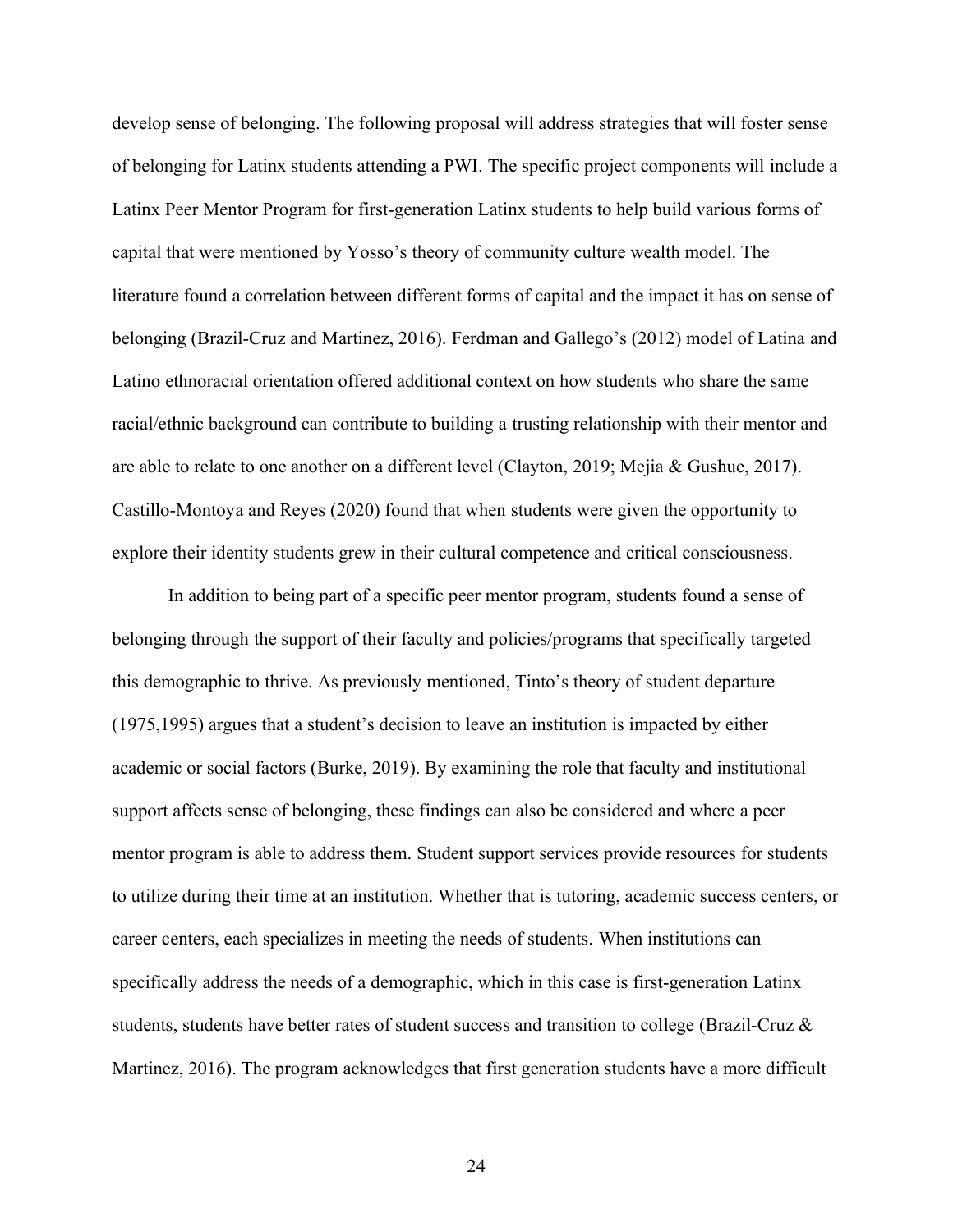time navigating the college process, being unaware of resources, or how to balance college academic expectations. It will address those challenges to help students feel a sense of belonging through various avenues and positively impact their will to persist (Dueñas & Gloria, 2020).

Furthermore, the project will utilize the three theoretical frameworks and research in the literature review to address how peers, faculty, campus spaces, institutional support, racism/discrimination, and identity develop all play a role in Latinx student's sense of belonging. The following chapter will provide tools and resources that can be utilized by an institution to increases a sense of belong and close the degree attainment gap.

#### **Project Components**

#### **Establishing Mission & Project Goals**

The initial step for this pilot program will be to establish the goals and mission of this project. As previously mentioned, the degree attainment gap between Latinx student and other racial/ethnic groups is large and compared to their white counterparts only 11 % of Latinx attain a bachelor's degree in comparison to whites which 23.7 % attain a bachelor's degree (Rodriguez et al. 2021). The primary goals are to retain students by providing a sense of community, professional development, provide a space for identity development, and provide tools to navigate college through assistance with peer mentors and enrolling in a two-credit course.

#### **Staff**

The Latinx Peer Mentor Program will employ three full-time staff members, two student employees, one graduate assistant and up to 10 student mentors. The full-time staff members and graduate assistant will work to recruit peer mentors/mentees, assist with advising students and making referrals to different departments, and serve as a support system for students. The findings by Burke (2019) examined how both academic and social integration play a role in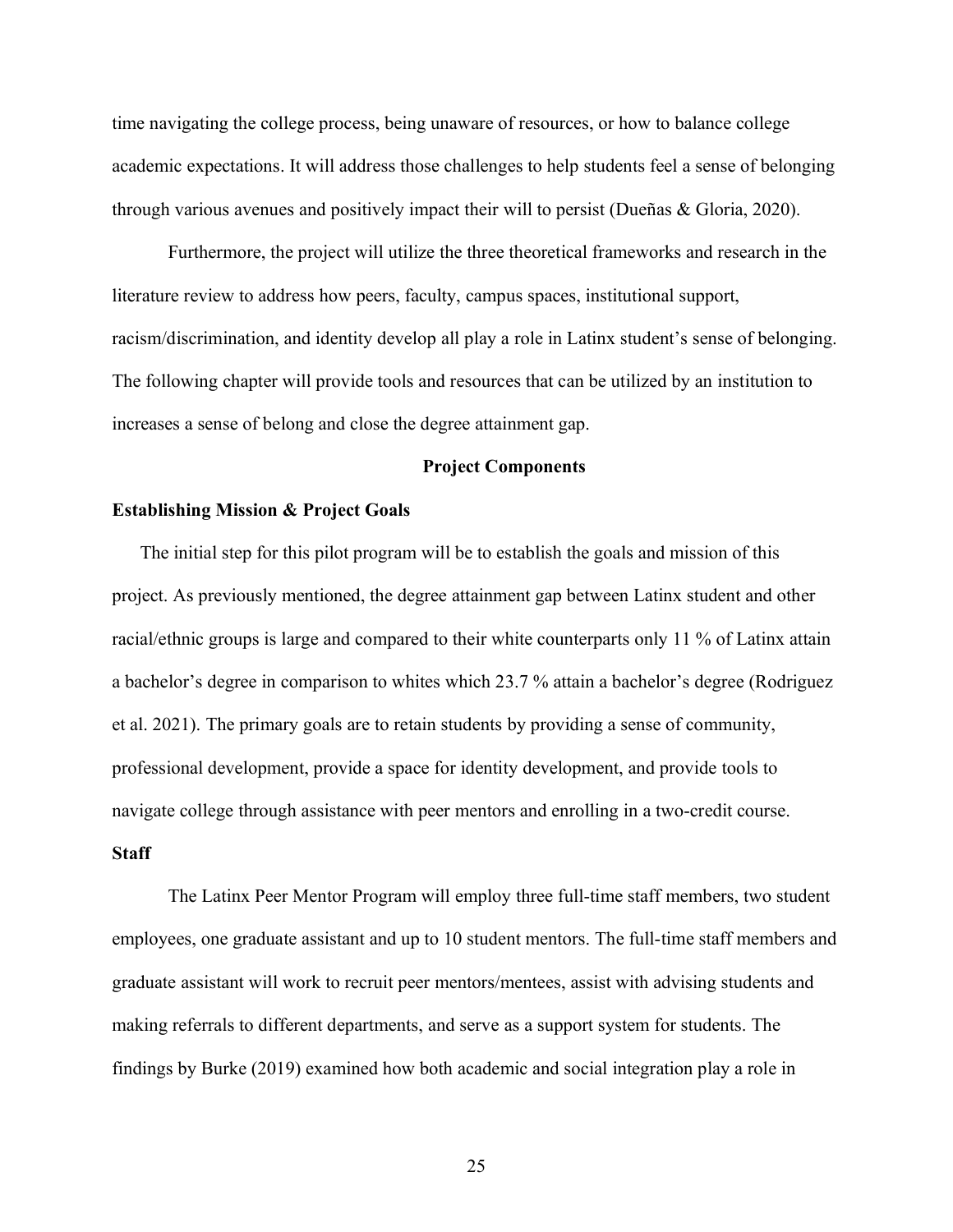retention of Latinx student retention. Tovar (2015) gave additional context to the findings and how positive supportive institutional agents can increase a student's GPA and assist students to persist. The staff must be trained on how historically minoritized student population face barriers and at times, racialized experiences that can impact their sense of belonging. In addition to the full-time staff, there will be two student employees as well to assist with programming and scheduling appointments. The anticipated 10 peer mentors will be on a volunteer bases with a \$250 stipend at the end of the school year.

Latinx Peer Mentor Program Team

- Program Director (1)
- Program Advisors (2)
- Graduate Assistant (1)
- Student Employees (2)
- Peer Mentors (10)

#### **Peer Mentors and Mentees**

Mentors and Mentees will be matched based off the applications they have submitted (Appendix B  $\&C$ ). The program advisors will take into consideration majors and will try to match similar majors together. This will give mentees the opportunity to meet with a mentor with similar classes they will be taking, knowing their intended program department, and can bond over similar career interests. Mentees will meet with their mentor at least once month to talk about how classes are going, if they are struggling academically or personally, and to seek advice on how to connect with campus resources. Students will also be able to use their mentor for advice on how to navigate through college and how to set themselves for success.

#### **Programming**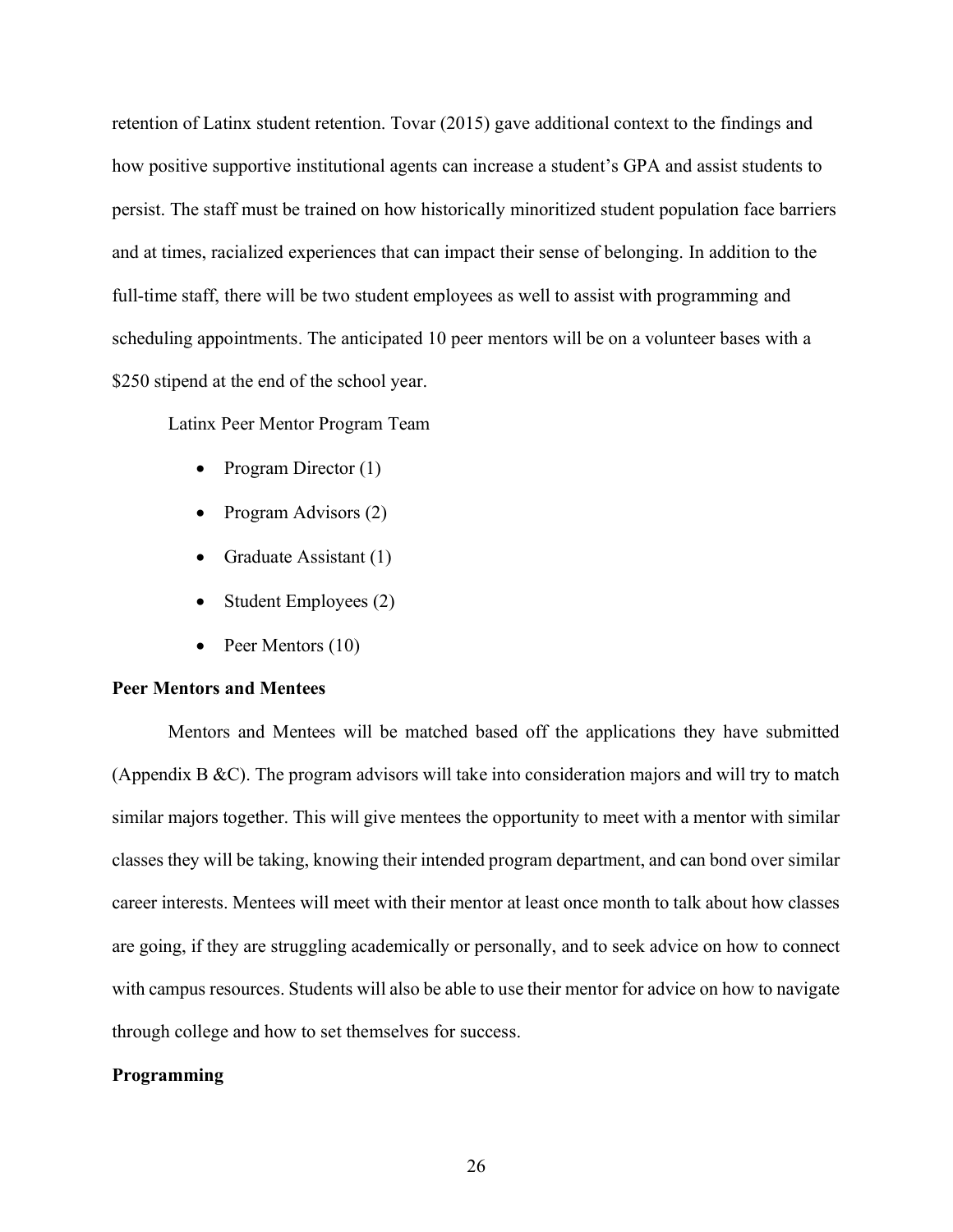The Latinx Peer Mentor Program will partner with other functional areas to provide additional opportunities to address the success of their students. An example is offering some programs in both English and Spanish. Using the research found by Green and Wright (2017) that Latinx cultural spaces provide a safe environment for students to thrive at a predominantly white institutions, it provides additional context on how programming for this program can assist students to receive the needed support. Appendix D provides examples of programming the office can include.

#### **2 Credit Course**

Every student who plans to be a mentee will be required to enroll in a 2-credit course that examines strategies for academic success as well as career planning. The first half of the semester will focus on study strategies and resources that students can utilize while they are attending the institution (Appendix F). In the study conducted by Simmons and Smith (2020), having peers who have been trained about success strategies helped their mentees to persist by providing the resources they may not have been aware of. By requiring mentees in the program enrolling in this course, students can receive additional guidance and connect with other mentees. Students can always ask specific questions of their mentors and provides a framework for what resources they should be aware of and to ask additional questions of their mentors on their transition to college and preparation for post-graduation.

In the study by Capers (2019), the author addressed how Latinx faculty representation can impact students' sense of belonging on a campus and are able to connect on similar background/barriers that they have gone through. Having a professor that identifies as Latinx could help facilitate conversations and provide a space for students to explore their own identity and how their experiences have shaped their identity (Clayton et al., 2019). It can also help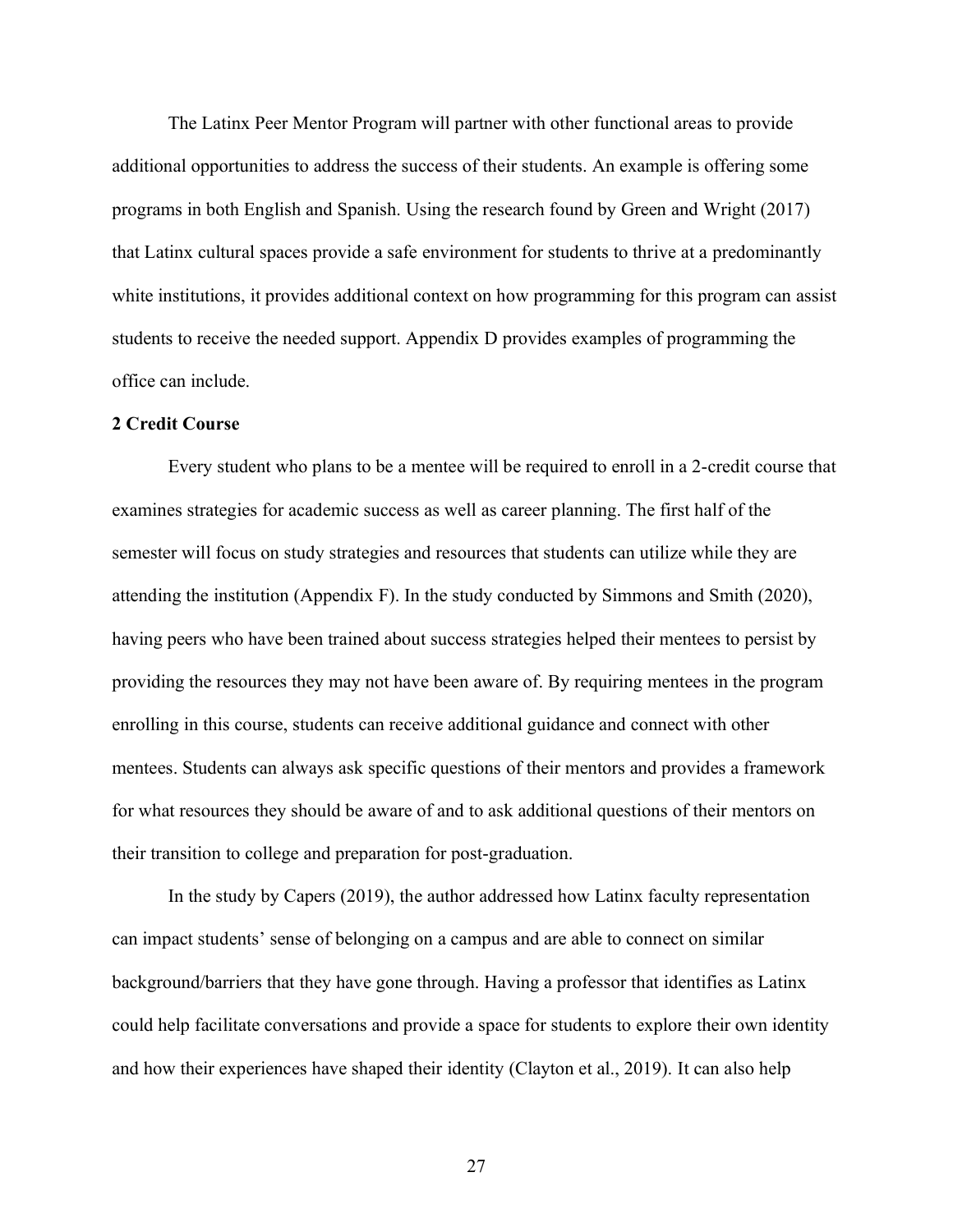during two lessons that focus specifically on Latinx in higher education. Student can explore their specific career path and how to navigate spaces that have historically doubted their success to succeed for example, STEM career paths (Bensimon et al., 2019).

#### **Project Evaluation**

Surveys will be utilized to evaluate the peer mentor program to see if it assists with their sense of belonging and positively impacts their retention, surveys will be utilized. Students will complete both a pre-survey as well as a post survey to establish if the program is making a positive impact (Appendix G-J). The post survey will also be utilized to measure if the peer mentors felt that they were equipped and trained to support their mentees. In addition to the surveys, mentors will be expected to complete monthly 1:1's with one of the program advisors to track how often they are meeting with their mentees and to answer questions they may have. Mentors will also have to turn in a log time sheet every month during their 1:1's to document their interactions and what were common referrals/services that students needed (Appendix E).

Students will also use the university evaluations for courses. The evaluations will give additional information on whether the 2-credit course was effective in their goals of focusing on academic success and career exploration. The evaluation will provide an opportunity to examine the structure of the course, evaluate the professor, and if they were able to get more connected with campus resources. Surveys will also be utilized for each programming event as well. The event feedback surveys will provide data on whether the event met the student expectations, if they found it relevant/helpful, and how the information was delivered for example the effectiveness of the advisors or presenters. Surveys will also include an opportunity for students to share if they had questions that were not answered or to offer suggestions.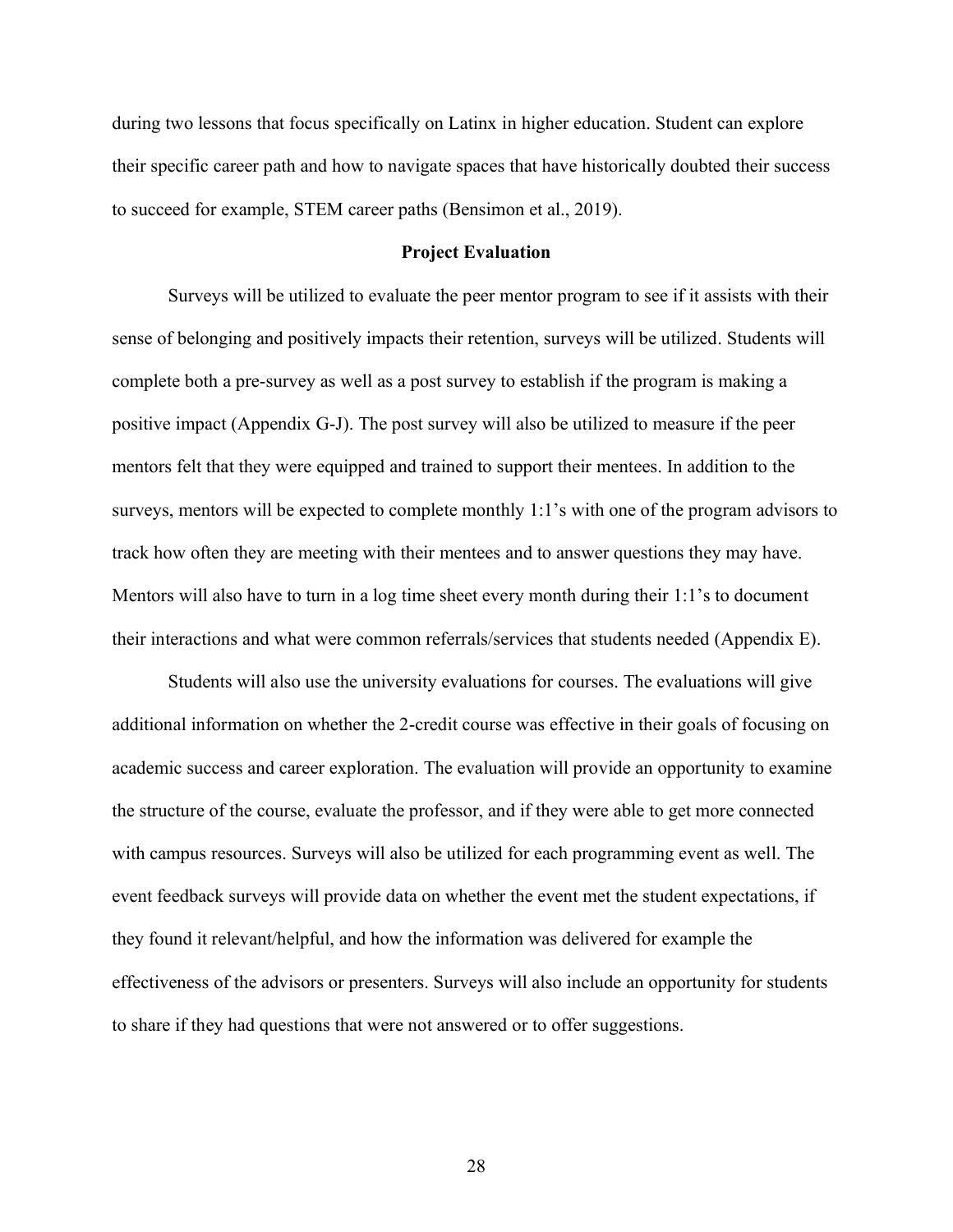The Latinx Peer Mentor staff will also provide feedback based off their interactions with students and if there could be adjustments in real time. Since it is a pilot program, encouraging staff to be collaborative and to provide additional findings can help ensure that future events can better provide support to students. By using multiple forms of surveys and collecting data throughout the semester, it will provide evidence if the program structure is effective.

#### **Project Conclusions**

Having student support services that meet the needs of various student demographics have assisted students to have more optimism to complete their degree and by creating campus spaces, it has allowed them to have a better sense of belonging (Romo et al., 2020). For firstgeneration Latinx students, students may be unfamiliar with the college process, lacking social capital, or face feelings of othering (Sanchez-Connally, 2018; Rodriguez et al., 2020; Sanchez-Connally, 2018; Clayton et al., 2019). Latinx students have benefited by being involved with their peers through student organizations and peer mentor programs (Rodriguez et al., 2021). The research utilized to use as evidence for creating a Latinx Peer Mentor Program with a required 2 credit course provided context on what areas to include. The 2-credit course serves as an additional resource for students about the college process and to share resources, so students are aware of what different services are available on a campus setting (Rodriguez et al., 2021).

Students are also able to use the course as a source of social capital as students can connect with their peers about study habits and career exploration. By having a peer mentor who has gone through the process and are able to share their experiences, students are able to build a support system. According to Brazil-Cruz and Martinez (2016) having positive and supportive relationships with their peers is an integral part to adjustment and transition to college life. By adding the additional layer of mentees/mentors sharing the same racial/ethnic background,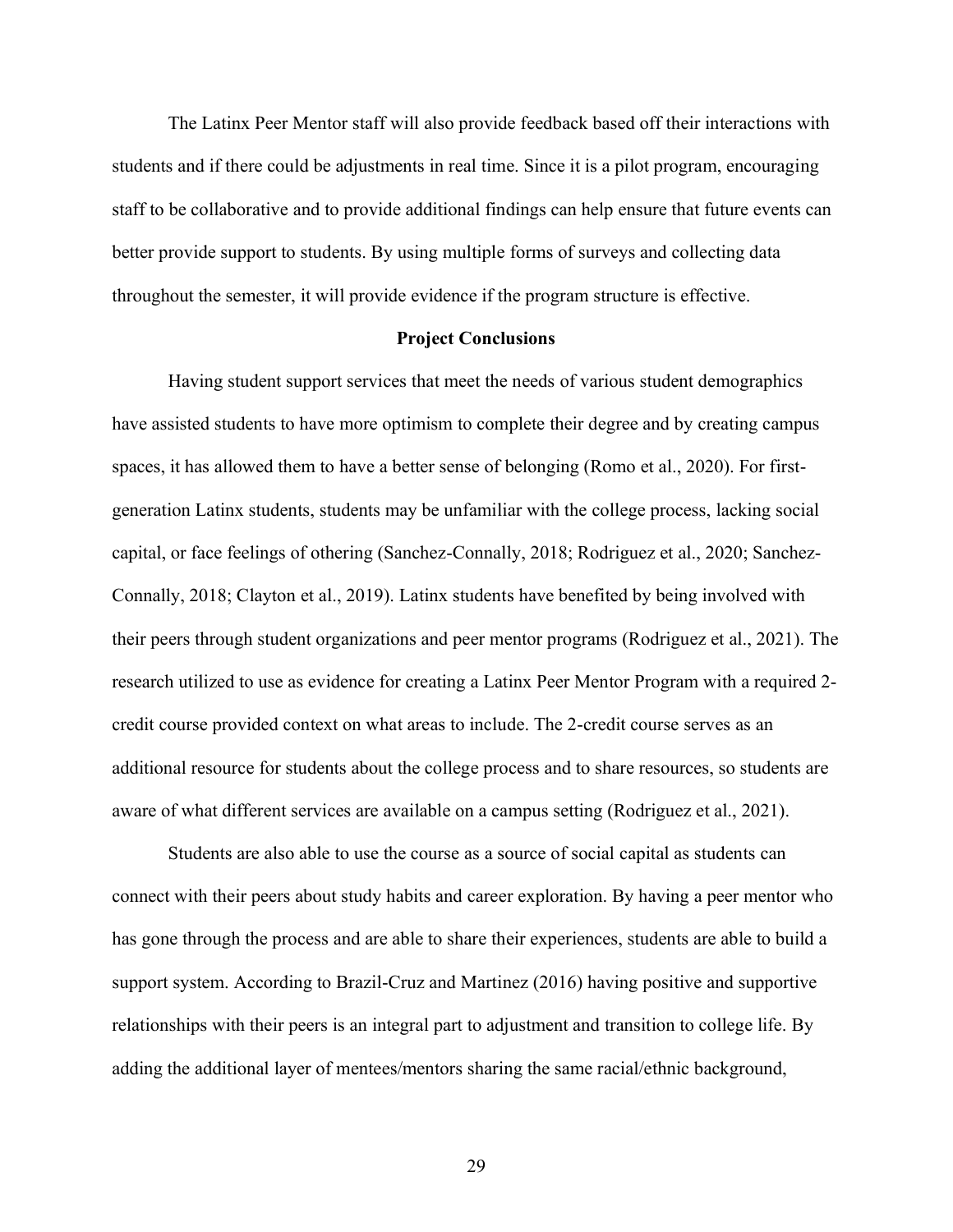students have an opportunity to continue develop an understanding of their racial/ethnic identity and the validate that their experiences are different from white students in higher education and their future career path (Clayton, 2019; Mejia & Gushue, 2017)

#### **Plans for Implementation**

The plan implementing the Latinx peer mentor program will develop from the collaboration of faculty, staff, and the support of the institution's commitment to increase degree attainment for Latinx students in higher education. The program proposal will consider the data that reflects what Latinx student graduation rates are at the institution as well as examining preestablished programs. It will be given an allotted budget that at the end of the year and will be reevaluated to see if the pilot program will continue. The budget will also be utilized for programming funds for the yearlong events for example, food or prizes provided at the events. In addition to programming, the budget will also cover the \$250 stipends for up to 10 students. The small team leading this program will also collaborate with other offices on campus to provide additional support and resources for students in the program.

Recruitment for peer mentors will be from various sources. One will be from faculty recommendations from various disciplines. Student will be recommended based off characteristics that are required for a mentor. The qualifications would be that a student must identify as a first-generation Latino/a/x student, have attended the institution for at least one academic year; demonstrate knowledge about campus and community resources; and have a cumulative GPA of 3.0. These qualifications are based of the research and model created by both Rios-Ellis et al. (2015) and Simmons and Smith (2020). Students who are interested will then have to complete an application (Appendix C) and go through an interview process to be selected.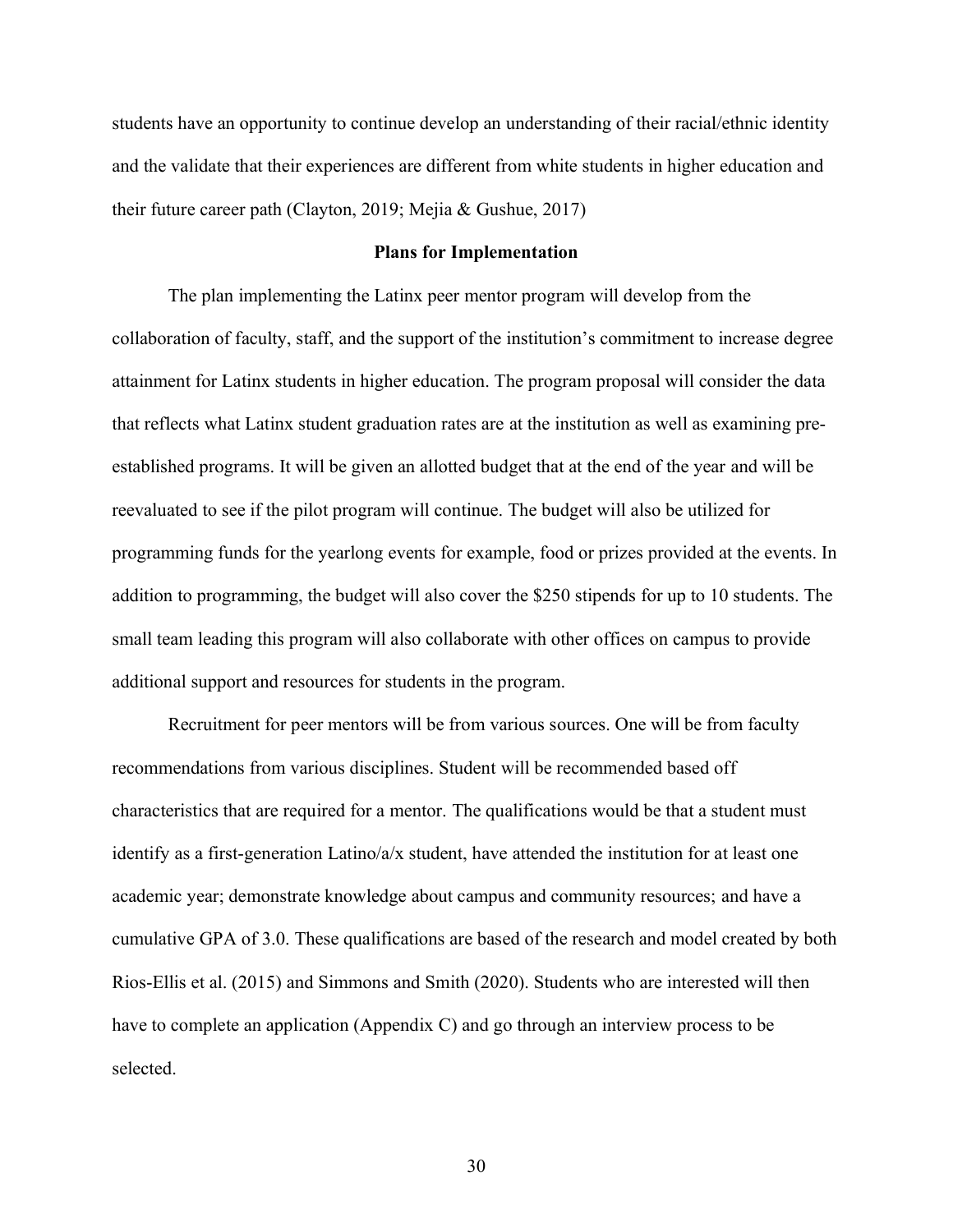Another method of recruitment is through connecting with campus resources like academic advising centers, student organizations, and participating in campus life night to share about the mission of the program and spread the word about the opportunity to assist students. Rios-Ellis (2015) found that as a method of incentive and appreciation for their mentors should be utilized since it is volunteer position. Having a monetary form of compensation was found to help with recruitment.

The last form of recruitment would be working with admissions and the university's software like Navigate at Grand Valley, to create a list of qualified students who self-identified as Latinx, are first generation students, were enrolled for the past 2 semesters, and have the required GPA of 3.0. Students will be contacted via email and cold calling to connect with potential candidates.

The pilot program will be targeting new first-generation Latinx students (first year and transfer students). The purpose for this is to have a smaller pool of students recruit from and support them with additional resources from day one. Since the program is only able to have 10 mentors and each mentor can serve a maximum of 5 students, this will assist to control the numbers of potential mentees. Recruitment for mentees will also utilize various platforms. One will be utilizing the events held at welcome week where staff are able to share about the program, goals, and mission. Students will be able to sign up to receive more information about the program and about the one credit required course. Additionally, during new student orientations and transfer student advising and registration, a program advisor will share resources with academic advisors to share with students so that during the registration process, students can enroll in the specific section for two credit courses. Program advisors will also share the program with the Latino/a/x student organizations as well.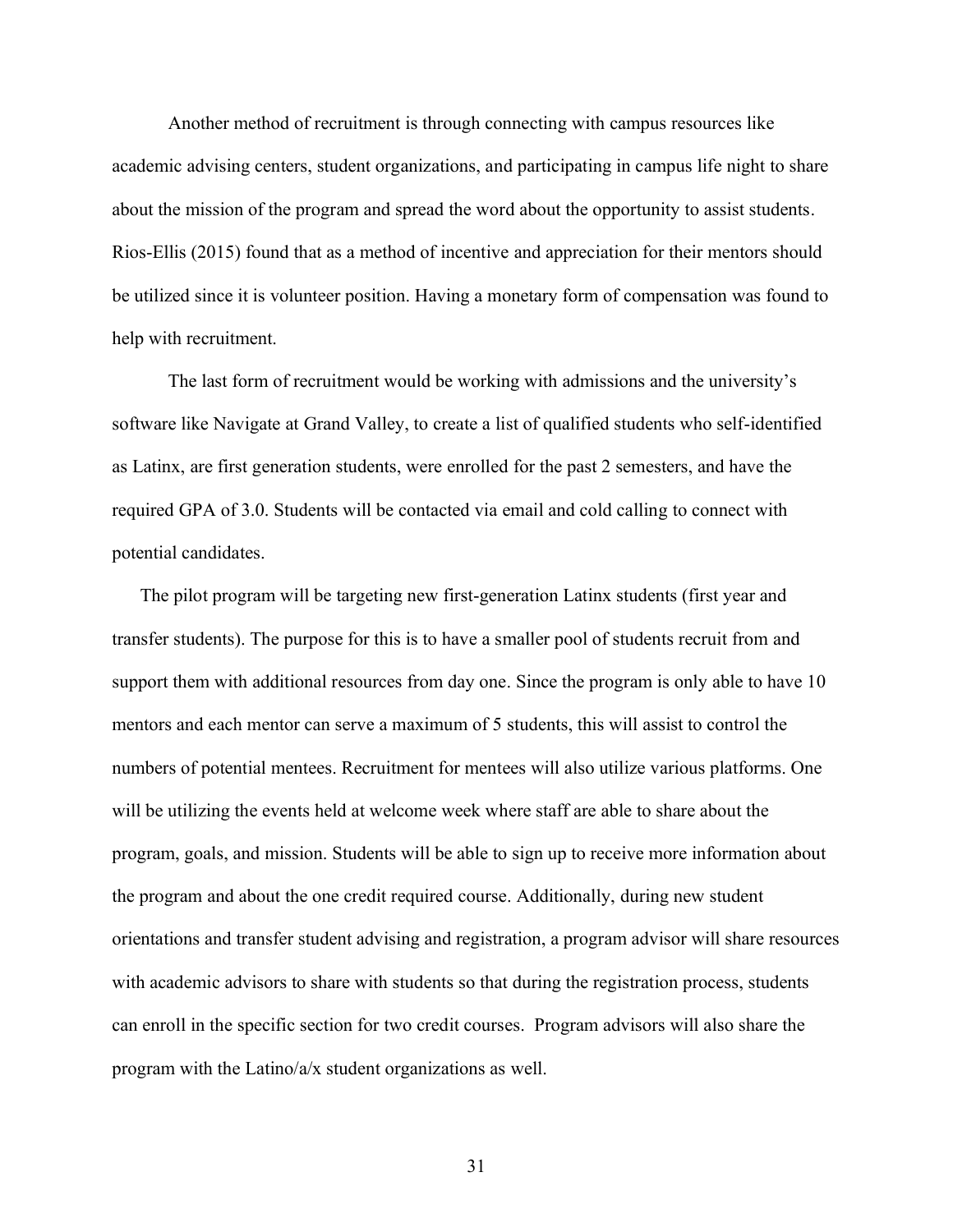The program will employ multiple full-time positions that will work with participants in the peer mentor program. The staff must understand the barriers and challenges that first generations students face at predominantly white institutions. The program director will be available to meet with mentors and mentees in the program and oversee the entire program. They will also be meeting with other higher education professionals and functional areas to address how they can help support this new program and bringing awareness about the needs and experiences of Latinx-first generation students. The program advisors will also be going to other functional areas like academic advising and admissions for assistance to recruit newly enrolled students. They will also track the attendance of participants to serve as data that the program is planning events that the participants want or need.

For assistance with the two-credit course, the team will work with different departments that have held similar classes in the past. The intended instructor will be searched for internally and externally that identify as Latinx. The goal for this is for the professor to be able to relate to students on barriers within higher education and career fields that students may face. The course will be shared with academic advisors from different centers, so they are aware of it being a requirement for students participating in the program.

The overall implementation will rely on the collaboration from various functional areas at the institution. The team will be available to meet with different offices to share the goals and rational of the program and how other offices can take part in supporting first generation Latinx students on campus.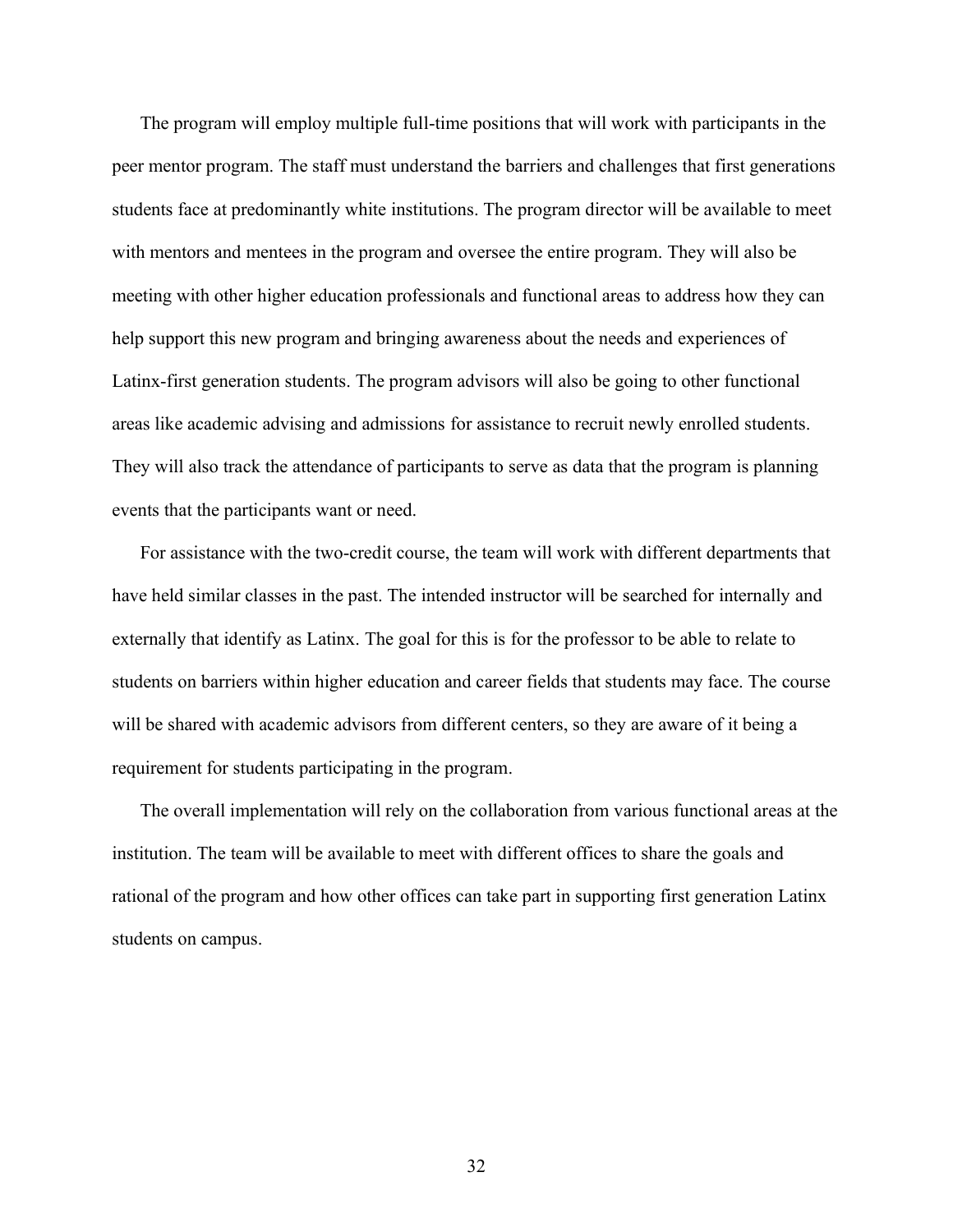### Appendix A

### **Latinx Peer Mentor Program**

The peer mentor program is designed to provide leadership for participants who Identify Latino/a/x to assist in supporting new students (First Year and Transfer Students) as they navigate the university and learn about how to navigate their time attending the university. In addition, the primary goals are to retain students by providing a sense of community, professional development, provide a space for identity development, and provide tools to navigate college through assistance with peer mentors and enrolling in a one credit course.

### **Required Qualifications:**

- Self-identify as Latino/ $a/x$
- Been enrolled at the university for at least 1 year
- Demonstrate knowledge of campus and community resources
- Cumulative GPA of 3.00 or higher
- Excellent oral and written communication skills

### **Responsibilities**

- Mentor first year undergraduate students for the entire academic year
- Refer students to appropriate university resources
- Meet with mentees 1-2 times a month (Dependent on assigned mentees)
- Provide regular written documentation of interaction with mentees
- Regularly attend Latinx Peer Advisor Events
- Connect with your supervisor at least 1 time a month throughout the academic year

### **Application Requirement**

- Apply on our website
- Attach your resume
- Provide 2 Professional References

### **Deadline:**

### **Compensation:**

This program will be piloted for the year. All mentors will be thanked with a \$250 stipend.

If you have any questions about the application process**;** please contact one of our program advisors.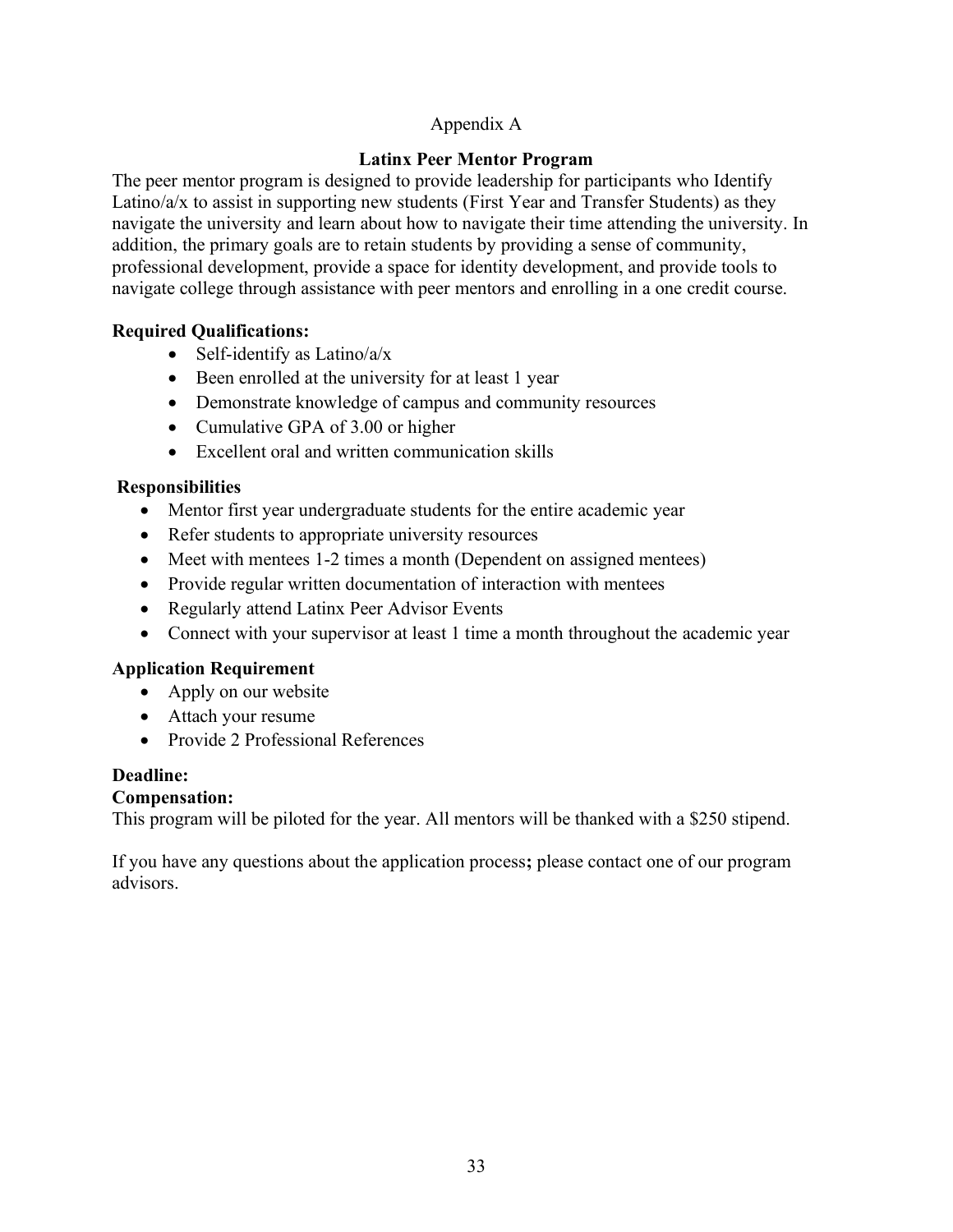### **Appendix B**

### Mentee Application

Are you a new Latinx student (First-Year or Transfer Student) and would like to have a peer mentor? Mentors assist in supporting new students as they navigate the university. the primary goals are to retain students by providing a sense of community, professional development, provide a space for identity development, and provide tools to navigate college through assistance with peer mentors and enrolling in a one credit course.

| First Name                                         |            |                                                                                                  |  |
|----------------------------------------------------|------------|--------------------------------------------------------------------------------------------------|--|
| Student Email                                      | Cell Phone |                                                                                                  |  |
|                                                    |            |                                                                                                  |  |
| Please explain what you are seeking a peer mentor. |            |                                                                                                  |  |
|                                                    |            |                                                                                                  |  |
| What student services are you interested?          |            |                                                                                                  |  |
| Academic Support                                   |            |                                                                                                  |  |
| Study Skills/Time Management                       |            |                                                                                                  |  |
| Participate in Campus Events                       |            |                                                                                                  |  |
| Goal Setting/Career Development                    |            |                                                                                                  |  |
| Belonging and Wellness                             |            |                                                                                                  |  |
| <b>Financial Support</b>                           |            |                                                                                                  |  |
|                                                    |            | What is the best form of communication for your peer mentor to reach out to you for your initial |  |
| meeting?                                           |            |                                                                                                  |  |

\_\_\_\_Email: \_\_\_\_\_\_\_\_\_\_\_\_\_\_\_\_\_\_\_\_\_ \_\_\_\_Phone: \_\_\_\_\_\_\_\_\_\_\_\_\_\_\_\_\_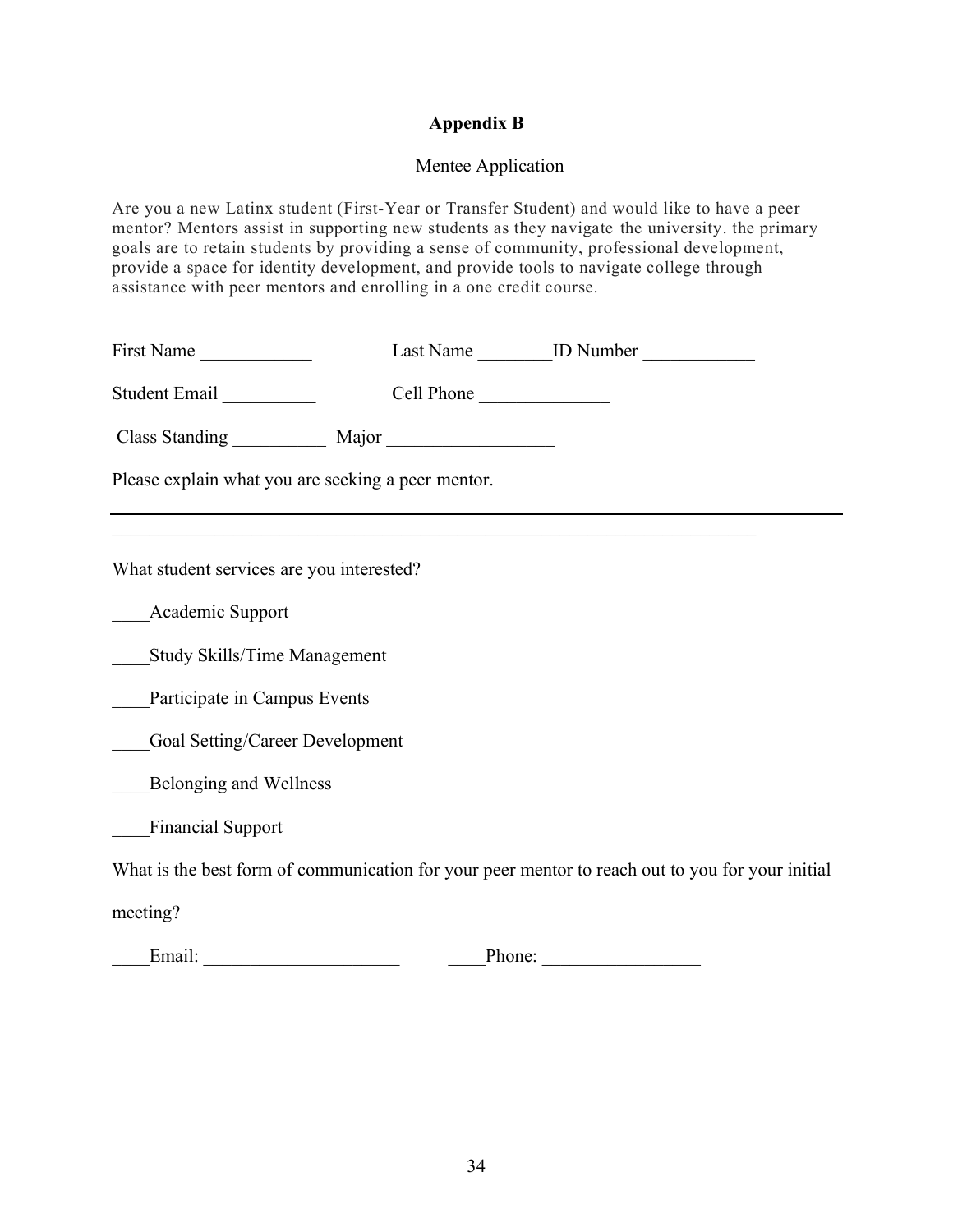## **Appendix C**

### **Mentor Application**

|                                                                | First Name Last Name ID Number                                                                                                                                                                                             |  |  |  |  |  |  |  |
|----------------------------------------------------------------|----------------------------------------------------------------------------------------------------------------------------------------------------------------------------------------------------------------------------|--|--|--|--|--|--|--|
|                                                                |                                                                                                                                                                                                                            |  |  |  |  |  |  |  |
| Major                                                          |                                                                                                                                                                                                                            |  |  |  |  |  |  |  |
|                                                                | Do you have experience in any of the following: (Check all that apply)                                                                                                                                                     |  |  |  |  |  |  |  |
| <b>Transition Leader</b>                                       | 1:1 Mentor/Coaching<br><b>Study Skills Training</b><br>Knowledge of Campus Resources<br><b>Presenting Workshops</b><br>Participate in Service Learning<br><b>Attending Campus Events</b><br>Member of Latinx Student Union |  |  |  |  |  |  |  |
| What clubs or student organizations, if any, do you belong to? |                                                                                                                                                                                                                            |  |  |  |  |  |  |  |
|                                                                |                                                                                                                                                                                                                            |  |  |  |  |  |  |  |
|                                                                |                                                                                                                                                                                                                            |  |  |  |  |  |  |  |
|                                                                |                                                                                                                                                                                                                            |  |  |  |  |  |  |  |

Write a brief statement on why you want to be a mentor.

 $\frac{1}{2}$ 

What do you feel are the strengths you can bring to this program and to your mentee?

 $\mathcal{L}_\mathcal{L} = \{ \mathcal{L}_\mathcal{L} = \{ \mathcal{L}_\mathcal{L} = \{ \mathcal{L}_\mathcal{L} = \{ \mathcal{L}_\mathcal{L} = \{ \mathcal{L}_\mathcal{L} = \{ \mathcal{L}_\mathcal{L} = \{ \mathcal{L}_\mathcal{L} = \{ \mathcal{L}_\mathcal{L} = \{ \mathcal{L}_\mathcal{L} = \{ \mathcal{L}_\mathcal{L} = \{ \mathcal{L}_\mathcal{L} = \{ \mathcal{L}_\mathcal{L} = \{ \mathcal{L}_\mathcal{L} = \{ \mathcal{L}_\mathcal{$ 

 $\mathcal{L}_\text{max} = \frac{1}{2} \sum_{i=1}^n \frac{1}{2} \sum_{j=1}^n \frac{1}{2} \sum_{j=1}^n \frac{1}{2} \sum_{j=1}^n \frac{1}{2} \sum_{j=1}^n \frac{1}{2} \sum_{j=1}^n \frac{1}{2} \sum_{j=1}^n \frac{1}{2} \sum_{j=1}^n \frac{1}{2} \sum_{j=1}^n \frac{1}{2} \sum_{j=1}^n \frac{1}{2} \sum_{j=1}^n \frac{1}{2} \sum_{j=1}^n \frac{1}{2} \sum_{j=1}^n$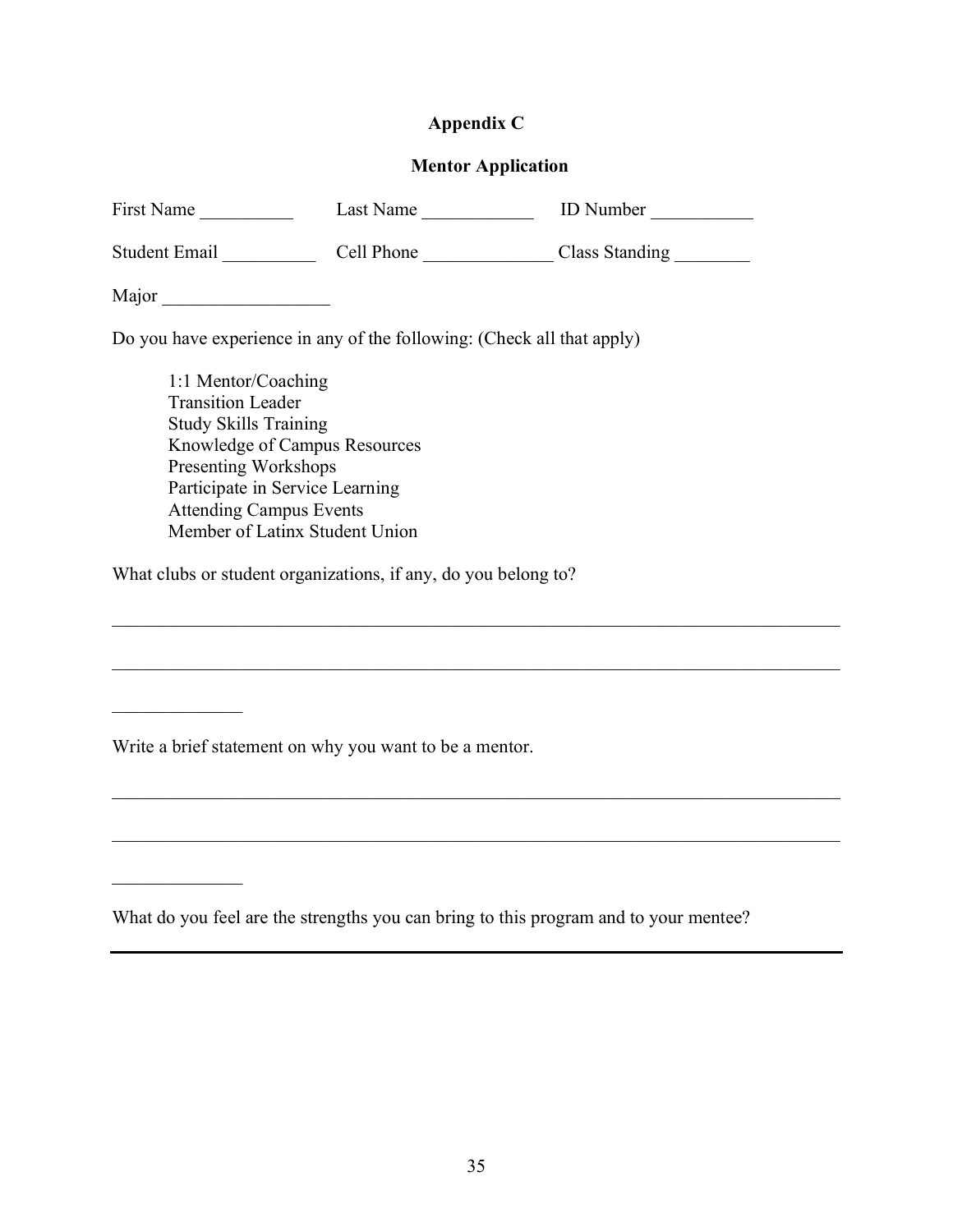## **Appendix D**

### **Programming**

| Event#         | Topic                               | Detail                                                                                                                                                                                                                                |
|----------------|-------------------------------------|---------------------------------------------------------------------------------------------------------------------------------------------------------------------------------------------------------------------------------------|
| $\mathbf{1}$   | Latinx Peer Mentor Kickoff Event    | This is a welcome event for mentees to<br>meet their mentors, connect with Latinx<br>faculty, Latinx Peer Mentor staff.                                                                                                               |
| $\overline{2}$ | Service-Learning Project            | The office will partner with the local<br>non-profit organization for a service-<br>learning project. It will provide an<br>opportunity for students to address<br>human and community needs.                                         |
| $\overline{3}$ | Hispanic Heritage Month Celebration | The office will partner with the Office of<br>Multicultural Affairs and Alumni Office<br>to bring in a panel that highlights the<br>lived experiences for first-generation<br>Latinx students.                                        |
| 4              | <b>FASFA Workshop</b>               | In collaboration with the Financial Aid<br>Department, students are welcome to<br>have their parents join them for<br>assistance and to have their questions<br>answered. One session will be in English<br>and the other in Spanish. |
| $\overline{5}$ | Resume & Cover Letter Workshop      | In collaboration with the Career Center,<br>they will be presenting how to create a<br>successful resume and cover letter.                                                                                                            |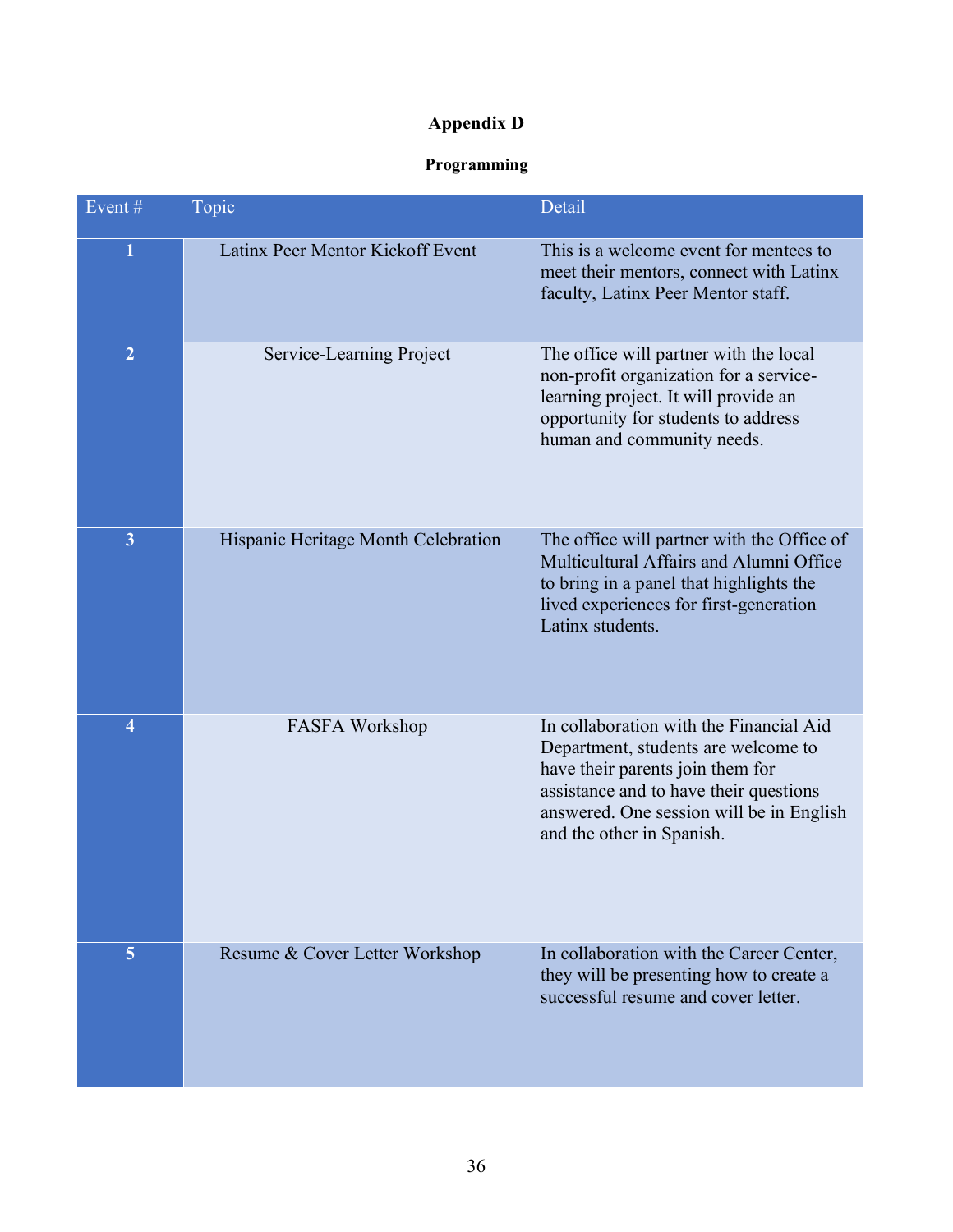| 6 | Scholarship Workshop | Partnering with the Office of Financial<br>Aid $& Scholarships,$ the workshop will<br>help students to work on their scholarship<br>essays and to give students some<br>tips/tricks.                                                                                                       |
|---|----------------------|--------------------------------------------------------------------------------------------------------------------------------------------------------------------------------------------------------------------------------------------------------------------------------------------|
| 7 | Wrap-up Event        | Students will be able to connect as a<br>whole group to enjoy a small lunch,<br>connect with the Latinx Peer Mentor<br>staff, and provide feedback on how the<br>program assisted them academically,<br>personally, professionally, and how it<br>contributed to their sense of belonging. |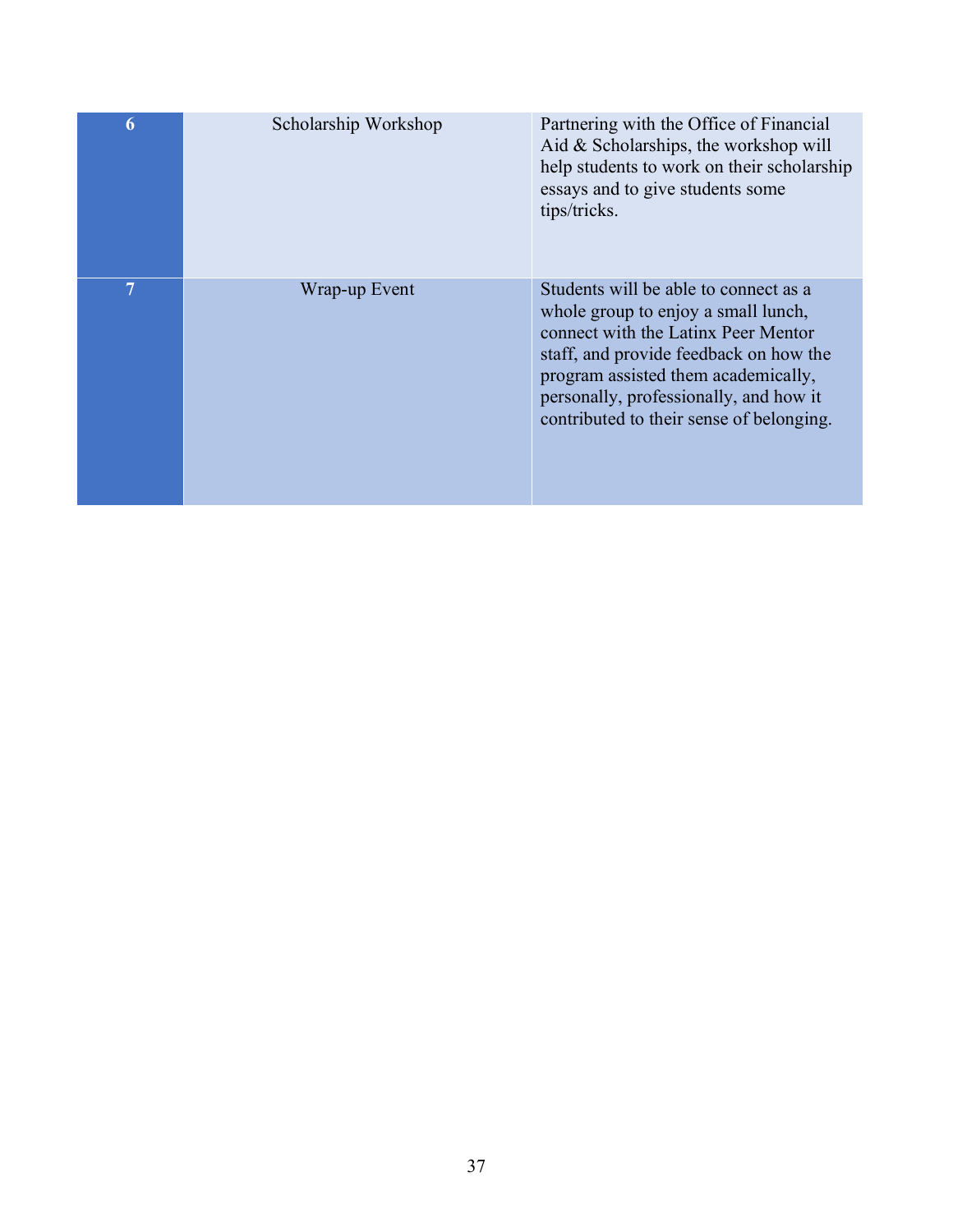## **Appendix E**

### **Peer Mentor: TIME LOG**

| <b>Date</b>  | <b>Time</b> | <b>Mentee's Name</b>  | <b>Description of Activity (Include Referrals)</b> |
|--------------|-------------|-----------------------|----------------------------------------------------|
|              |             |                       |                                                    |
|              |             |                       |                                                    |
|              |             |                       |                                                    |
|              |             |                       |                                                    |
|              |             |                       |                                                    |
|              |             |                       |                                                    |
|              |             |                       |                                                    |
|              |             |                       |                                                    |
|              |             |                       |                                                    |
|              |             |                       |                                                    |
|              |             |                       |                                                    |
|              |             |                       |                                                    |
| <b>Total</b> |             |                       |                                                    |
| hours        |             | Date: $\qquad \qquad$ |                                                    |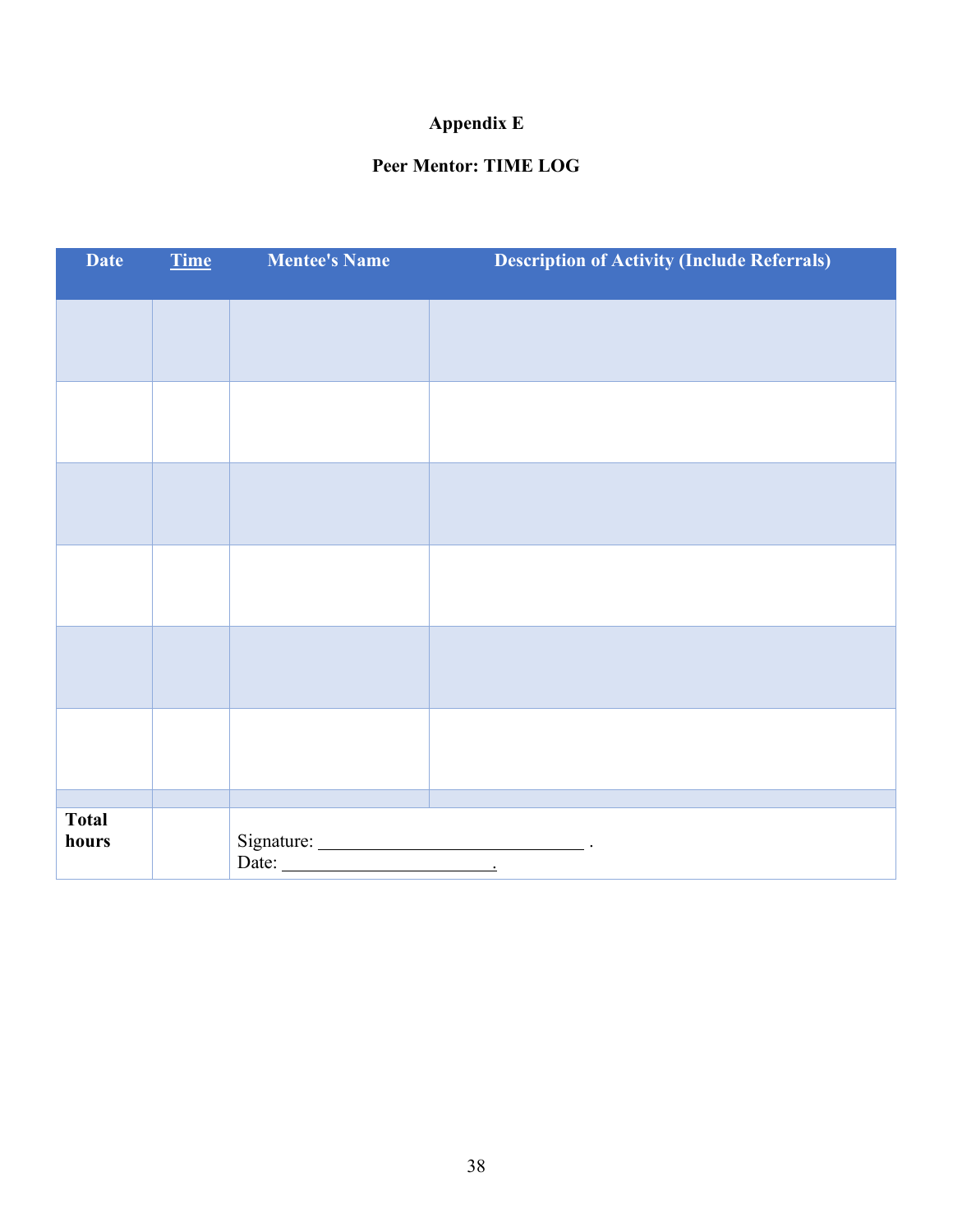# **Appendix F**

# Career Planning & Academic Success

# Weekly Class Schedule

| Session        | Topic                                                                                                               | Assignment                                                                                       |
|----------------|---------------------------------------------------------------------------------------------------------------------|--------------------------------------------------------------------------------------------------|
| $\mathbf{1}$   | Introduction<br>Syllabus<br><b>Learning Styles</b>                                                                  | Time Management<br>Worksheet<br><b>Create Study Plan</b><br>Identify 3 Goals for the<br>Semester |
| $\overline{2}$ | Guest Speaker: Academic Success Center<br><b>Study Strategies; First-Generation Students</b><br>Barriers/Challenges | Establish Semester Goals &<br>Implementation<br>Create Semester Calendar                         |
| 3              | Peer Learning Groups<br><b>Review Study Plans/Strategies</b><br>Establish Semester Goals & Implementation           |                                                                                                  |
| $\overline{4}$ | <b>Building a Support Network</b><br>Guests from Tutoring& Student Success Center-                                  | Schedule Appointments for<br>Success (Tutoring,<br>Academic Advisor,<br>Professor)               |
| 5              |                                                                                                                     | Reflection #1                                                                                    |
|                | Burnout & Self Care: Preparing for Midterms<br><b>Guest Speaker Counseling Center</b>                               |                                                                                                  |
| 6              | Latinx Student Development: Latinos in Higher Ed                                                                    |                                                                                                  |
| $\overline{7}$ | Latinx in the Workforce                                                                                             | Reflection #2                                                                                    |
| 8              | <b>Break</b>                                                                                                        |                                                                                                  |
| 9              | <b>Career Exploration: Complete Self-Assessments</b><br>Pathway U<br>Myers-Briggs Type Indictor                     | Create list of 3 career<br>interests                                                             |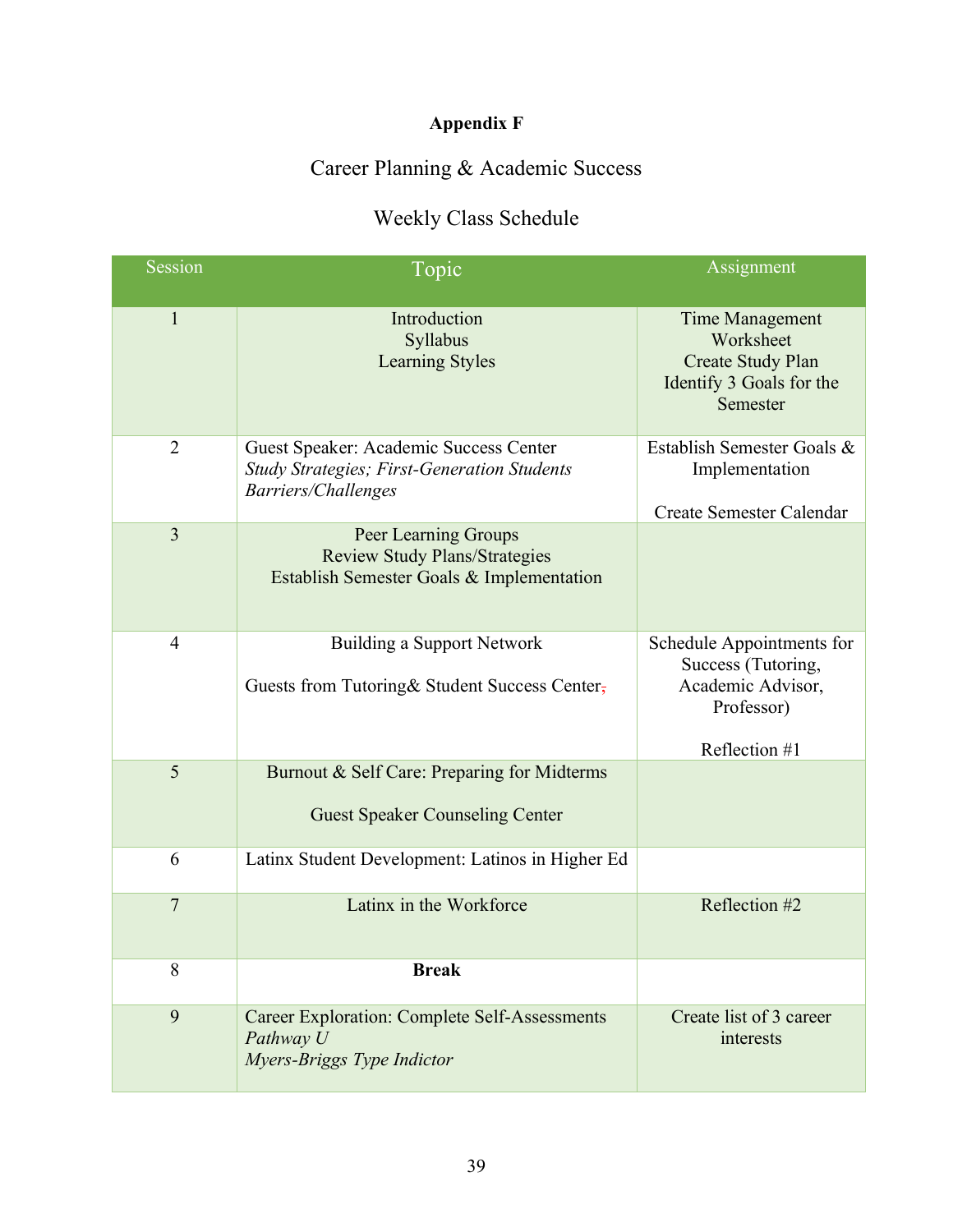| 10 | Career Research: Investigate potential employers<br>in desired field<br>Guest Speaker: Alumni Office                         | <b>Attend Career Event</b>                                                                 |
|----|------------------------------------------------------------------------------------------------------------------------------|--------------------------------------------------------------------------------------------|
| 11 | Resume Workshop: Career Center Presentation<br>Indeed<br>Linked In                                                           | <b>Create Resume</b>                                                                       |
| 12 | <b>Interview Strategies</b>                                                                                                  | Interview Assignment:<br>Interview 3 people from<br>career interests & reflection<br>paper |
| 13 | Career Experiences: Guest Speakers<br><b>Community Service-Learning Center</b><br>Study Abroad<br>Career Center: Internships | Reflection #3                                                                              |
| 14 | Interview Day: Mock Interviews                                                                                               |                                                                                            |
| 15 | Class Wrap Up                                                                                                                | <b>Final Reflection Paper</b><br>Portfolio                                                 |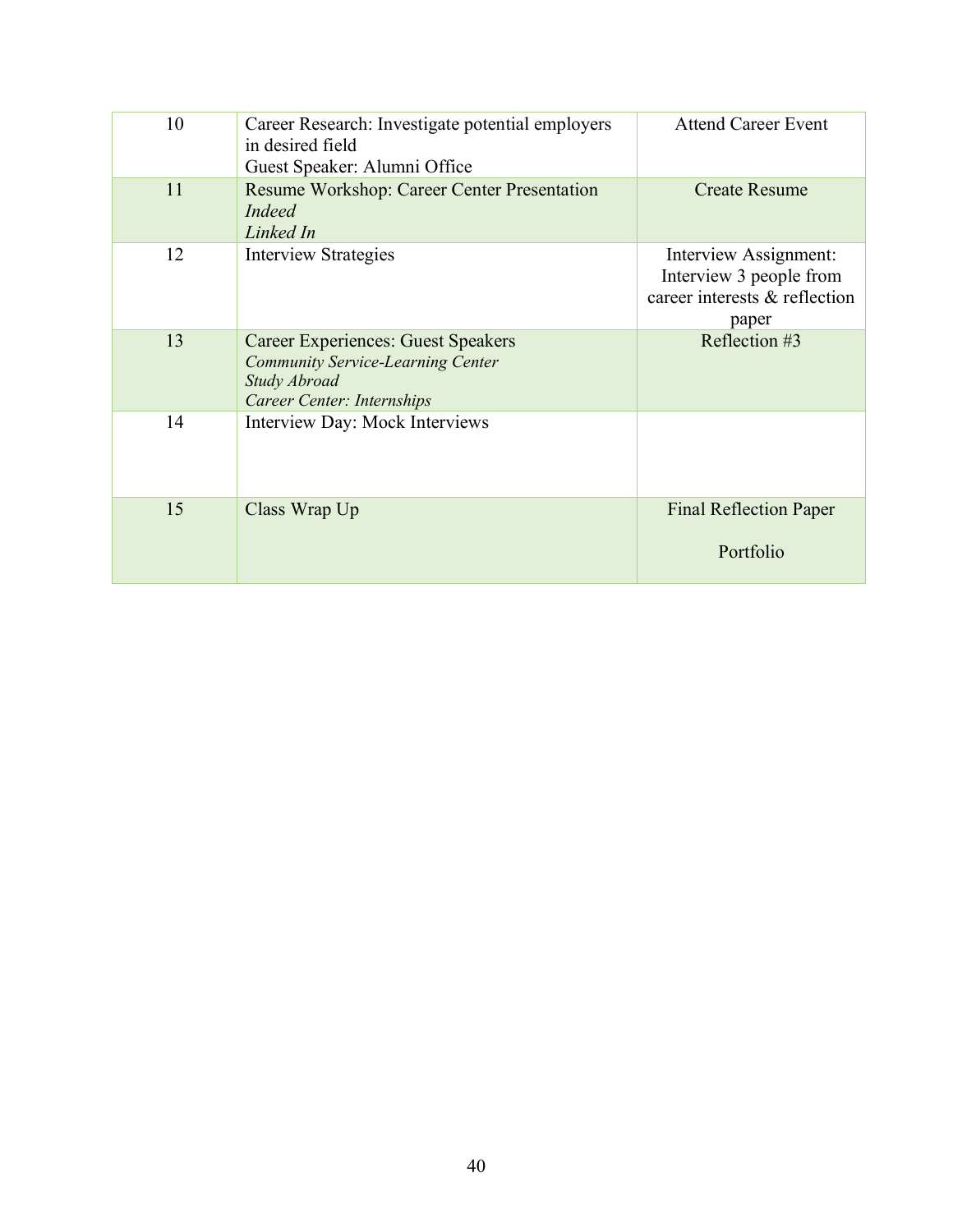### **Appendix G**

#### **Pre-Survey for Mentors**

1. Please indicate your satisfaction with campus services. Very Unsatisfied Unsatisfied Neutral Satisfied Very Satisfied 2. Please indicate your satisfaction on whether the institution provides spaces to be inclusive. Very Unsatisfied Unsatisfied Neutral Satisfied Very Satisfied 3. I have experienced discrimination on campus due to my racial/ethnic background? Strongly Agree Agree Neutral Disagree Strongly Disagree 4. Latinx representation on campus is important to me. Strongly Agree Agree Neutral Disagree Strongly Disagree 5. Please indicate your level of sense of belonging to the campus environment.

1 2 3 4 5 6 7 8 9 10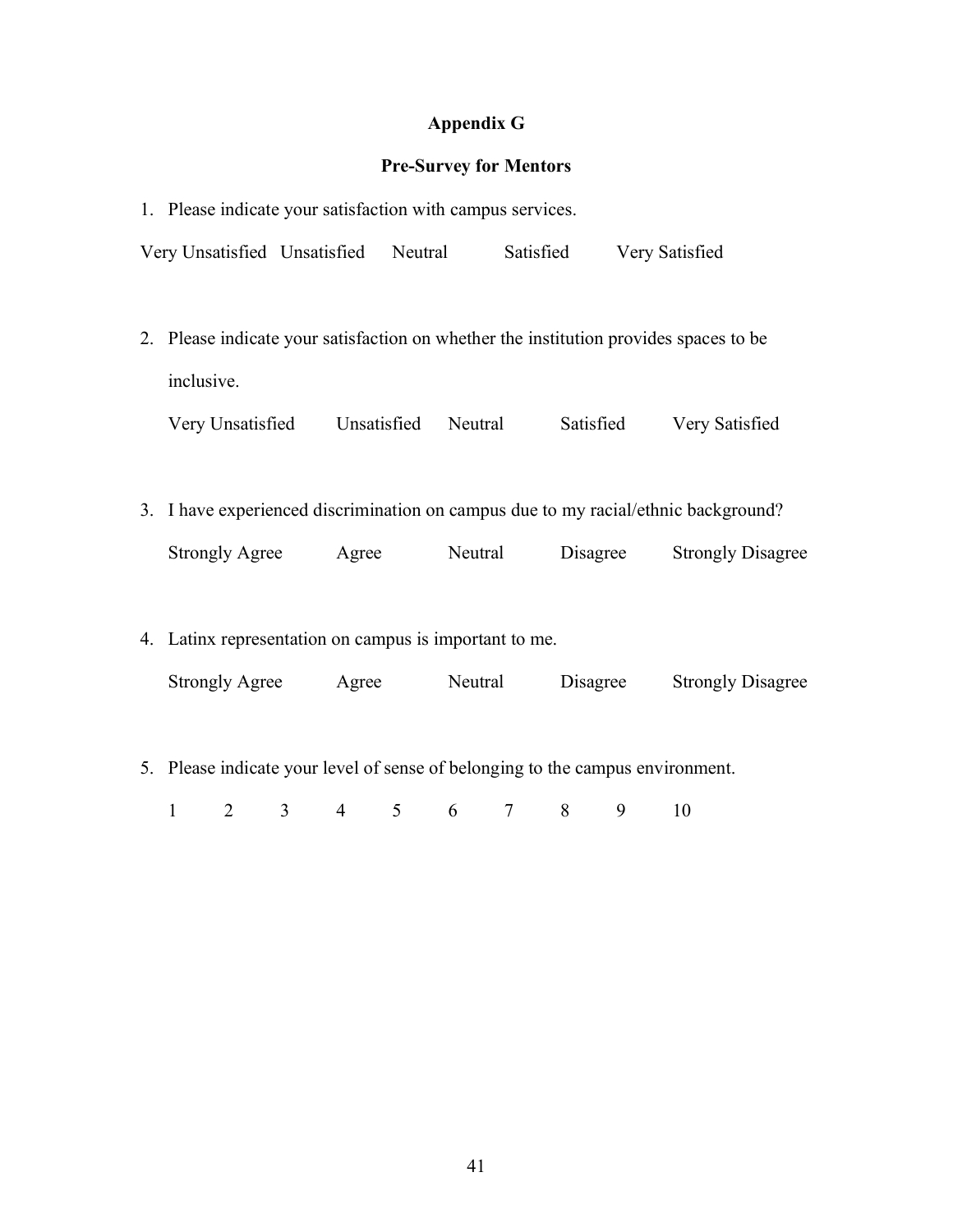## **Appendix H**

## **Pre-Survey for Peer Mentees**

| 1. Please indicate your satisfaction with interactions with campus services so far.   |                |                                                        |  |         |                           |                 |          |                             |                                                                                    |  |
|---------------------------------------------------------------------------------------|----------------|--------------------------------------------------------|--|---------|---------------------------|-----------------|----------|-----------------------------|------------------------------------------------------------------------------------|--|
|                                                                                       |                |                                                        |  |         |                           |                 |          |                             | Very Unsatisfied Unsatisfied Neutral Satisfied Very Satisfied                      |  |
|                                                                                       |                |                                                        |  |         |                           |                 |          |                             |                                                                                    |  |
| 2. Please indicate your satisfaction on whether the institution provides spaces to be |                |                                                        |  |         |                           |                 |          |                             |                                                                                    |  |
| inclusive.                                                                            |                |                                                        |  |         |                           |                 |          |                             |                                                                                    |  |
|                                                                                       |                |                                                        |  |         |                           |                 |          |                             | Very Unsatisfied Unsatisfied Neutral Satisfied Very Satisfied                      |  |
|                                                                                       |                |                                                        |  |         |                           |                 |          |                             |                                                                                    |  |
|                                                                                       |                |                                                        |  |         |                           |                 |          |                             | 3. I have experienced discrimination on campus due to my racial/ethnic background? |  |
|                                                                                       |                | Strongly Agree Agree                                   |  | Neutral |                           |                 | Disagree |                             | <b>Strongly Disagree</b>                                                           |  |
|                                                                                       |                |                                                        |  |         |                           |                 |          |                             |                                                                                    |  |
|                                                                                       |                | 4. Latinx representation on campus is important to me. |  |         |                           |                 |          |                             |                                                                                    |  |
|                                                                                       |                | Strongly Agree Agree Neutral                           |  |         |                           |                 | Disagree |                             | <b>Strongly Disagree</b>                                                           |  |
|                                                                                       |                |                                                        |  |         |                           |                 |          |                             |                                                                                    |  |
|                                                                                       |                |                                                        |  |         |                           |                 |          |                             | 5. Please indicate the importance of sense of belonging to the campus environment. |  |
| $\mathbf{1}$                                                                          | $\overline{2}$ | 3 <sup>1</sup>                                         |  |         | $4 \quad 5 \quad 6$       | $7\overline{ }$ | 8        | 9                           | 10                                                                                 |  |
|                                                                                       |                | 6. In what areas do you want support from your mentor? |  |         |                           |                 |          |                             |                                                                                    |  |
|                                                                                       | Study Skills   |                                                        |  |         | <b>Major Requirements</b> |                 |          | <b>University Recourses</b> |                                                                                    |  |
| Extracurricular Involvement<br>Connecting to Campus Community                         |                |                                                        |  |         |                           |                 |          |                             |                                                                                    |  |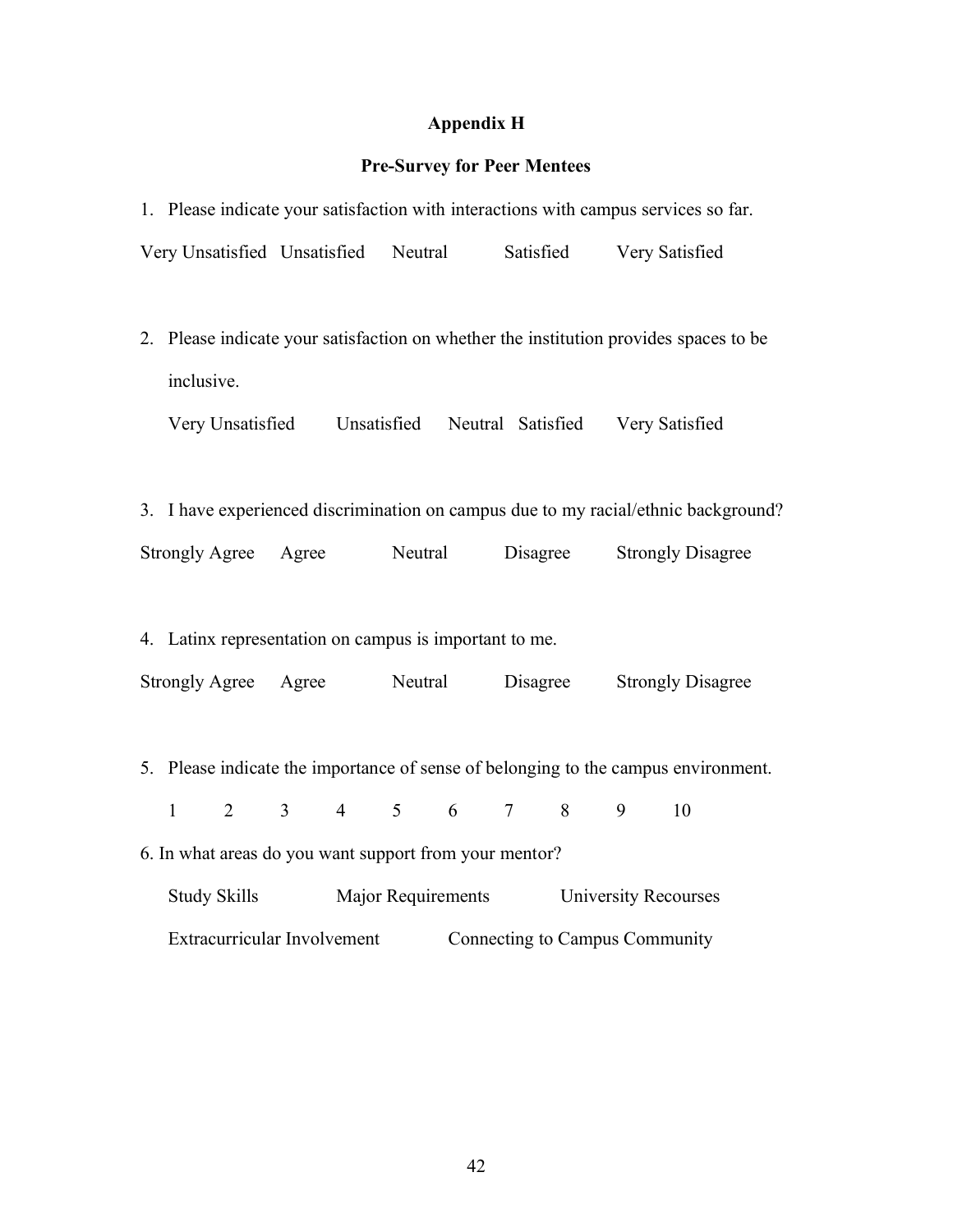## **Appendix I**

## **Post Survey for Peer Mentors**

| 1. My mentor had the proper training to support me                                                                                           |  |                |   |                  |          |           |   |                                                                                                                    |  |  |  |
|----------------------------------------------------------------------------------------------------------------------------------------------|--|----------------|---|------------------|----------|-----------|---|--------------------------------------------------------------------------------------------------------------------|--|--|--|
| Strongly Agree Agree Neutral                                                                                                                 |  |                |   |                  | Disagree |           |   | <b>Strongly Disagree</b>                                                                                           |  |  |  |
| 2. In what areas did your mentor provide support to you?<br>Study Skills Major Requirements University Resources Extracurricular Involvement |  |                |   |                  |          |           |   |                                                                                                                    |  |  |  |
| 3. What resources did your mentor share with you?                                                                                            |  |                |   |                  |          |           |   |                                                                                                                    |  |  |  |
| 4. How often were you able to meet each month?<br>Less than once a month 1-2 times a month more than twice a month                           |  |                |   |                  |          |           |   |                                                                                                                    |  |  |  |
| 5. Please indicate your satisfaction with how often you met with your mentor.                                                                |  |                |   |                  |          |           |   |                                                                                                                    |  |  |  |
| Very Unsatisfied Unsatisfied Neutral Satisfied                                                                                               |  |                |   |                  |          |           |   | Very Satisfied                                                                                                     |  |  |  |
| 6. Please indicate your satisfaction Mentor/Mentee Relationship                                                                              |  |                |   |                  |          |           |   |                                                                                                                    |  |  |  |
| Very Unsatisfied Unsatisfied                                                                                                                 |  |                |   | Neutral          |          | Satisfied |   | Very Satisfied                                                                                                     |  |  |  |
| Strongly Agree Agree                                                                                                                         |  |                |   | Neutral Disagree |          |           |   | 7. My participation in the mentorship program has positively influenced my experience.<br><b>Strongly Disagree</b> |  |  |  |
|                                                                                                                                              |  |                |   |                  |          |           |   | 8. My participation in the required 2-credit program provided resources that I needed to be                        |  |  |  |
| connected to.                                                                                                                                |  |                |   |                  |          |           |   |                                                                                                                    |  |  |  |
| <b>Strongly Agree</b>                                                                                                                        |  |                |   | Agree Neutral    |          | Disagree  |   | <b>Strongly Disagree</b>                                                                                           |  |  |  |
| 9. I would recommend the peer mentorship program to incoming students<br><b>Strongly Agree</b>                                               |  | Agree          |   | Neutral          |          | Disagree  |   | <b>Strongly Disagree</b>                                                                                           |  |  |  |
| 10. The peer mentor program positively impacted by racial/ethnic identity.                                                                   |  |                |   |                  |          |           |   |                                                                                                                    |  |  |  |
| <b>Strongly Agree</b>                                                                                                                        |  | Agree          |   | Neutral          |          | Disagree  |   | <b>Strongly Disagree</b>                                                                                           |  |  |  |
| 11. Please indicate your level of sense of belonging to the campus environment.                                                              |  |                |   |                  |          |           |   |                                                                                                                    |  |  |  |
| 3<br>$\mathbf{1}$<br>$\overline{2}$                                                                                                          |  | $\overline{4}$ | 5 | 6                | 7        | 8         | 9 | 10                                                                                                                 |  |  |  |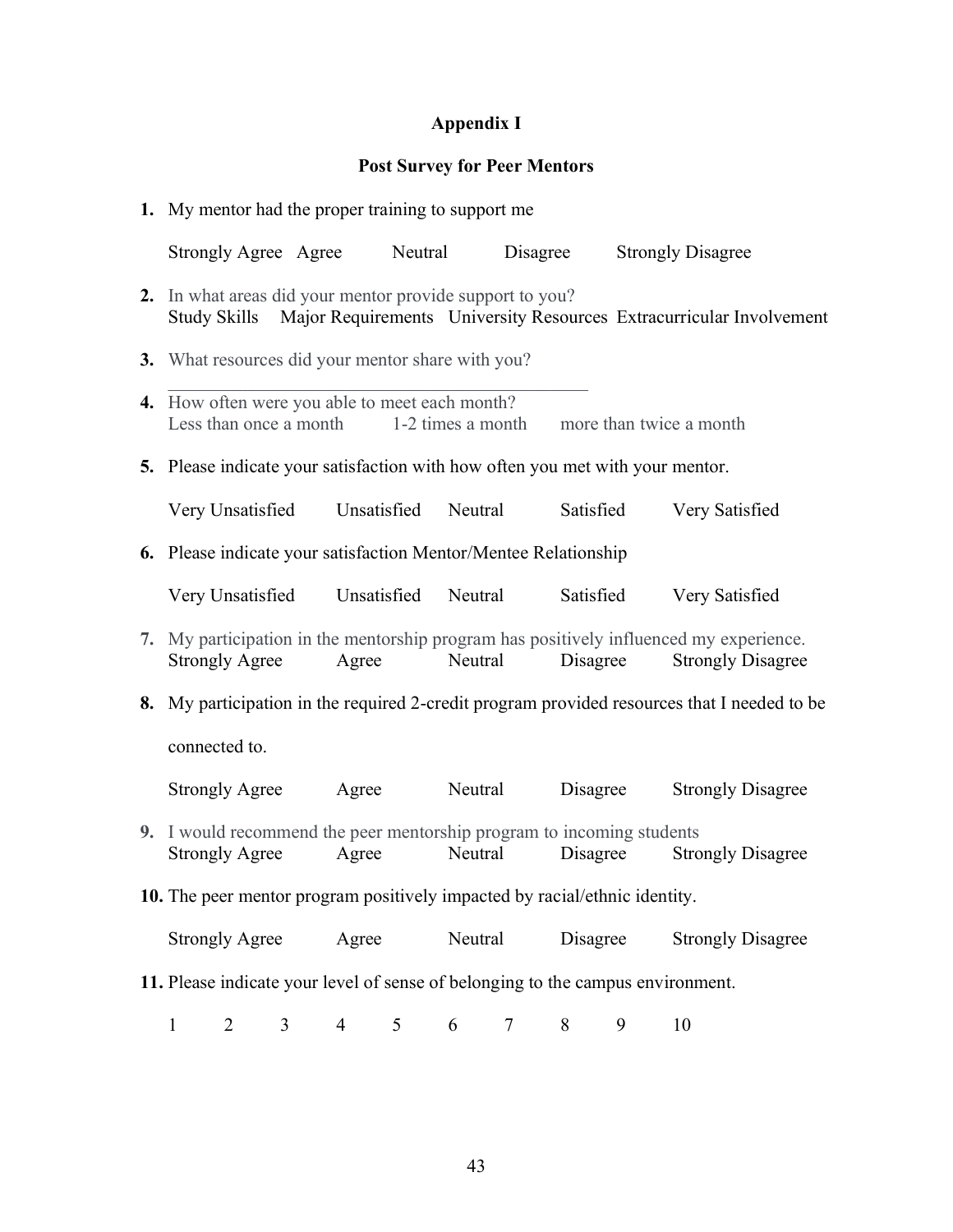# **Appendix J**

## **Post Survey for Peer Mentees**

|                                                                                   | 1. I felt I was sufficiently trained to support my mentees. |                                                                   |                           |                                |                             |  |  |  |  |  |  |
|-----------------------------------------------------------------------------------|-------------------------------------------------------------|-------------------------------------------------------------------|---------------------------|--------------------------------|-----------------------------|--|--|--|--|--|--|
|                                                                                   | <b>Strongly Agree</b>                                       | Agree                                                             | Neutral                   | Disagree                       | <b>Strongly Disagree</b>    |  |  |  |  |  |  |
|                                                                                   | 2. If yes, what areas?                                      |                                                                   |                           |                                |                             |  |  |  |  |  |  |
|                                                                                   |                                                             | 3. I felt comfortable in responding the needs of my mentees.      |                           |                                |                             |  |  |  |  |  |  |
|                                                                                   | 4. Strongly Agree                                           | Agree                                                             | Neutral                   | Disagree                       | <b>Strongly Disagree</b>    |  |  |  |  |  |  |
|                                                                                   |                                                             | 5. If not, what areas did you wish you had more knowledge in.     |                           |                                |                             |  |  |  |  |  |  |
|                                                                                   | <b>Study Skills</b>                                         | 6. In what areas did you provide support to your mentees?         | <b>Major Requirements</b> |                                | <b>University Recourses</b> |  |  |  |  |  |  |
|                                                                                   |                                                             | Extracurricular Involvement                                       |                           | Connecting to Campus Community |                             |  |  |  |  |  |  |
|                                                                                   | Less than once a month                                      | 7. How often were you able to meet each month?                    | 1-2 times a month         |                                | more than twice a month     |  |  |  |  |  |  |
|                                                                                   |                                                             | 8. Please indicate your satisfaction Mentor/Mentee Relationship   |                           |                                |                             |  |  |  |  |  |  |
| Very Unsatisfied                                                                  |                                                             | Unsatisfied                                                       | Neutral                   | Satisfied                      | Very Satisfied              |  |  |  |  |  |  |
|                                                                                   |                                                             | 9. I established good relationships with my mentee                |                           |                                |                             |  |  |  |  |  |  |
| Neutral<br>Disagree<br><b>Strongly Agree</b><br>Agree<br><b>Strongly Disagree</b> |                                                             |                                                                   |                           |                                |                             |  |  |  |  |  |  |
|                                                                                   |                                                             | 10. My participation in the program improved my leadership skills |                           |                                |                             |  |  |  |  |  |  |
| <b>Strongly Agree</b>                                                             |                                                             | Agree                                                             | Neutral                   | Disagree                       | <b>Strongly Disagree</b>    |  |  |  |  |  |  |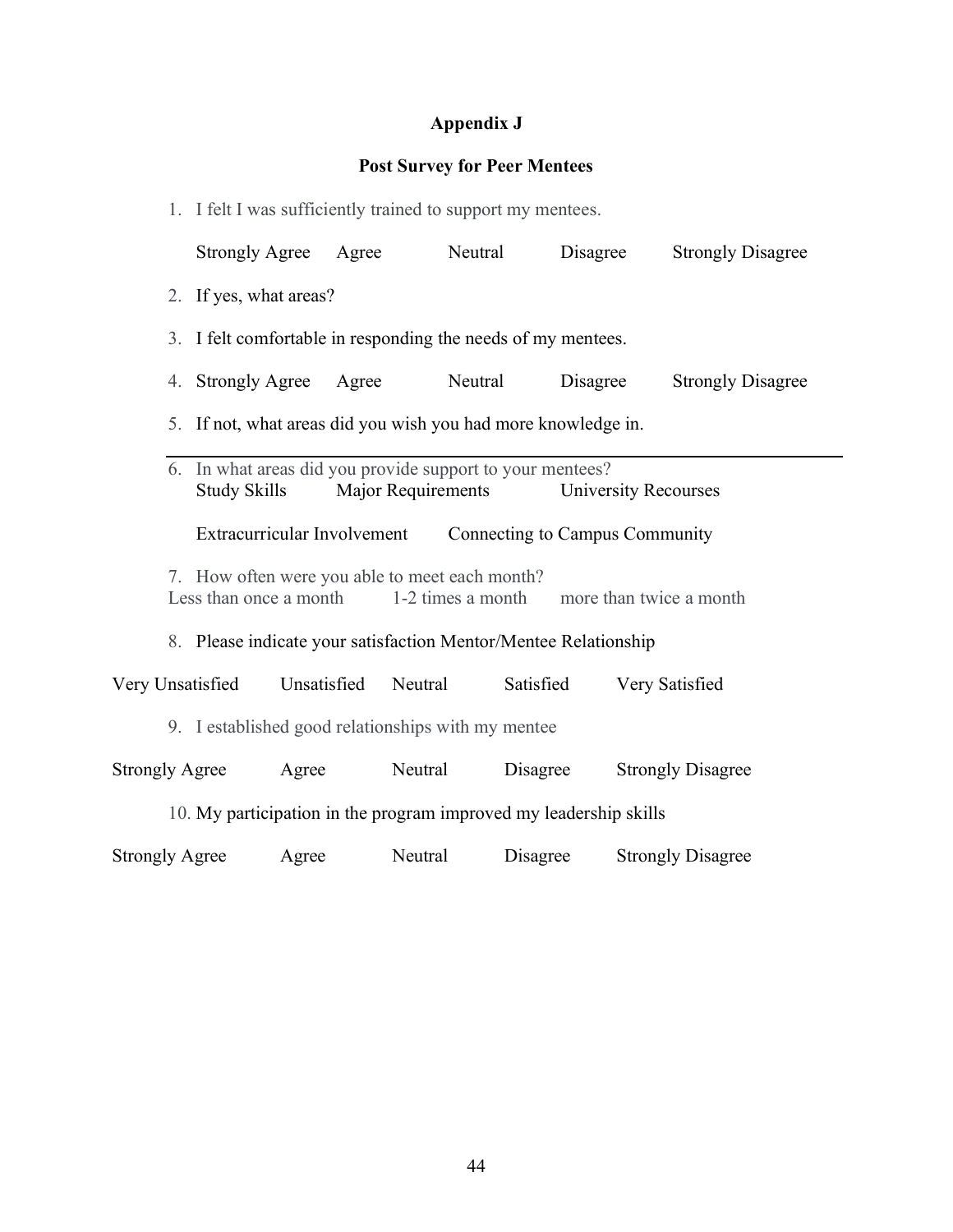#### References

- Billingsley, J. T., & Hurd, N. M. (2019). Discrimination, mental health and academic performance among underrepresented college students: the role of extracurricular activities at predominantly white institutions. *Social Psychology of Education: An International Journal*, *22*(2), 421–446. https://doi.org/10.1007/s11218-019-09484-8
- Bensimon, E. M., Dowd, A. C., Stanton-Salazar, R., & Dávila, B. A. (2019). The role of institutional agents in providing institutional support to Latinx students in STEM. *Review of Higher Education*, *42*(4), 1689–1721. https://doi.org/10.1353/rhe.2019.0080
- Brazil-Cruz, L., & Martinez, S. S. (2016). The importance of networking and supportive staff for Latina/o first-generation students and their families as they transition to higher education. *AMAE Journal*, *10*(1), 130–158.
- Burke, A. (2019). Student retention models in higher education: A literature review. *College and University*, *94*(2), 12-21.
- Castillo-Montoya, M., & Verduzco Reyes, D. (2020). Learning Latinidad: The role of a Latino cultural center service-learning course in Latino identity inquiry and sociopolitical capacity. *Journal of Latinos & Education*, *19*(2), 132–147.

https://doi.org/10.1080/15348431.2018.1480374

- Capers, K. J. (2019). Representation's effect on Latinx college graduation rates. *Social Science Quarterly (Wiley-Blackwell)*, *100*(4), 1112–1128. https://doi.org/10.1111/ssqu.12639
- Clayton, A. B., Medina, M. C., & Wiseman, A. M. (2019). Culture and community: Perspectives from first-year, first-generation-in-college Latino students. *Journal of Latinos & Education*, *18*(2), 134–150. https://doi.org/10.1080/15348431.2017.1386101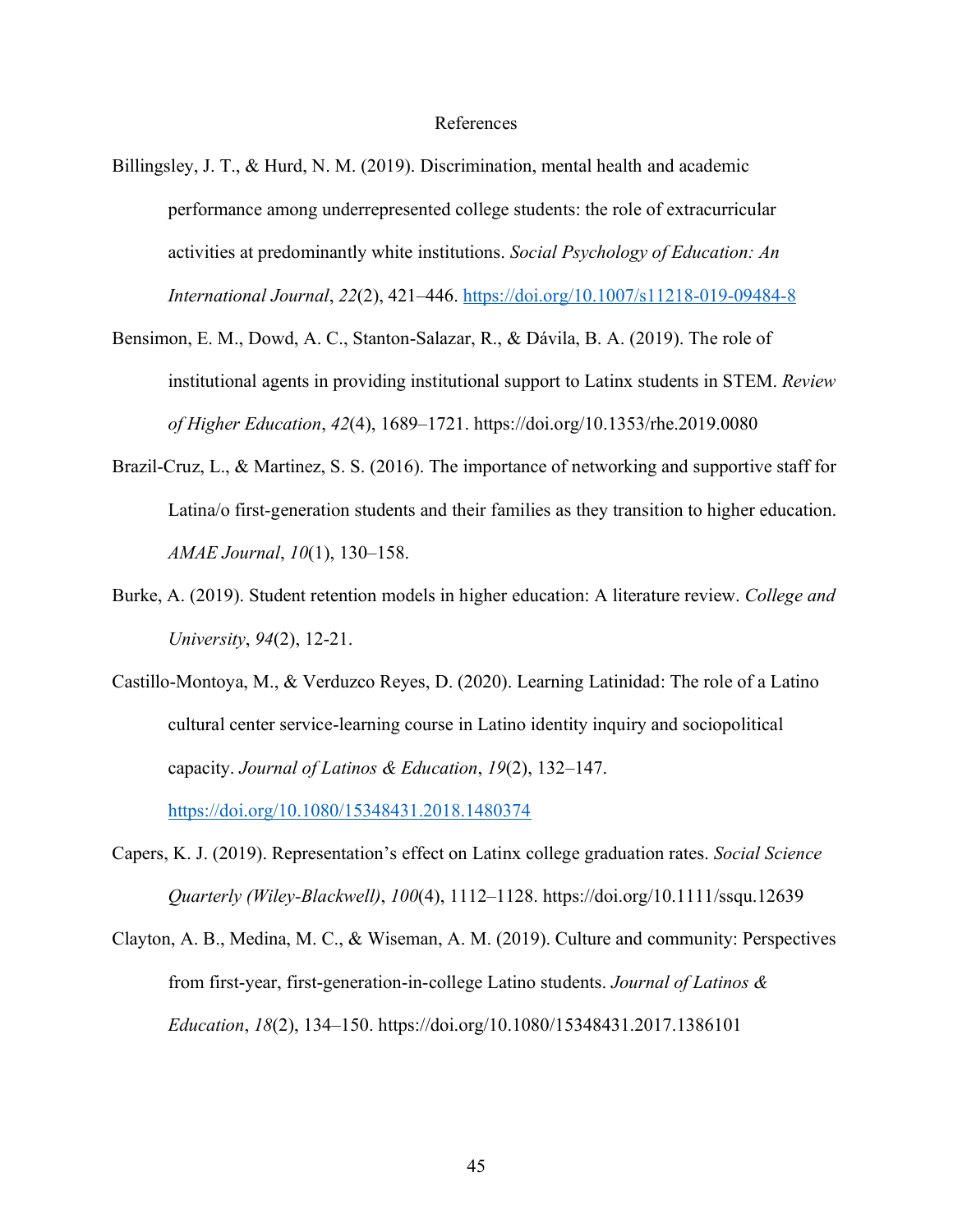- Dueñas, M., & Gloria, A. M. (2020). ¡Pertenecemos y tenemos importancia aquí! Exploring sense of belonging and mattering for first-generation and continuing-generation Latinx undergraduates. *Hispanic Journal of Behavioral Sciences*, 42(1), 95–116. https://doi.org/10.1177/0739986319899734
- Green, S. L., & Wright, C. F. (2017). Retaining first generation underrepresented minority students: A struggle for higher Education. *Journal of Education Research*, *11*(3), 323– 338.
- Latino, C. A., Stegmann, G., Radunzel, J., Way, J. D., Sanchez, E., & Casillas, A. (2020). Reducing gaps in first-year outcomes between Hispanic first-generation college students and their peers: The role of accelerated learning and financial aid. *Journal of College Student Retention: Research, Theory & Practice*, *22*(3), 441–463.

https://doi.org/10.1177/1521025118768055

- Luciano-Wong, S., & Crowe, D. (2019). Persistence and engagement among first-year Hispanic students. *Journal for Multicultural Education*, *13*(2), 169–183. https://doi.org/10.1108/JME-12-2017-0072
- Luedke, C. L. (2019). "Es como una Familia": Bridging emotional support with academic and professional development through the acquisition of capital in Latinx student organizations. *Journal of Hispanic Higher Education*, *18*(4), 372–388.
- Mejia, S. B., & Gushue, G. V. (2017). Latina/o college students' perceptions of career barriers: Influence of ethnic identity, acculturation, and self-efficacy. *Journal of Counseling & Development*, *95*(2), 145–155. https://doi.org/10.1002/jcad.12127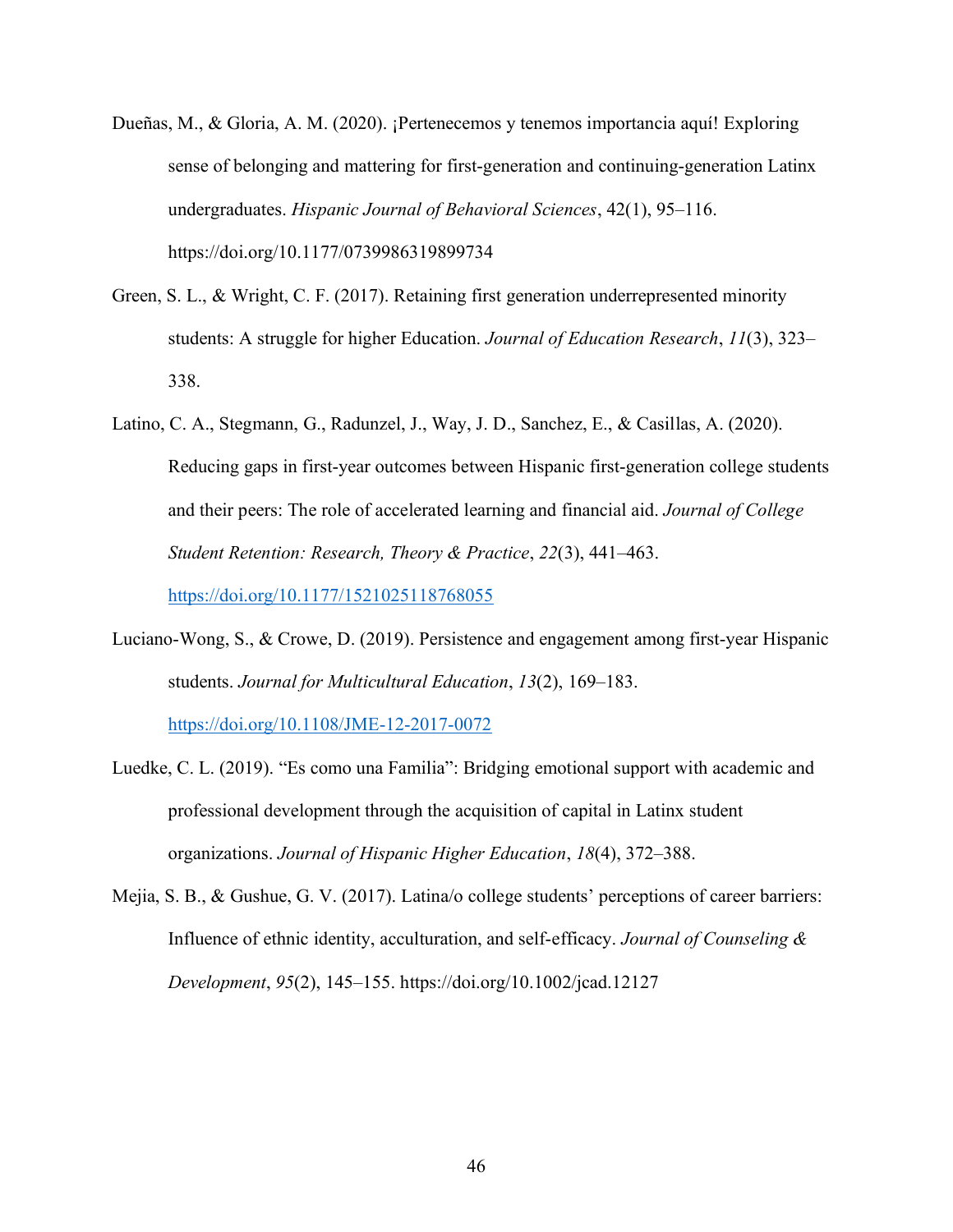- Olcoń, K., Pantell, M., & Sund, A. C. (2018). Recruitment and retention of Latinos in social work education: Building on students' community cultural wealth. *Journal of Social Work Education*, *54*(2), 349–363. https://doi.org/10.1080/10437797.2017.1404530
- Patton, L. D., Renn, K. A., Guido, F. M., & Quaye, S. J. (2016). Student development in college: Theory, research, and practice. John Wiley & Sons, Incorporated.
- Peña, C. C. (2013). Academic achievement of first-generation Mexican American males in a community college. *Journal of International Education & Leadership*, *3*(1), 1–11.
- Reyes, D. V. (2017). Disparate lessons: Racial climates and identity-formation processes among Latino students. *Du Bois Review*, *14*(2), 447-470.
- Rios-Ellis, B., Rascón, M., Galvez, G., Inzunza-Franco, G., Bellamy, L., & Torres, A. (2015). Creating a model of Latino peer education: Weaving cultural capital into the fabric of academic services in an urban university setting. *Education & Urban Society*, *47*(1), 33– 55. https://doi.org/10.1177/0013124512468006
- Rodriguez, S. L., Garbee, K., & Martínez-Podolsky, E. (2021). Coping with college obstacles: The complicated role of "Familia" for first-generation Mexican American college students. *Journal of Hispanic Higher Education*, *20*(1), 75–90.
- Romo, L. F., Magana, D., & Gutierrez-Serrano, G. (2020). Factors influencing optimism for degree attainment in Latino first-generation college students. *AMAE Journal*, *14*(3), 120– 133. https://doi.org/10.24974/amae.14.3.408
- Sánchez-Connally, P. (2018). Latinx first generation college students : Negotiating race, gender, class, and belonging. *Race, Gender & Class*, *25*(3/4), 234–251.